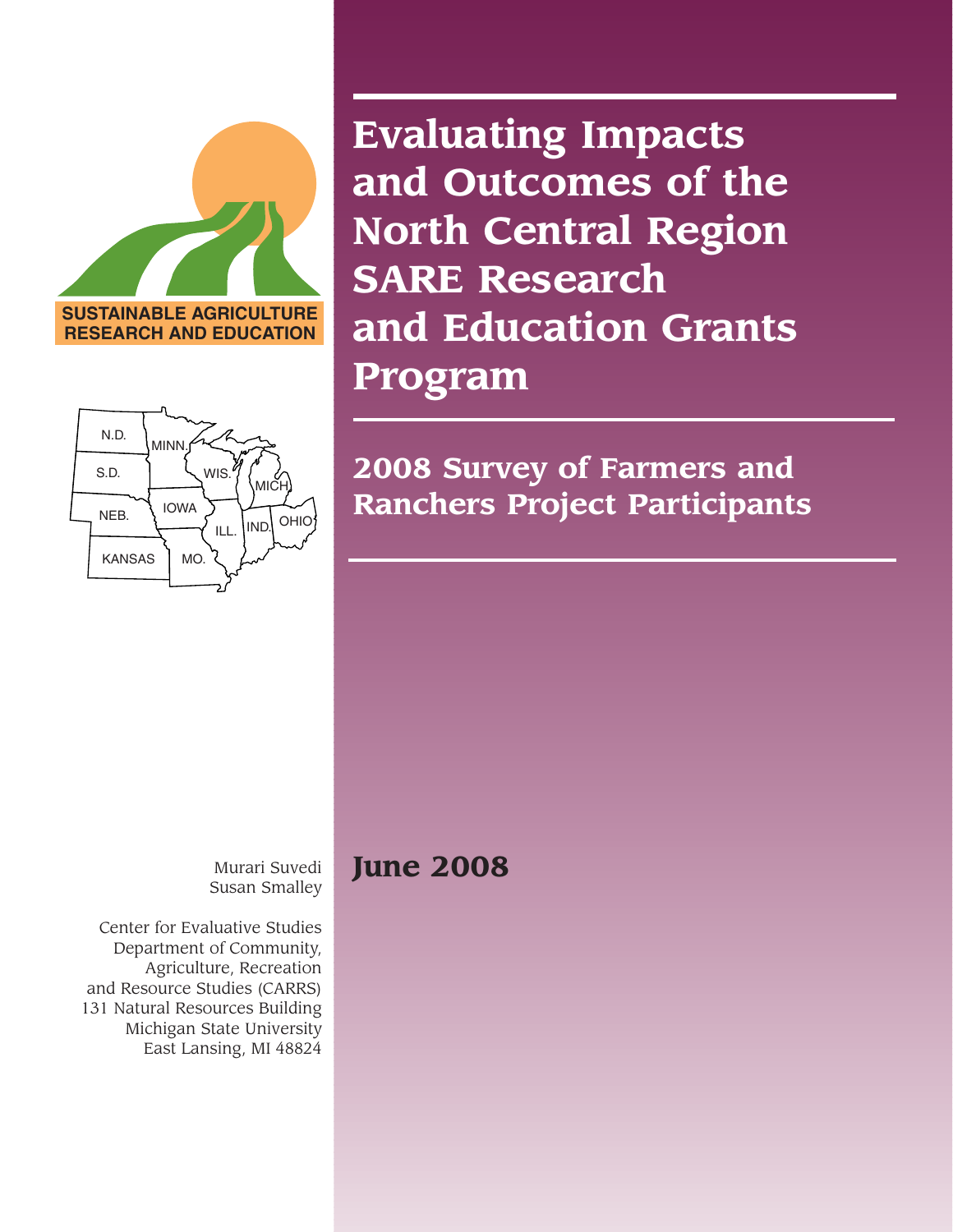# **Evaluating Impacts and Outcomes of the North Central Region SARE Research and Education Grants Program**

## **2008 Survey of Farmers and Ranchers Project Participants**

## **June 2008**

Murari Suvedi, Ph.D. and Susan Smalley, Ph.D.

### **Acknowledgements**

This survey was initiated by the North Central Region Sustainable Agriculture Research and Education (NCR-SARE) program through a targeted call for proposals. Michigan State University conducted the survey with coordination, oversight and administration from the NCR-SARE evaluation committee and Mr. Al Kurki, survey project coordinator. The individuals involved in the effort include:

> Dr. Bill Wilcke, Regional Coordinator, NCR-SARE and the NCR-SARE staff

Dr. Doug Karlen, Chair of NCR-SARE Administrative Council Evaluation Committee

Dr. Hans Kandel, Extension Agronomist, North Dakota State University Dr. Jill Auburn, National SARE Coordinator, USDA-CSREES

Ms. Paula Ford, Professional Development Program Coordinator, NCR-SARE

Mr. Al Kurki, Survey Project Coordinator & PDP Associate Training Coordinator, Western Region SARE

We acknowledge the support we received from these individuals in the finalization of the survey instrument and relevant feedback to the survey results. It should be noted, however, that as stipulated in the RFP we used the grant recipient survey developed in Western Region SARE. Although several small and regionally specific changes were made to the prototype survey, but there were no major modifications per the guidance researchers received from project funders.

We greatly appreciate the diligent work of Mr. Mattias Johnson who assisted us in the mailing of surveys, sending follow-up reminders and entering survey data using SPSS. Similarly, Mr. Eric Bailey assisted in compiling survey results, designing tables and preparing charts for this report.

We greatly appreciate the cooperation and support from all the NCR-SARE Principal Investigators who took time to complete and return this survey.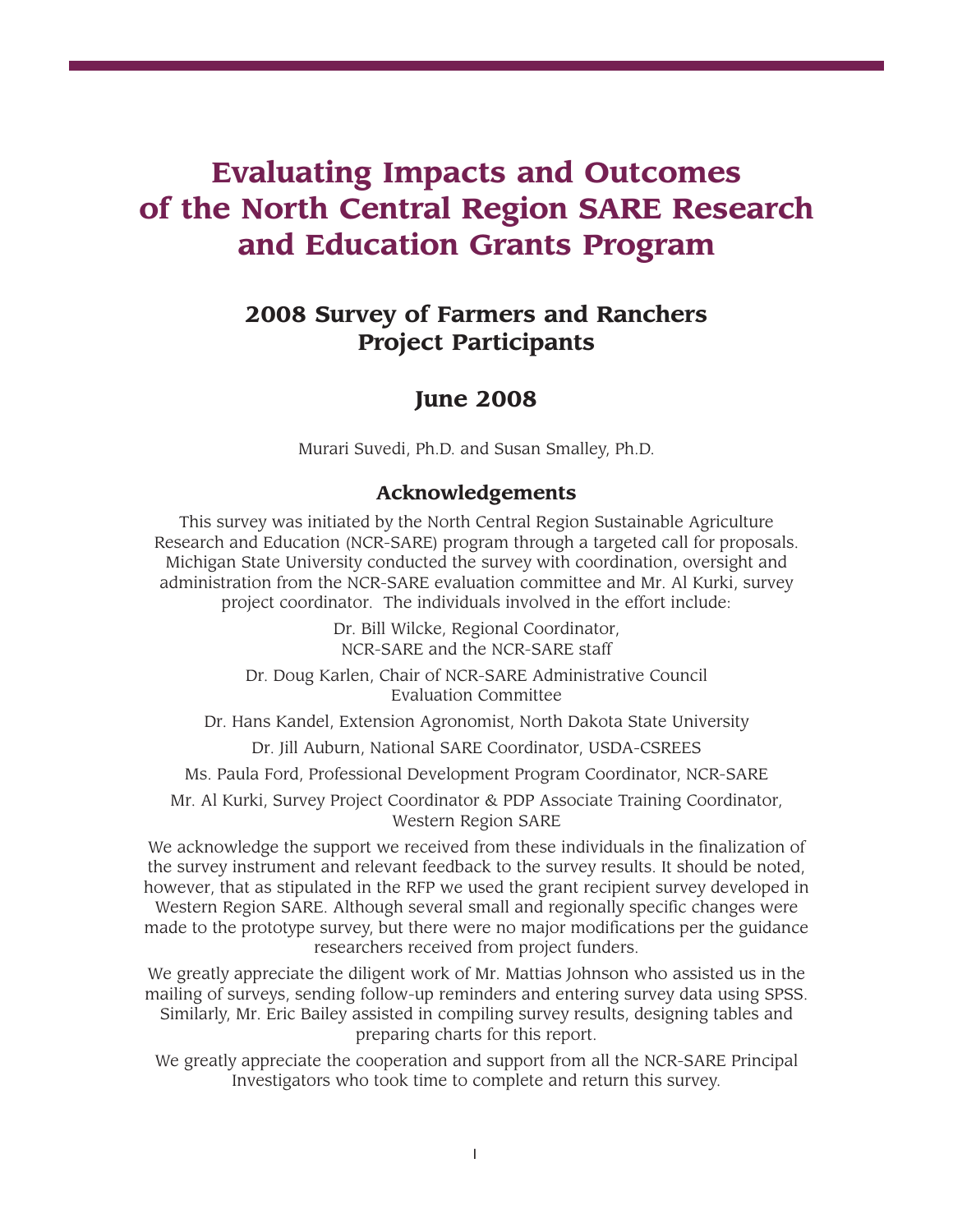# **Table of Contents**

| Appendix E: Other Approaches Adopted or                                      |  |
|------------------------------------------------------------------------------|--|
|                                                                              |  |
|                                                                              |  |
|                                                                              |  |
|                                                                              |  |
|                                                                              |  |
|                                                                              |  |
|                                                                              |  |
|                                                                              |  |
|                                                                              |  |
| <b>List of Figures</b>                                                       |  |
|                                                                              |  |
|                                                                              |  |
|                                                                              |  |
|                                                                              |  |
|                                                                              |  |
|                                                                              |  |
|                                                                              |  |
|                                                                              |  |
|                                                                              |  |
|                                                                              |  |
| Figure 13. Preferred Way of Getting Information on New Farming Approaches 17 |  |
|                                                                              |  |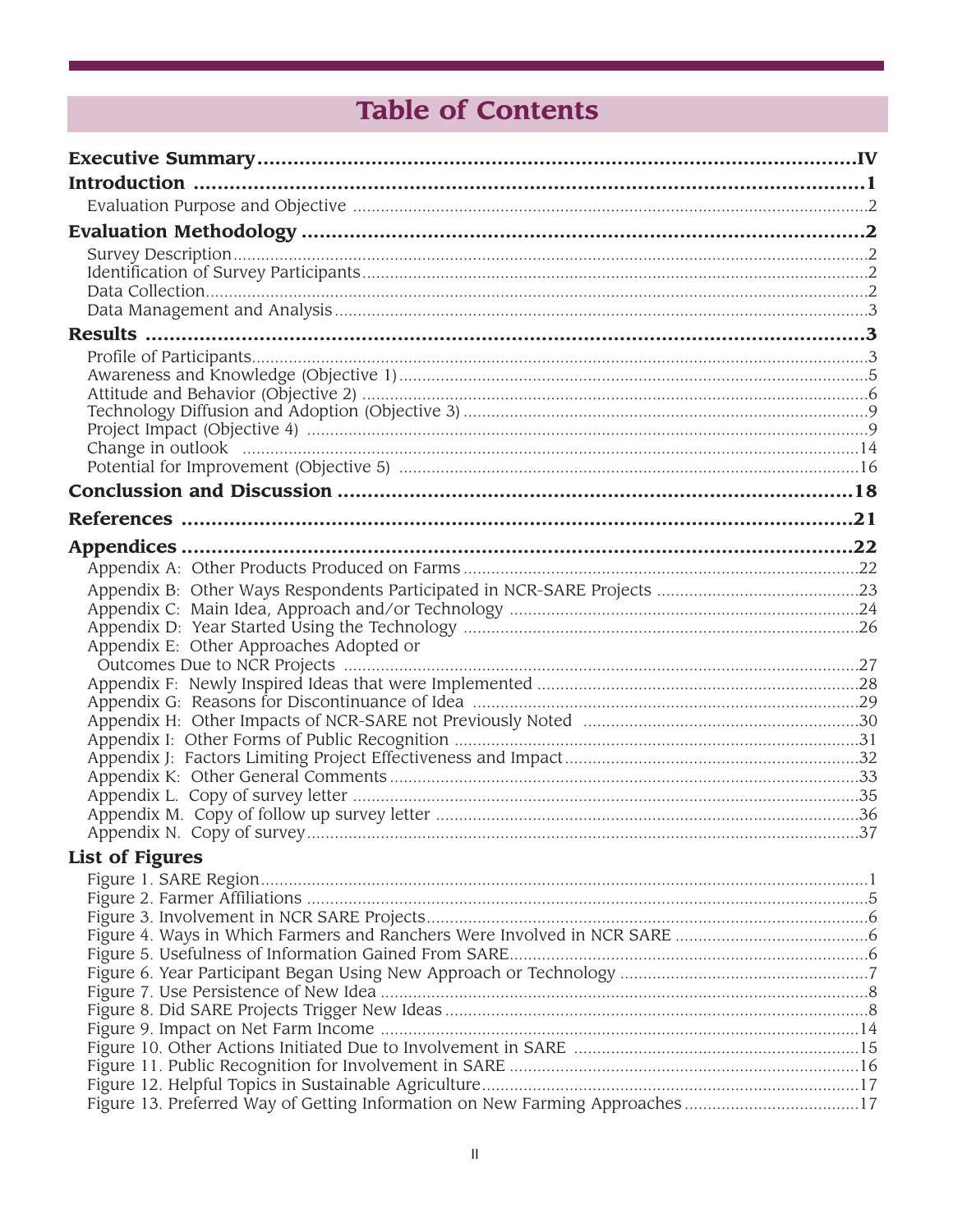## **List of Tables**

| Table 1. Sample size, dates of initial invitation and reminders and response rate. 3 |
|--------------------------------------------------------------------------------------|
|                                                                                      |
|                                                                                      |
|                                                                                      |
|                                                                                      |
|                                                                                      |
|                                                                                      |
|                                                                                      |
|                                                                                      |
|                                                                                      |
|                                                                                      |
|                                                                                      |
|                                                                                      |
|                                                                                      |
|                                                                                      |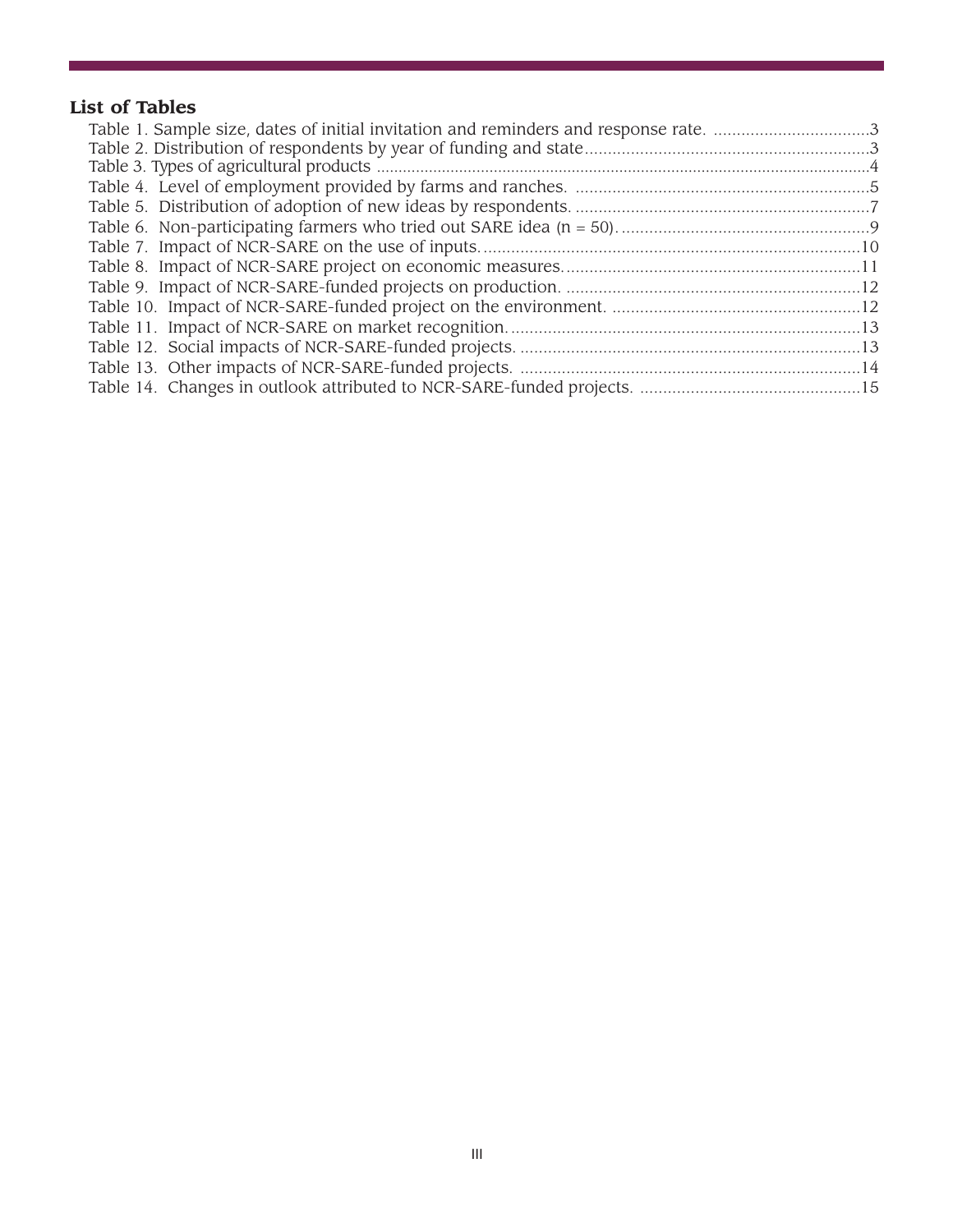# **Evaluating Impacts and Outcomes of the North Central Region SARE Research and Education Grants Program**

## **2008 Survey of Farmers and Ranchers Project Participants**

## **Executive Summary**

The North Central Region Sustainable Agriculture Research and Education (NCR-SARE) program is one of four regional competitive grants programs funded by the U.S. Department of Agriculture. The NCR-SARE program manages grants that seek to increase knowledge of sustainable agricultural practices and promote adoption of these practices by farmers and ranchers. The research and education (R & E) grant program administered by the NCR-SARE funds research projects with educational and outreach components designed to disseminate project research findings to farmers, ranchers, Extension professionals and other relevant target groups. Since it began in 1988, the NCR-SARE program has funded approximately 330 R & E projects involving 260 principal investigators.

In 2006, NCR-SARE sought an evaluation of its R & E program to determine the reach and/or diffusion of the grant program to farmers, ranchers and other relevant stakeholders, as well as to determine its impacts.

The Center for Evaluative Studies in the Michigan State University Department of Community, Agriculture, Recreation and Resource Studies was selected to conduct the evaluation. The request for proposals stipulated that researchers use a grant recipient survey already developed in the Western Region SARE. Several minor and regionally specific changes were made to the prototype survey as per the guidance that researchers received from SARE staff members.

The list of farmers and ranchers who were participants in the North Central Region SARE formed the sampling frame for this phase of the evaluation. Data were gathered by administering a questionnaire in the form of a mail survey. The survey instrument with cover letter and a self-addressed, stamped return envelope was mailed to the population on February 11, 2008. To increase the overall response rate, follow-up reminders were sent on February 26 and March 12, 2008. The mail survey had a response rate of 72 percent.

Findings indicated that 78 farmers or ranchers (71.6 percent) were involved in NCR-SARE-funded projects; the rest (28.4 percent) reported no involvement or did not recall being involved.

Respondents were primarily white farmers or ranchers. They were on average 54 years old, cultivating on average 1,100 acres. These farms and/or ranches were established across a wide range of time. Approximately 10 percent were established before 1970; 46 percent were established between 1970 and 1980; and 44 percent had been established since 1981. These farms and/or ranches produced a wide variety agricultural products, ranging from vegetables, fruits and ornamentals to cereals, livestock and value-added products, among others. The majority of these farms and/or ranches provided full-time as well as parttime employment, mainly for family members.

Respondents were affiliated with various farm services agencies and organizations. Almost half of the respondents (47.4 percent) indicated that they were affiliated with the Farm Bureau, 44 percent were affiliated with sustainable agriculture organizations, and 36 percent were affiliated with organic farmers' groups.

Findings indicate that the majority of respondents tended to adopt new technologies and/or approaches if they enhanced profitability or improved the environment (60 percent and 64 percent, respectively). Respondents indicated that they were very much involved in NCR-SARE-about half of them provided land for a test plot or the site for a tour, 45.5 percent were engaged in project planning, and 42 percent participated in onfarm research or demonstration. A similar number of farmers or ranchers (40 percent) spoke about the NCR-SARE-funded projects at meetings, and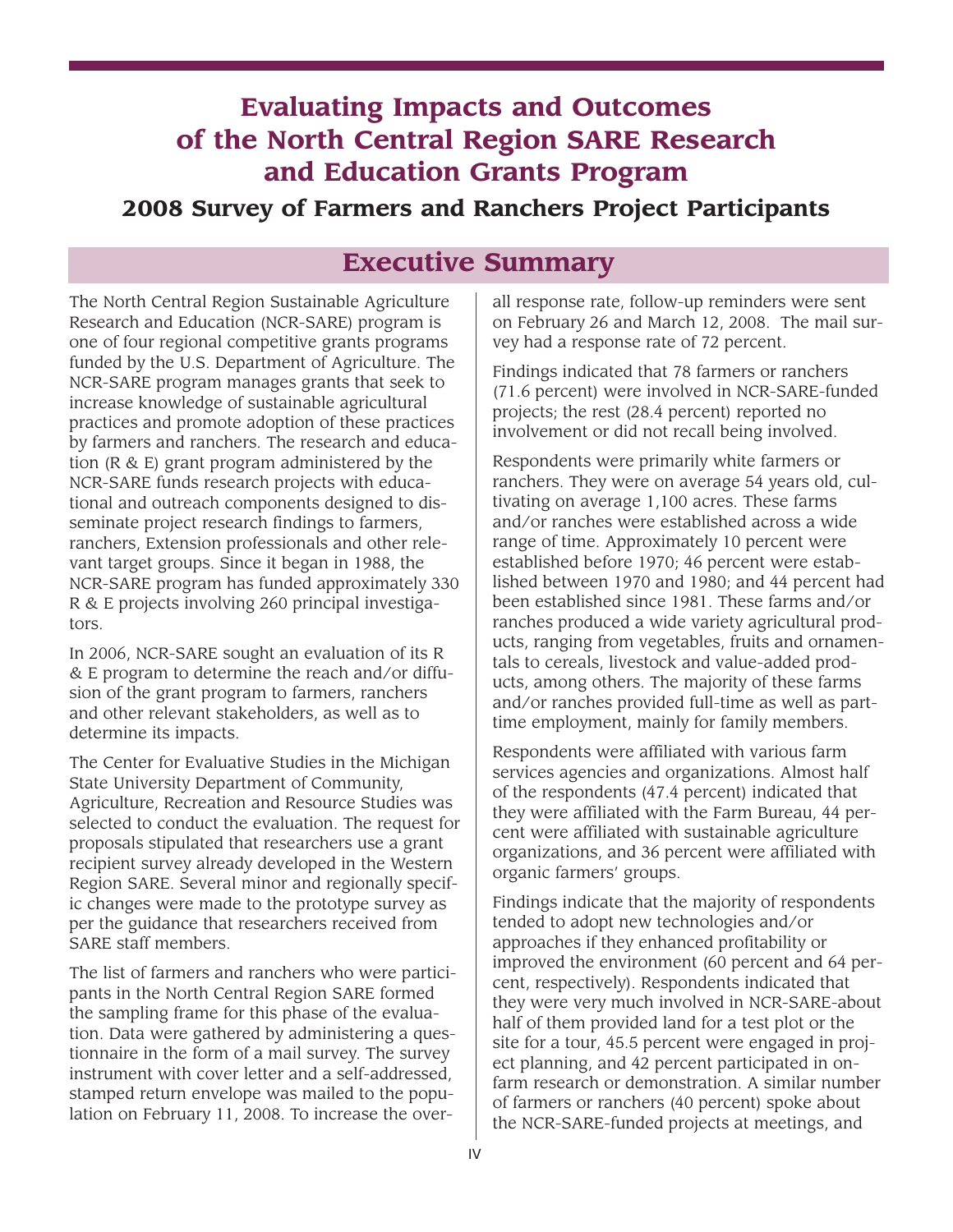about one-tenth of them co-authored papers or publications.

NCR-SARE has been a source of useful information to farmers and ranchers. Findings showed that a large proportion of respondents (44.2 percent) indicated that the information gained from the project was very useful. Additionally, 34 percent found the information to be mostly useful, and 16 percent found the information slightly useful.

Respondents were asked if they tried out an idea, approach or technology on their farm or ranch as a result of their involvement in the NCR-SAREfunded R & E projects. About half (51 percent) of the respondents indicated that they used an idea, approach and technology as a result of their involvement in the projects. Examples of adoptions included the planting of new crops, utilizing no-tillage or reduced-tillage practices, establishing forage crops for grazing, integrating agro-tourism, and improving sanitary and phytosanitary practices, among others. When asked if they were still using this main idea, approach or technology on their farms, more than four-fifths (82 percent) indicated that, after initial adoption of a new technology or approach, they persisted in its use.

When asked if this SARE-funded project triggered or inspired new ideas for use on their farms or ranches and whether they tried those ideas, more than three out of five (63 percent) indicated that their involvement in NCR-SARE-funded projects inspired or triggered new ideas for their farms or ranches. A majority of respondents indicated that they implemented those ideas on their farms and/or ranches and persisted in the use of those ideas. These new inspired approaches included improving farm/natural resource infrastructure, rotational grazing and mixed-cropping.

The study attempted to find out whether farmers and ranchers who were not project participants adopted sustainable agricultural practices as a result of the presence of the NCR-SARE projects. About half of the respondents indicated that other farmers benefited from the projects — over onethird (36 percent) reported that between one and five farmers tried out the new approach, 14 percent reported that six to 10 farmers tried the new approach, 8 percent reported that 11 to 20 farmers tried out the new approach, 8 percent reported that 21 to 60 farmers tried the new approach, and

2 percent reported that more than 60 farmers or ranchers tried out the new technology because of the SARE project.

How have the approaches, technologies or ideas adopted through NCR-SARE-funded projects affected the farms or ranches in the region? Although the number of respondents reporting differed, the following are some examples of impacts:

- 33.3 percent of respondents indicated that fertilizer use has decreased.
- 37.1 percent reported reduction in fuel use.
- 20 percent reported reduction in the use of pesticides.
- 34.2 percent reported reduction in costs associated with weed control.
- 27 percent indicated a reduction in the cost of feed.
- 20 percent of respondents indicated a reduction in veterinary costs.
- 27.8 percent reported a reduction in costs of hired labor.
- 30.6 percent indicated reduction in purchase of off-farm resources.
- 29.7 percent reported reduction in machinery and equipment costs.

Respondents were asked to indicate how the adoption of the new idea, approach or technology affected production outcomes and other technical indicators associated with production. Findings show that:

- Yield increase was reported by 33.3 percent of respondents.
- Reduction in losses due to insect damage was indicated by 18.9 percent of respondents.
- Decreased losses from weeds were reported by 33.3 percent of respondents.
- Decreased losses from disease damage was indicated by 27.8 percent of respondents.

Respondents indicated similar impacts on the environment, including:

■ 40.5 percent indicated a reduction in soil erosion.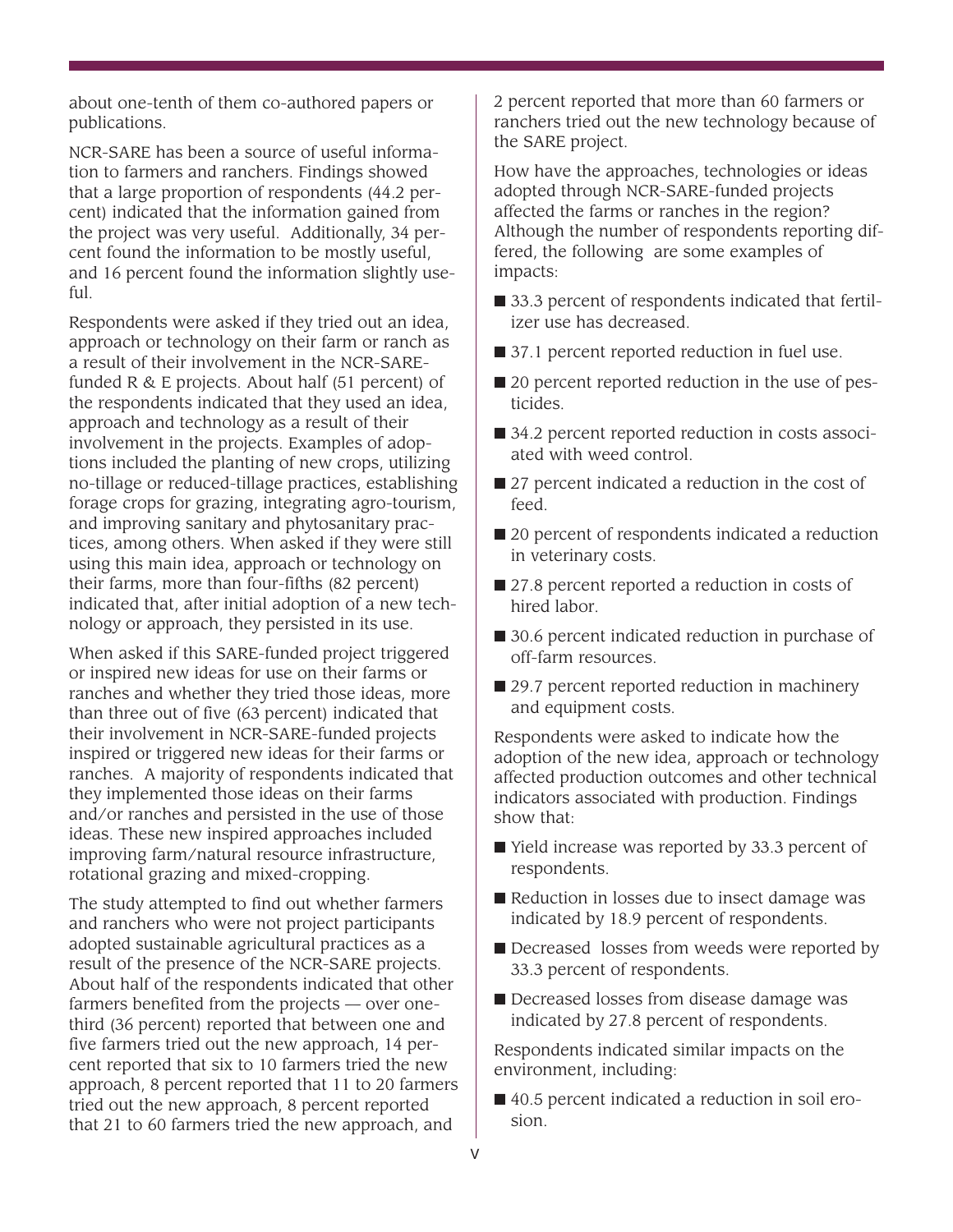- 48.6 percent of respondents reported an increase in soil quality.
- 43.2 percent mentioned an improvement in wildlife habitat quality/quantity.
- 27 percent indicated that an improvement in water quality occurred.
- 21.6 percent reported a reduction in use of non-renewable resources.

Improvement in market recognition of sustainable agricultural products was mentioned by 50 percent of respondents. This study explored the impacts relating to social factors such as relationships within the farming and business community, and with employees, as well as effects on farm succession. Findings show that:

- 67.6 percent of respondents felt increased relationships with the business community.
- 38.9 percent reported an improvement made for farm workers.
- 27.8 percent of respondents indicated an increase in farm succession options.
- 51.4 percent of respondents reported an increase in the likelihood of land staying in farming.

Twenty-seven percent (n=30) of respondents indicated other ways in which their participation in SARE affected their farms or ranches. Some of these impacts included employing local labor, strategic evaluation and planning and leveling of income through different seasons, among others.

When asked whether, as a result of NCR-SAREfunded projects, farmers or ranchers saw an increase in net farm income, approximately 64 percent of survey participants responded, and within this group, approximately one-third (34.3 percent) reported an increase in net farm income.

When asked to rate their level of satisfaction with farming, spouses' satisfaction with farming, cooperation with other farmers, the likelihood of their children staying in farming and quality of life for farm labor, responses were positive:

- 52.1 percent reported an increase in the level of cooperation with other farmers.
- 47.9 percent had an increased level of satisfaction with farming.
- 33.8 percent of the spouses experienced an increase in satisfaction with farming.
- 33.3 percent of respondents reported that the quality of life for workers had improved.
- 31.9 percent reported an increase in the options for farm succession.

Farmers and ranchers were asked to indicate topics on which they would like to receive information. The most frequently mentioned topics or areas of informational needs include the production of renewable energy on the farm or ranch (56.6 percent), ecologically based insect and disease management strategies (57.9 percent), ecologically based weed management strategies and soil-building crop rotations (57.9 percent), and soil-building crop rotations and cover crops (65.8 percent). The Internet was reported to be the most preferred (51 percent) source of information. Farm publications and sustainable agriculture groups were reported as the next preferred sources, among 31 percent and 29 percent of respondents, respectively.

In summary, the findings are indicative of several positive changes on farms or ranches in the North Central region. Various innovative ideas and technologies are being introduced by grant recipients. These ideas and technologies tend to result in cost saving as well as income generating to the producers and induce positive social and environmental changes. The level of adoption of sustainable agricultural practices and its diffusion is quite encouraging. We recommend that NCR SARE maintains an accurate database of its grant recipients including farmer and rancher participants, and conduct periodic follow-up study to document impacts. We also suggest that case studies using in-depth personal interviews would result in valid quantifiable impacts of SARE projects.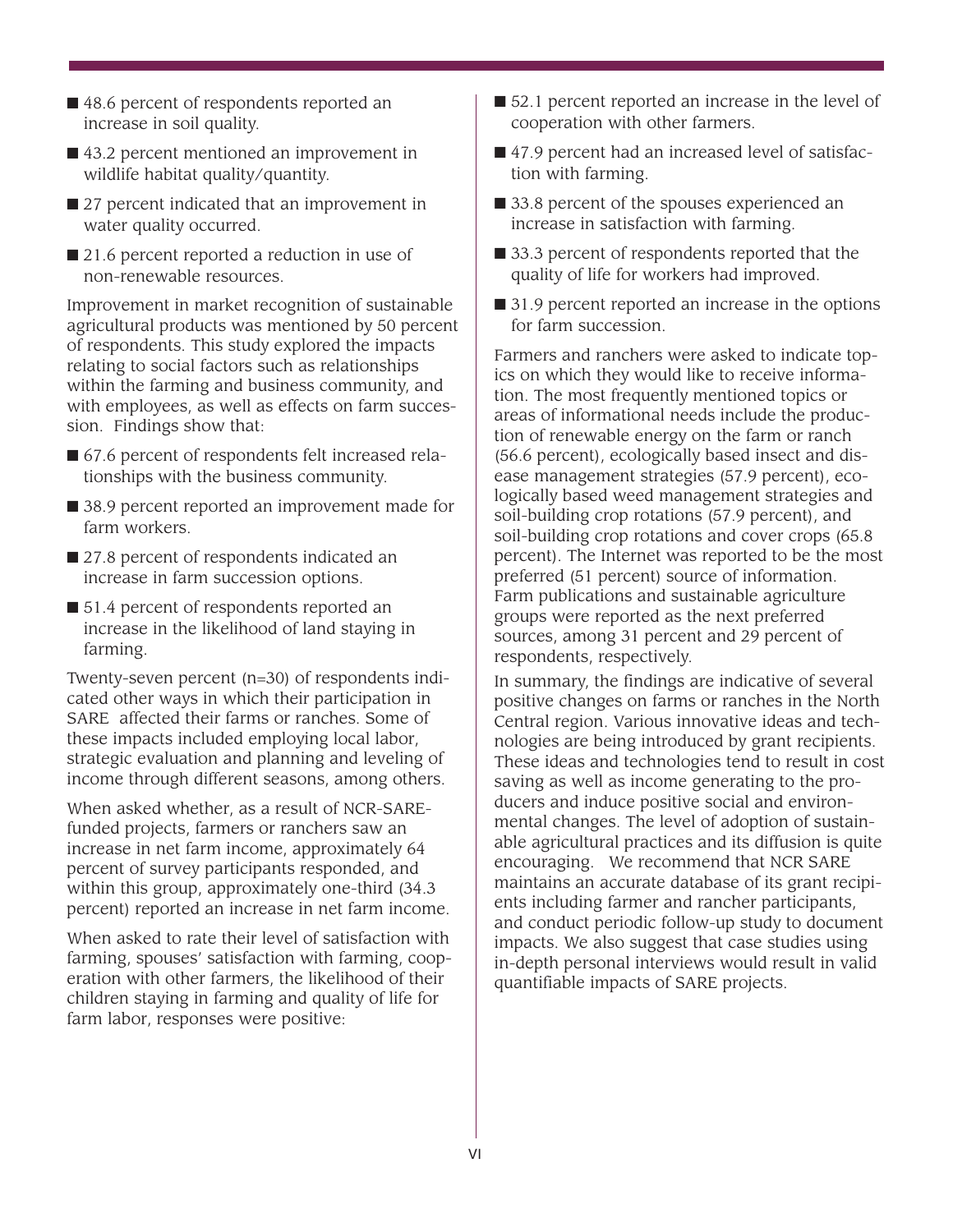## **Introduction**

The North Central Region Sustainable Agriculture Research and Education (SARE) program is one of four regional competitive grants program funded by the U.S. Department of Agriculture. This program had its inception in 1988 and is geared to influence America's farmers and ranchers to adopt agricultural production systems that are compatible with sustainable agriculture while maintaining profitability. The north central SARE region comprises 12 states in the north central part of the United States (see Figure 1).



#### **Figure 1. SARE Regions**

The North Central SARE program manages grants that seek to increase knowledge of sustainable agricultural practices and promote adoption of these practices by farmers and ranchers. It involves an integrated system of plant and livestock production to satisfy human needs while improving environmental quality, making efficient use of renewable and non-renewable resources, sustaining the economic viability of farms and ranches, and enhancing the quality of life for farmers, ranchers and the society in general. Since 1988, SARE in the has worked to attain these outcomes in the north central region by funding on-farm research and education activities as well as professional development activities, all geared toward promoting and improving sustainable agriculture.

The research and education (R & E) grant program administered by the North Central Region SARE funds research projects with educational and outreach components designed to disseminate project research findings to farmers, ranchers, Extension professionals and other relevant target groups. North Central Region SARE often involves scientists, farmers/ranchers and others in conducting research and disseminating research findings in a multidisciplinary framework. Projects generally involve on-farm research trails of crop and/or livestock, and approaches to agricultural marketing, integrated farming systems, and soil and/or water conservation. Grants are awarded through a competitive review process and are generally implemented over a one- to three-year period.

The award of research grants in the North Central Region SARE is governed by the following guidelines:

- The R & E grants are developed by collaborative teams.
- Producers are key functionaries in the grant activities.
- Project has farm and ranch profitability as the focus area.
- Researchers are encouraged to take a holistic view — to explore social, environmental and economic aspects of the whole system.
- Projects include strong outreach components (NCR-SARE, 2007).

Beginning in 1988, the NCR-SARE program has funded approximately 330 R & E projects involving 260 principal investigators. It has over time gathered outcome data from grantees in the form of annual progress reports and final projects reports. However, in 2006, a more comprehensive and systematic process to assess the reach and impacts of the grants program was initiated. The process of evaluation was subdivided into two phases. In the first phase, the principal investigators of the funded projects were the targets of assessment in determining the reach and impact of the program. The results from the first phase have been published in a companion report (Suvedi, et al., 2008). The second phase involved the assessment of outcomes and impacts from the perspectives of farmers and ranchers who participated in SARE R & E projects.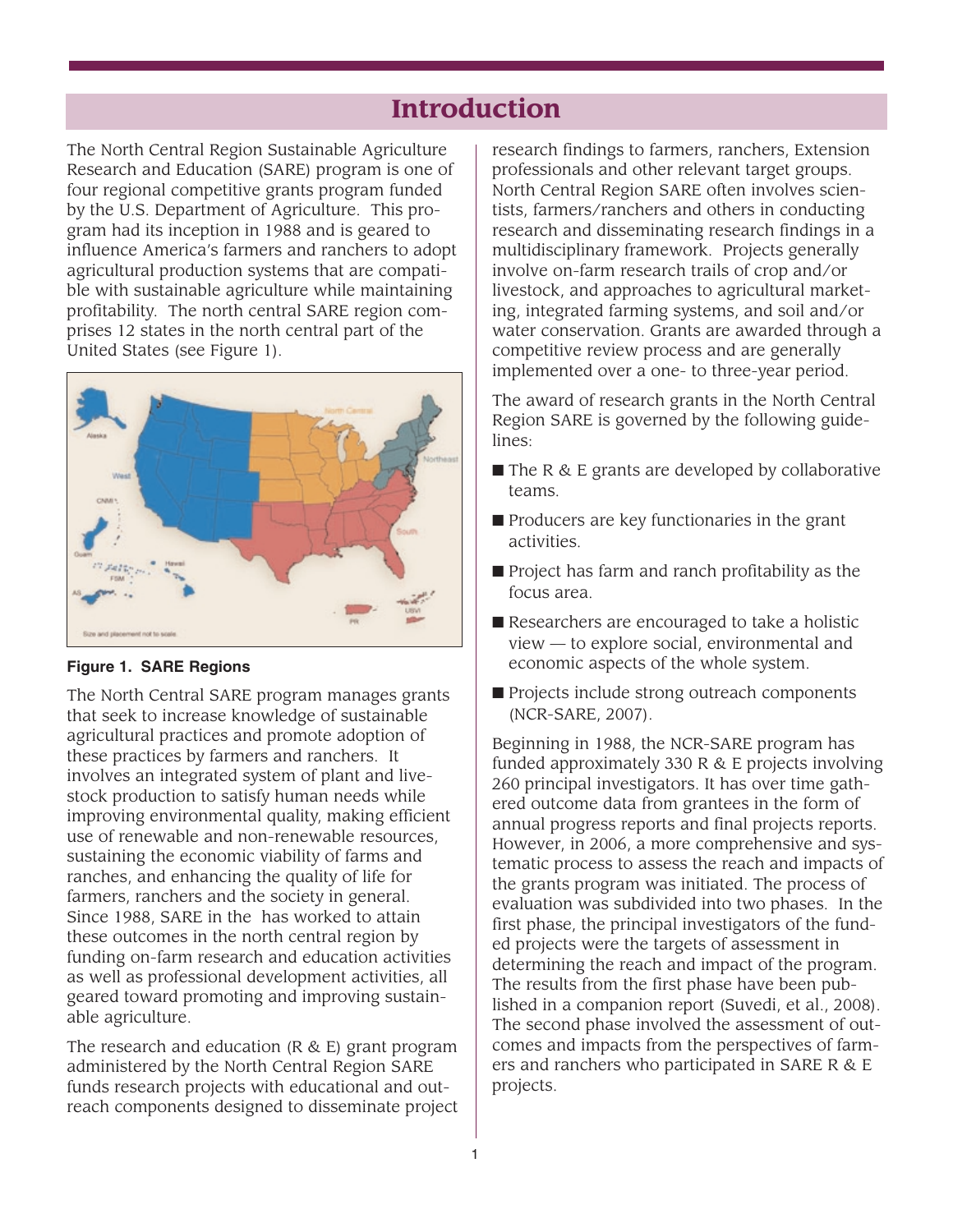## **Evaluation Purpose and Objectives**

The 2006 request for proposal (RFP) from NCR-SARE established the overall purpose of the evaluation. The aim was to determine the reach and/or diffusion of the grant program to farmers, ranchers and other relevant stakeholders, as well as to determine the impacts of the R & E grants. The specific objectives were to:

- 1. Determine how farmers and ranchers were involved in the research and education activities of funded projects.
- 2. Determine the effectiveness of NCR-SARE outreach on the dissemination of sustainable agri-

cultural practices by farmers and ranchers in the north central region.

- 3. Estimate the extent to which sustainable agricultural practices were adopted by participating farmers and ranchers.
- 4. Determine the economic, environmental and quality of life impacts of the adoption of sustainable agricultural practices among farmers and/or ranchers (e.g., profitability, increase or decrease in labor or management, input cost, yield per acre, and soil/air/water quality).
- 5. Determine if changes may be required to improve the grant-making, contracting or reporting processes of NCR-SARE.

## **Evaluation Methodology**

The Center for Evaluative Studies in the Michigan State University Department of Community, Agriculture, Recreation and Resource Studies (MSU CARRS) responded to the 2006 targeted request for proposals from the North Central Region SARE. The RFP stipulated that researchers use a grant recipient survey already developed in Western Region SARE (Rasmussen and Kurki, 2007). Several minor and regionally specific changes were made to the prototype survey, but there were no major modifications per the guidance researchers received from project staff members. Members of the North Central Region SARE evaluation committee reviewed and approved the survey draft once it was finalized.

## **Survey Description**

Consistent with the guidelines of the RFP, the Western SARE farmer and rancher participant evaluation survey was adapted to the north central region by making necessary modifications. It consisted of 41 questions and approximately 181 coded variables and included closed-ended as well as open-ended questions. Though the survey was not explicitly divided into sections, the focus of questions followed the following order: project participation and technology adoption by primary participants, project impact on primary participants, technology adoption by secondary participants, outlook on farming and aspirations of primary participants, and demographic/socioeconomic profile.

## **Identification of Survey Participants**

The list of farmers and ranchers who were participants in the North Central Region SARE formed the sampling frame for this phase of the evaluation. During the first phase of this evaluative study, the principal investigators provided the names and contact information for 161 farmer and/or rancher participants. This sample included participants from all states with the North Central Region SARE. After accounting for nine individuals who either died or could not be reached, the researchers had 152 farmer/rancher participants forming the valid population for this study.

## **Data Collection**

Data for this evaluative study were gathered by administering a questionnaire in the form of a mail survey. The survey instrument with cover letter and a self- addressed, stamped return envelope was mailed to the population on February 11, 2008. To increase the overall response rate, follow-up reminders were sent on February 26 and March 12, 2008. As shown in Table 1, the mail survey had a response rate of 72 percent.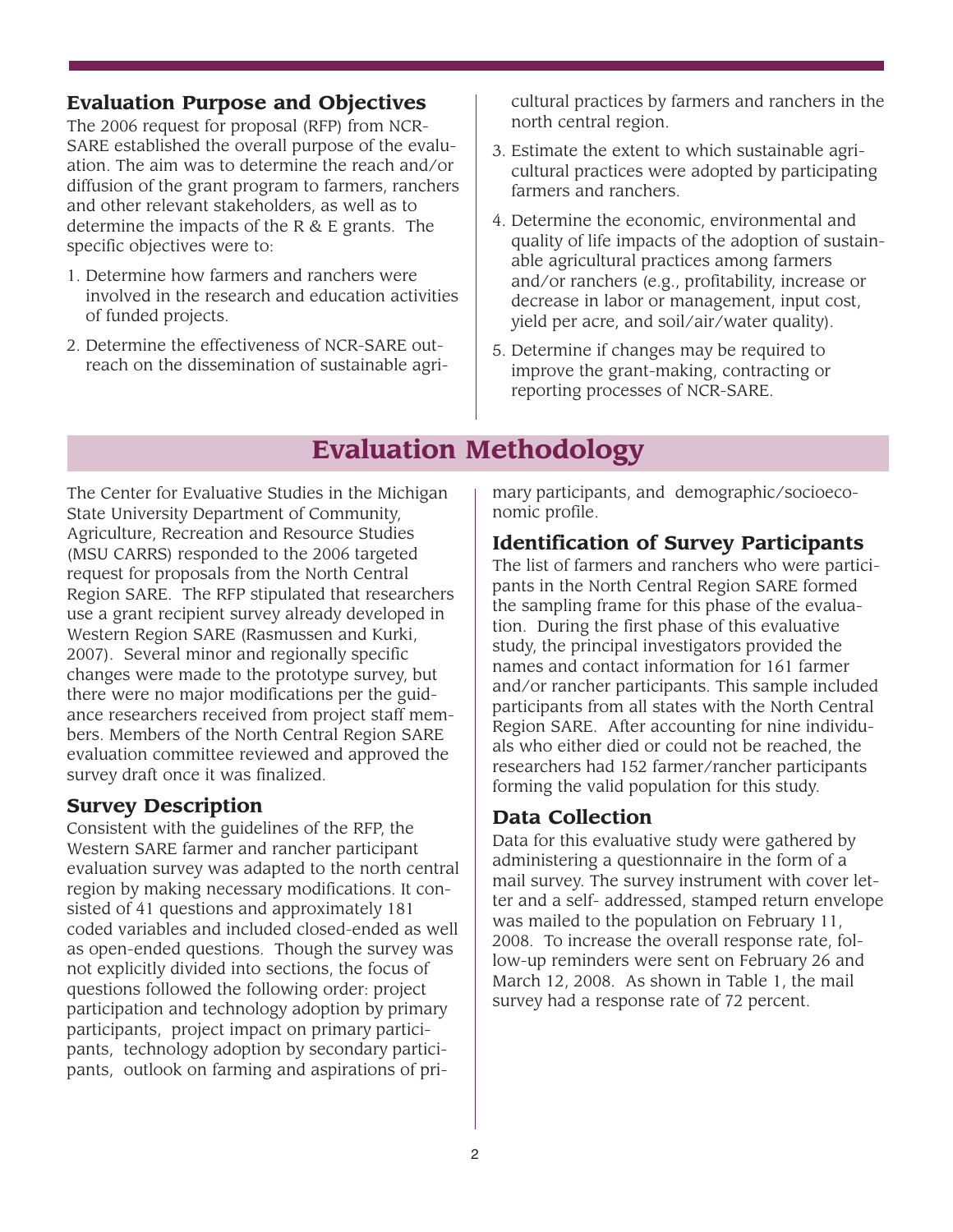| <b>Sampling characteristics</b> | <b>Results</b>    |
|---------------------------------|-------------------|
| Initial population              |                   |
| By farmers/ranchers             | 161               |
| <b>Valid population</b>         |                   |
| By farmers/ranchers             | 152               |
| <b>Survey process dates</b>     |                   |
| Invitation mailed               | February 11, 2008 |
| First reminder mailed           | February 26, 2008 |
| Second reminder mailed          | March 12, 2008    |
| <b>Number of respondents</b>    |                   |
| By farmers/ranchers             | 109               |
| Number of denials or            |                   |
| returned as undeliverable       |                   |
| By farmers/ranchers             | 9                 |
| <b>Response rate</b>            |                   |
| By farmers/ranchers             | 71.7%             |

# **Table 1. Sample size, dates of initial invita-**

### **Data Management and Analysis**

The data from the returned surveys were manually entered into a SPSS data file and randomly checked for accuracy. Data analysis was then conducted by generating descriptive statistics such as frequency counts, percentages, means and standard deviations. Various graphs, charts and tables were also generated. The analysis and ensuing report generally followed the tradition set by Bennett (1978), which outlined a hierarchy of project change outcomes, including on a continuum awareness, knowledge, attitude, skills, behavior and system circumstances. These outputs were used to provide description of North Central Region SARE-funded projects reach and impacts.

# **Results**

### **Profile of Participants**

The valid population for this evaluative study consisted of 152 farmers and ranchers from the north central region. Of this population, 109 farmers or ranchers responded to this study.

Each survey listed the project title, the name of the project leader and the year it was funded by SARE. First, respondents were asked whether they recalled being involved with the project. If they did not recall being involved with the specific project, they were asked to check the box "Not Involved" and return the questionnaire in the prepaid envelope provided. Seventy-eight farmers or ranchers (71.6 percent) reported that they were involved in NCR-SARE-funded projects and the rest (28.4 percent) reported that they were not involved or did not recall being involved. The following analysis is based on survey responses from those who indicated involvement in the NCR-SARE-funded projects.

Those who indicated involvement reported that they participated in NCR-SARE projects between 1988 and 2005. Table 2 shows the distribution of respondents by state and the year in which their projects were funded.

The age of the respondents ranged from 27 to 75 years, with an average of 54 years. Nine out of ten

| Year of<br>funding | Frequency<br>State located* |                 |    |  |
|--------------------|-----------------------------|-----------------|----|--|
| 1988               | 1                           | Iowa            | 3  |  |
| 1991               | 3                           | <b>Illinois</b> | 1  |  |
| 1993               | 2                           | Indiana         | 2  |  |
| 1995               | $\mathcal{P}$               | Kansas          | 10 |  |
| 1996               | 1                           | Michigan        | 8  |  |
| 1997               | 8                           | Minnesota       | 13 |  |
| 1998               | 6                           | Missouri        | 4  |  |
| 1999               | 1                           | North Dakota    | 12 |  |
| 2001               | 11                          | Nebraska        | 10 |  |
| 2002               | 13                          | Ohio            | 3  |  |
| 2003               | 35                          | South Dakota    | 1  |  |
| 2004               | 17                          | Wisconsin       | 9  |  |
| 2005               | 8                           |                 |    |  |

**Table 2. Distribution of respondents by year**

located.

(90 percent) indicated they were white; 1.3 percent each indicated their ethnicity as Hispanic, Native American, Asian and African American. Fewer respondents mentioned they belong to "other" ethnic groups, such as Germans from Russia, Northern European, Pacific Islander and Hawaiian.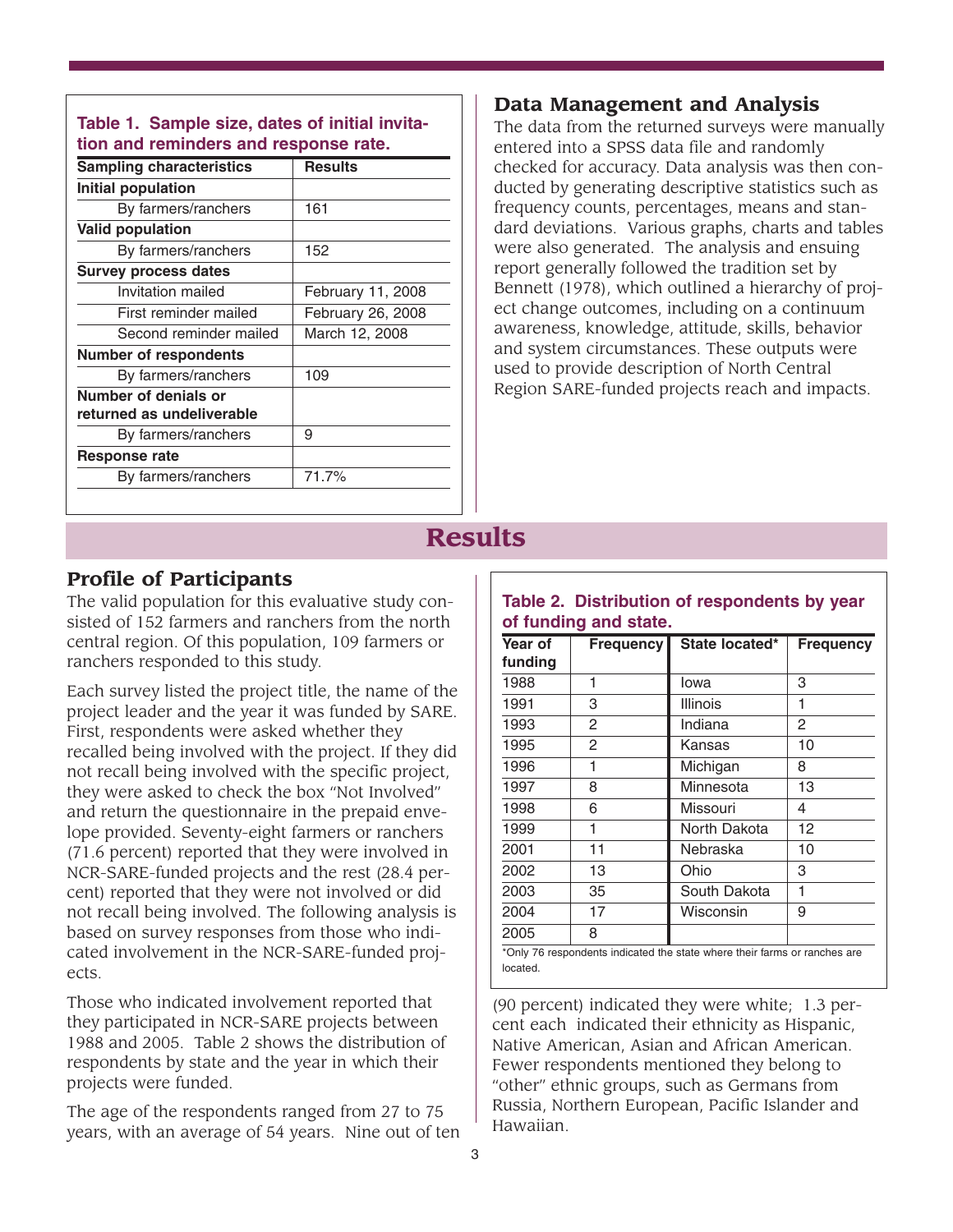Respondents for this evaluative study could be farmers, ranchers or farm marketers. Those who indicated they were involved in farming or ranching were asked how many acres they owned and how many they actively farmed. The numbers of acres owned by the respondents ranged from 1 to 17,000 acres, with a mean of 1,097 acres and a standard deviation of 2,458 acres. Similarly, respondents indicated that the number of actively farmed acres ranged from 1 to 10,000, with a mean of 1,529 and a standard deviation of 2,250 acres. Seventy- one respondents mentioned that they leased farmland. The leased land ranged from 1 to 9,500 acres, with a mean of 682 acres and a standard deviation of 1,467 acres.

Findings showed that respondents' started to farm or ranch across a wide range of time. Approximately 10 percent started before 1970, 46 percent were farming or ranching between 1970 and 1980, and 44 had been established since 1981. These farms and/or ranches produce a wide variety of agricultural products, ranging from vegetables, fruits and ornamentals to cereals, livestock and value-added products, among others. Table 3 shows the number of farmers who produced various crops. Appendix A shows the list of other products produced by the farmers and ranchers.

| <b>Products</b>          | <b>Frequency</b> |
|--------------------------|------------------|
| Vegetables               | 30               |
| Fruits                   | 20               |
| <b>Nuts</b>              | 4                |
| Grains                   | 45               |
| Seeds                    | 18               |
| Hay                      | 41               |
| Legumes                  | 25               |
| Poultry                  | 18               |
| Goats                    | 6                |
| Sheep                    | 3                |
| Hogs                     | 12               |
| Dairy cattle             | 14               |
| Beef cattle              | 29               |
| Cover crop               | 29               |
| Ornamental turf or trees | 7                |
| Agro-tourism             | 19               |
| Value-added products     | 20               |
| Other products           | 18               |

The farms and/or ranches operated by the respondents provided full-time as well as part-time employment, mainly for family members. Respondents were asked how many persons they employed full-time or part-time. Altogether, 76 respondents answered this question. As shown in Table 4, the number of family members employed full-time ranged from one to seven, with a mean of 1.9 and a standard deviation of 1.3 persons. Two-thirds (67.1 percent) of farms and/or ranches employed one to two family members full-time, and 22.3 percent employed three or more family members. About one out of 10 (10.5 percent) of farms or ranches provided no full-time employment to family members.

Respondents indicated that half (50 percent) of the farms or ranches employed between one and two family members part-time, 17 percent had employed three or more family members parttime, and 32 percent of the farms/ranches did not provide part-time employment to family members.

Among 75 respondents, 16 of ranches employed one to two non-family members full-time, 17 percent employed three of more full-time employees, and 67 percent did not employ non-family members on a full-time basis. Among 75 respondents, 16 percent provided part-time employment for one to two persons, 19 percent employed three or more individuals, and 51 percent did not employ non-family members on a part-time basis. (See Table 4.)

When asked if they were affiliated with farm services or natural resource organizations, the majority responded in the affirmative. Almost half of the respondents (47.4 percent) indicated that they were affiliated with the Farm Bureau, 44 percent were affiliated with sustainable agriculture organizations, and 36 percent were affiliated with organic farmers' groups. Figure 2 shows the various farmers' organizations with which respondents were affiliated. Findings also indicated that many respondents belonged to multiple organizations. Farm Bureau, Sustainable Agriculture Organization and Organic Farmers Group were frequently mentioned organizations by respondents.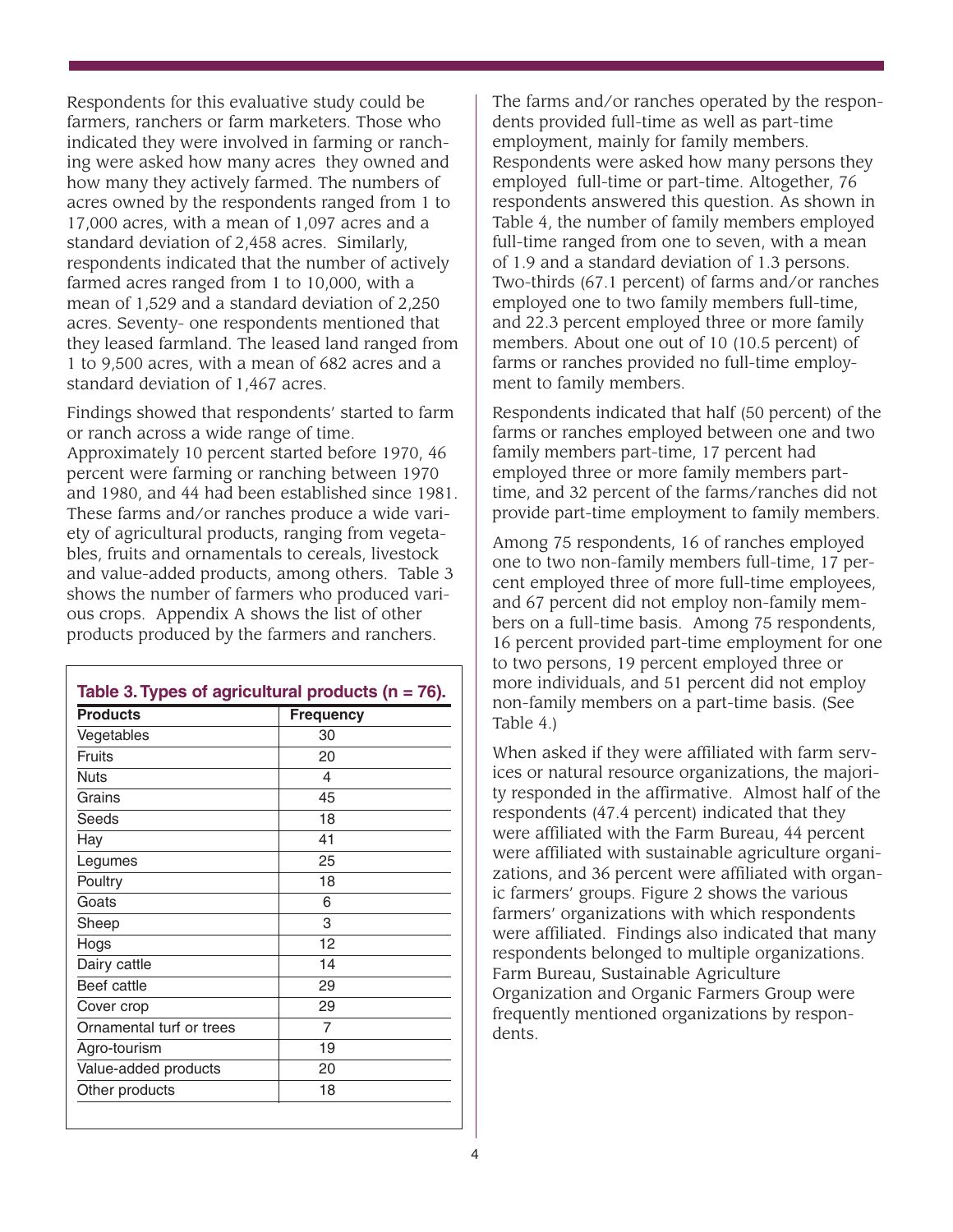| Type of<br>employment                    | N  |     | <b>Mean</b><br>(SD) | $\%$<br>employing<br>1-2 persons | $\frac{6}{6}$<br>employing<br>3 or more persons | $\frac{1}{6}$<br>not employing<br>any persons |
|------------------------------------------|----|-----|---------------------|----------------------------------|-------------------------------------------------|-----------------------------------------------|
| Full-time<br>employment of               |    |     |                     |                                  |                                                 |                                               |
| family members                           | 76 | 1.9 | (1.3)               | 67.1%                            | 22.3%                                           | 10.5%                                         |
| Part-time<br>employment of               |    |     |                     |                                  |                                                 |                                               |
| family members                           | 76 | 1.3 | (2.6)               | 50%                              | 17%                                             | 32%                                           |
| Full-time<br>employment of<br>non-family |    |     |                     |                                  |                                                 |                                               |
| members                                  | 75 | 1.1 | (2.6)               | 16                               | 17                                              | 67                                            |
| Part-time<br>employment of               |    |     |                     |                                  |                                                 |                                               |
| non-family members                       | 75 | 1.8 | (4.0)               | 31                               | 19                                              | 51                                            |



# **Awareness and Knowledge**

## **(Objective 1)**

This segment of the report examined how effective NCR-SARE was in reaching its target group. This provides a measure of how aware participants were of the project goals and activities and serves as a proxy for the level of knowledge transfer that occurred as a result of participation in research and education activities.

**Are farmers and ranchers in North Central Region SARE involved in the projects, and what is the nature of their involvement?** 

As indicated earlier, respondents were asked to indicate whether they were involved in NCR-SARE-funded projects. Of the 109 respondents, 78 (71.6 percent) indicated that they were involved (see Figure 3).

Participating farmers and ranchers were further asked to indicate how they were involved in NCR-SARE-funded projects. They had the option of choosing among the following options: participated in project planning, actively involved in onfarm research or demonstration, provided land for a test plot or the site for a tour, spoke about the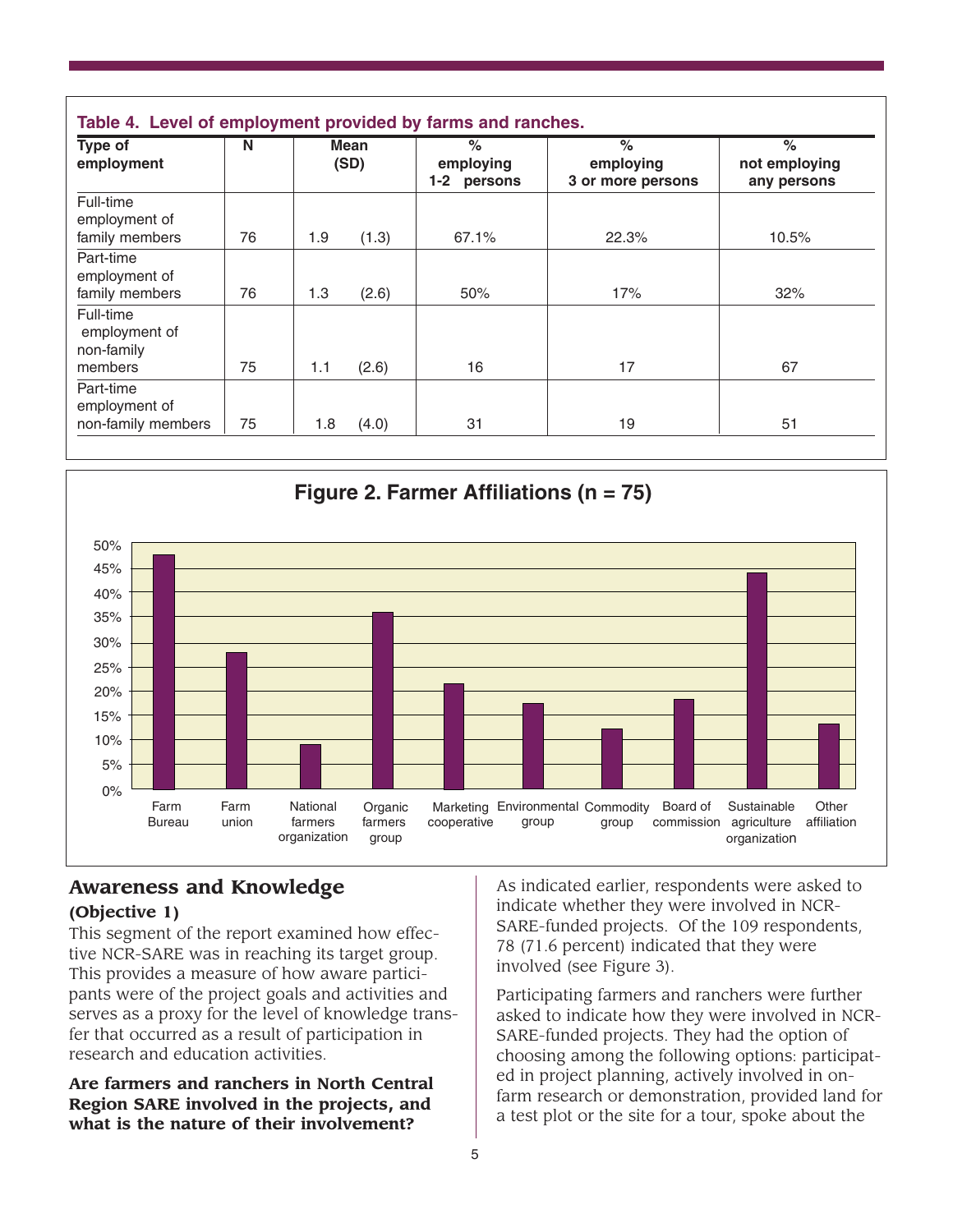

project at a meeting, co-authored a paper or other product, or other activities.

Of the 76 respondents who indicated that they were involved in NCR-SARE, almost half (48.7 percent) provided land for a test plot or the site for a tour, whereas 45.5 percent were involved in project planning. As shown in Figure 4, about twofifths (41.6 percent) were involved in on-farm research or demonstration projects. A similar number of farmers or ranchers (40.3 percent) spoke about the NCR-SARE-funded project at a meeting. About one-tenth (9.1 percent) of them co-authored a paper or publication, and about one out of five (20.2 percent) indicated they were involved in other ways.

The findings showed that over one-third (34 percent) of respondents were involved in one major activity, 38 percent were involved in two to three major activities, 17 percent were involved in four to five major activities, and 1 percent of respondents indicated involvement in all six major activities listed. Appendix B provides a complete list of the other ways in which respondents participated in NCR-SARE-funded projects. These "other" ways included roles for farmers and ranchers as educators, as planners/organizers/managers, as providers of labor and products and as learners.

## **Attitude and Behavior (Objective 2)**

This section presents results related to the participants' reaction to and/or perception of the research and education programs of NCR-SARE as well as the levels of behavioral change resulting from participating in the projects.

#### **How useful to your farm or ranch was the information you gained from this NCR-SARE project?**

Respondents indicating involvement were further asked to rate the usefulness of information gained from the NCR-SARE project. As shown in Figure 5, a large proportion of respondents (44.2 percent) indicated that the information gained from the project was very useful. Additionally, 34 percent found the information to be mostly useful, and 16 percent found the information slightly useful. Only 7 percent of respondents found the information not useful.

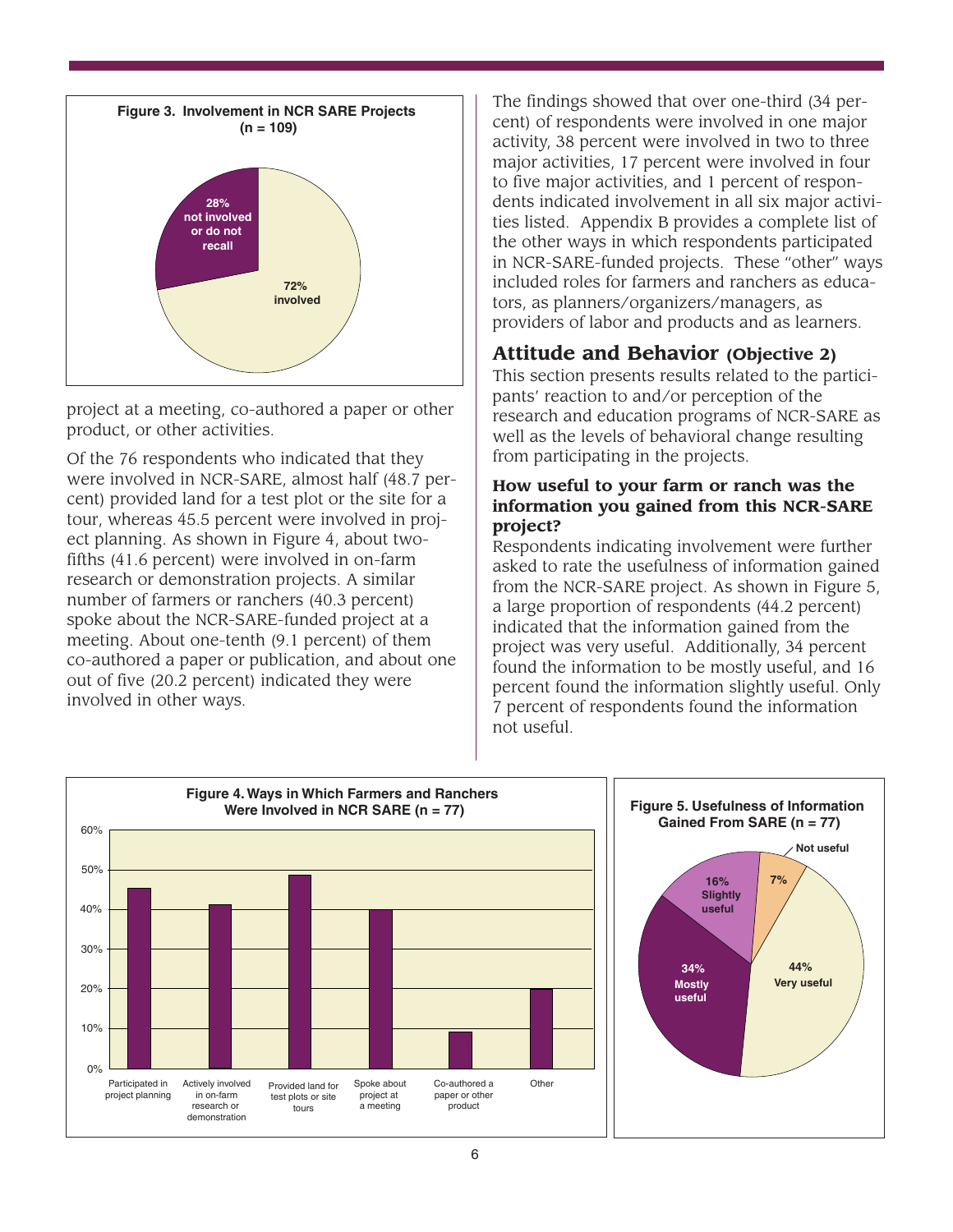#### **Did Farmers and Ranchers Adopt Sustainable Agricultural Practices?**

Respondents were asked if they tried out an idea, approach or technology on their farms or ranches as a result of their involvement in the NCR-SAREfunded R & E project. Altogether, 75 farmers or ranchers answered this question. Approximately half (51 percent) of the respondents indicated that they used an idea, approach and technology as a result of their involvement in the project. 37 respondents explained the main idea, approach or technology they used in the project. Their responses can be characterized as about 40% cropping systems, about 30% livestock and/or integrated livestock/cropping systems, and about 30% management/business planning/marketing. Some of these adoptions included planting new crops, utilizing no-tillage or reduced tillage, establishing a forage crop for grazing during fallow, integrating agro-tourism, and improving sanitary and phytosanitary practices, among others. Comments on examples of farm technology adopted included the following:

*"I used the DVD to help train orchard scouts to scout my farm as well as 15 other farms (2,500 acres)."*

*"Planted early maturing variety of sunflowers on borders of field so they would blossom before main field and therefore only apply insecticide to borders."*

#### *"Grow, process and label grass-fed beef and sell as a marketing cooperative."*

A majority of respondents also indicated that they tended to adopt new technologies and/or approaches if adoption enhanced profitability or improved the environment (60 percent and 64 percent, respectively).

A summary of sustainable agricultural practices adopted is shown in Appendix C.

The respondents also indicated a relatively even rate of adoption of technology for sustainable agriculture over time. Findings in Table 5 show that few producers started the adoption of sustainable agricultural practices and/or approaches before 1990. About one-third indicated adoption before year 2000 and as a result of NCR-SARE. As shown in Table 5 and Figure 6, an additional 33.3 percent of farmers made changes in agricultural

### **Table 5. Distribution of adoption of new ideas by respondents.**

|             | <b>Frequency</b> | <b>Percent</b> |
|-------------|------------------|----------------|
| Before 1991 | 2                | 5.1            |
| 1992-1996   | 3                | 7.8            |
| 1997-2000   | 8                | 20.5           |
| 2001-2003   | 13               | 33.3           |
| 2004-2008   | 13               | 33.3           |
| Total       | 39               | 100            |

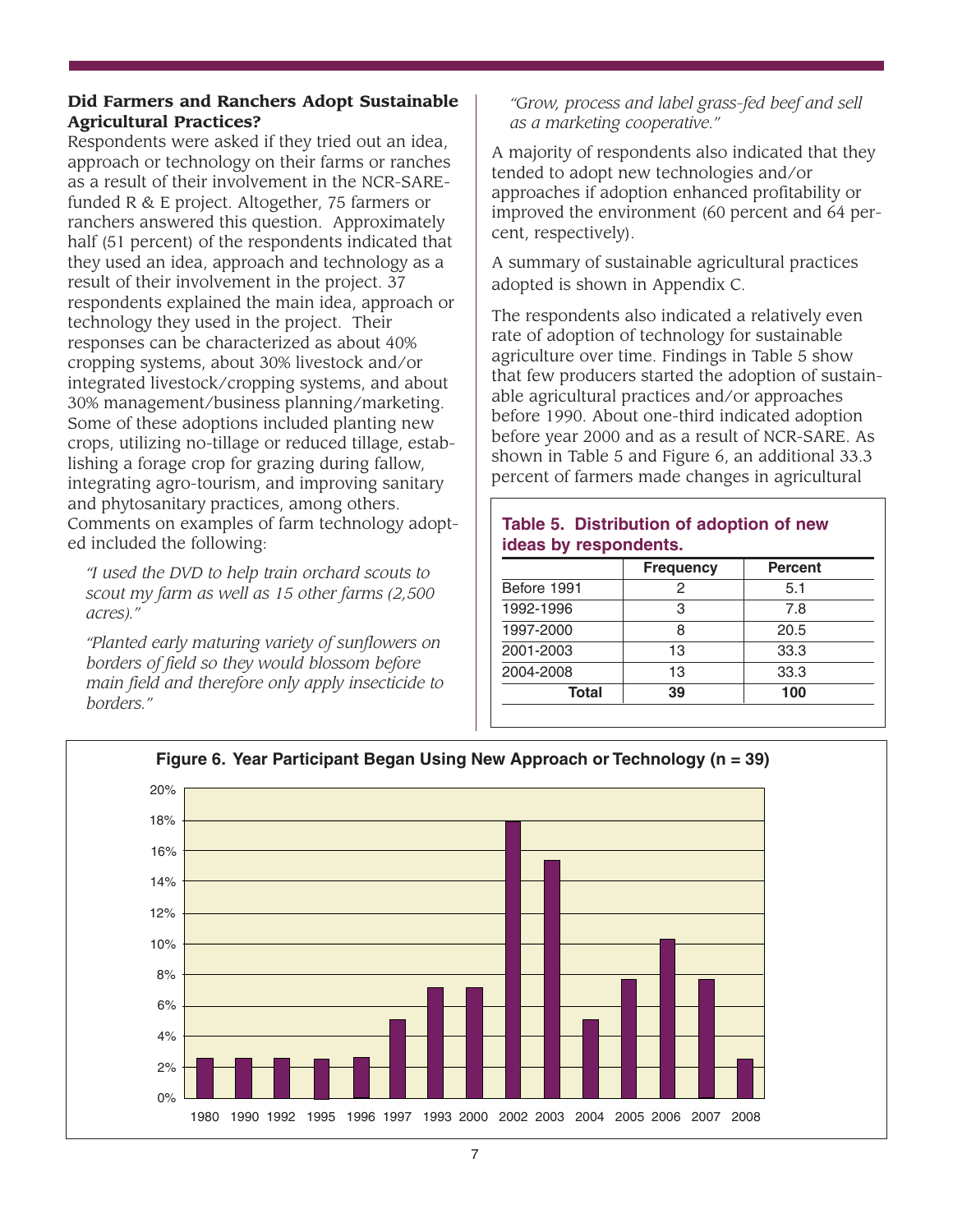practices between 2001 and 2003, and the remaining 34 percent adopted the new approaches after 2004.

An attempt was made to determine the time lag between the SARE grant funding and the year of adoption of the new idea or technology. It should be noted that some respondents did not indicate when the new technology was adopted. It is interesting to note that some respondents were testing or adopting the new idea well before they were awarded the SARE grant. Others indicated adopting the new idea during the same year in which they received the grant, and still others reported they began using the idea one to several years after the project was funded (see Appendix D).

### **Are farmers or ranchers still using this main idea, approach or technology?**

Respondents were also asked to indicate if they were still using this main idea approach or technology on their farms (Figure 7). About one-third (34.9 percent) of the farmer or rancher participants  $(n = 38)$  responded to this question. Among those who responded, more than four-fifths (82 percent) indicated that, after initial adoption of a new technology or approach, they persisted in its use.

#### **Beside the main idea, approach or technology, what other ideas, approaches or technologies have you tried on your farm that were related to your involvement in the NCR-SARE-funded project?**

Respondents were asked to indicate what other approach or technology they tried on their farms/ranches that were related to their involvement in the NCR- SARE-funded project. Twenty-



seven farmer/rancher respondents answered this question and reported that they adopted other ideas, approaches and technologies because of their involvement in NCR-SARE-funded projects. The "other ideas/approaches can be categorized as about 40% cropping systems, about 18% livestock/cropping systems, and about 29% management/business planning/marketing.

*"We have changed the head on our combine that we use for wheat and millet to a stripper head, which has increased the efficiency of the combine by 25 to 30 percent."*

*"My husband has changed to not using synthetic fertilizers and trying not to use GMO grains, rotational grazing for the dairy herd."*

*"It forced us to look at labor as a percent of gross income. This made us learn how to be more efficient and productive with labor and helped us to increase vegetables and berries from about 6 acres in 2001 to current 25 to 30."*

Appendix E presents a list of other approaches adopted by farmer and rancher participants.

#### **Did this SARE-funded project trigger or inspire new ideas for you on your farm or ranch? Did you try these ideas? Describe these new ideas. Have you continued to use new ideas?**

Thirty-five respondents answered this question. Among this group, 63 percent indicated that their involvement in NCR-SARE-funded projects inspired or triggered new ideas for their farms or ranches (Figure 8). A majority (87 percent) of respondents indicated that they implemented the

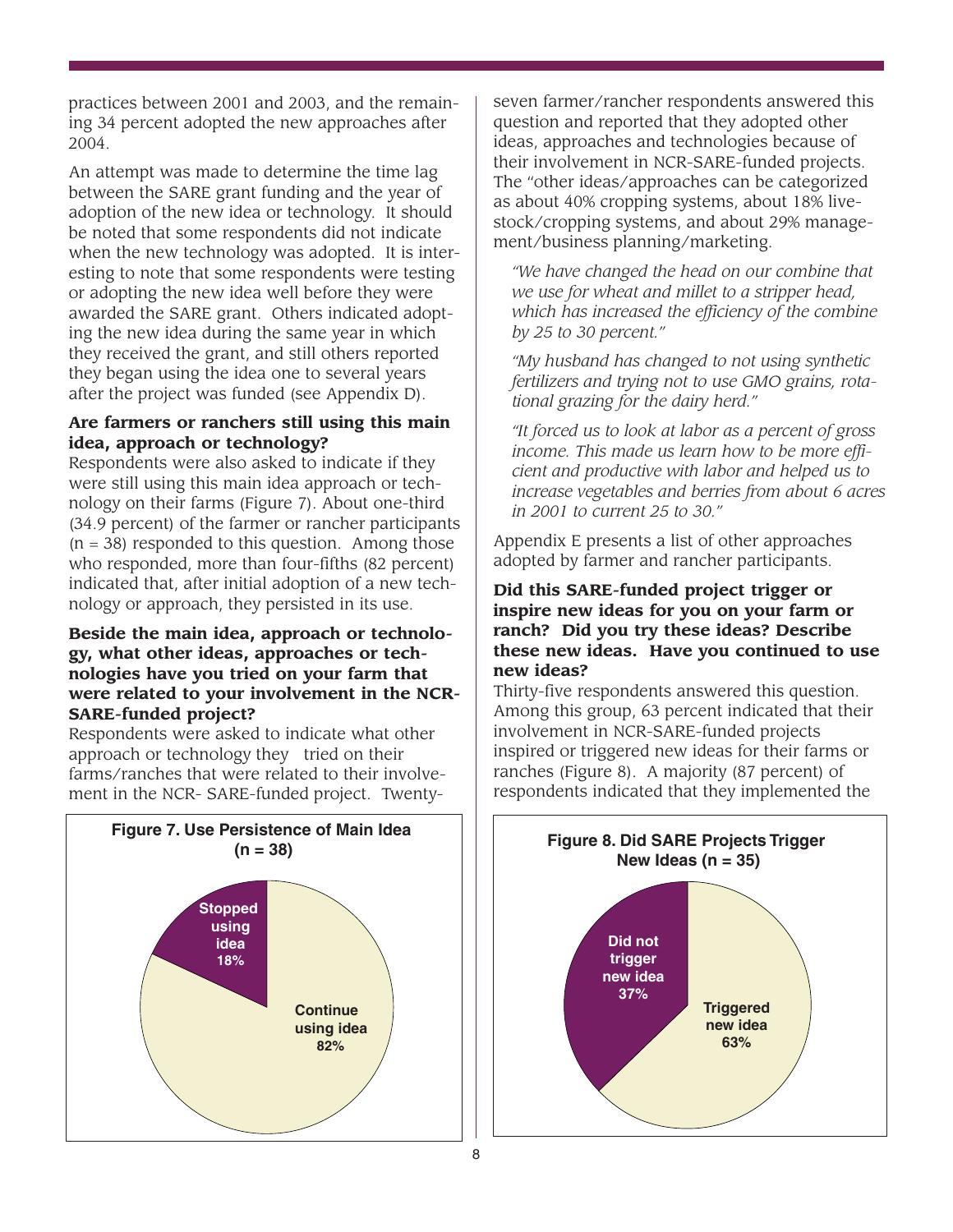newly inspired or triggered ideas on their farms and/or ranches and have persisted in the use of those ideas. Some of these new inspired approaches were improving farm/natural resource infrastructure, rotational grazing and mixed cropping, among others. Appendix F provides a matrix summarizing the new ideas that were inspired and implemented by farmers and ranchers. Those ideas related about 43% to cropping systems and about 28% each to livestock/cropping systems and to management/business planning/marketing.

In the event that respondents abandoned the new idea or discontinued its use, they were asked to indicate the year they stopped using the main idea, approach or technology and the reasons for discontinuing use of the technology. There was a relatively low response rate (6.4 percent) to this question. Given the high rate of sustained technology adoption previously noted, this response rate is understandable. The responses indicated that 14.3 percent of respondents stopped using the main idea/technology/approach in each of the years 1995, 2000, 2002, 2003 and 2007; and 28.6 percent reported they abandoned the idea in 2006. The reasons put forward for the discontinuation of these new ideas or approaches included the removal of critical community infrastructure, low yield response, unprofitable enterprise, incompatible mix of plant varieties, rising costs, high labor intensity in some processes and personal financial troubles (See Appendix G for list of comments.)

### **Technology Diffusion and Adoption (Objective 3)**

This section provides a measure of the secondary reach or diffusion of the projects. That is, farmers and ranchers who were not project participants but adopted sustainable agricultural practices because of the presence of the North Central Region SARE project. An attempt was made to estimate the extent of technology dissemination and/or adoption (reach or diffusion) of the project impacts. To put it simply, we attempted to find out whether farmers and ranchers who were not project participants adopted sustainable agricultural practices because of the presence the NCR project.

**How many other farmers or ranchers in your area do you estimate tried out an idea, approach or technology on their own farm or ranch as a result of the NCR-SARE-funded project?** 

When asked, "How many other farmers or ranchers in your area do you estimate tried out an idea approach or technology on their own farm or ranch as a result of this NCR-SARE-funded project?" 50 farmers and ranchers (46 percent of respondents) provided an answer (Table 6). Within this segment, less than one-third (30 percent) reported that no other farmer or rancher in their area tried out the new approach. On the other hand, over one-third (36 percent) reported that one to five farmers tried out the new approach, 14 percent reported that six to 10 farmers tried the new approach, 8 percent reported that 11 to 20 farmers tried out the new approach, 8 percent reported that 21 to 60 farmers tried new approach, and 2 percent reported that more than 60 farmers or ranchers tried out the new technology because of the SARE project.

| Number of<br>secondary<br>adopters | <b>Frequency</b> | <b>Percent</b> |
|------------------------------------|------------------|----------------|
| U                                  | 15               | 30             |
| $1 - 5$                            | 18               | 36             |
| $6 - 10$                           |                  | 14             |
| $11 - 20$                          | 5                | 10             |
| $21 - 60$                          | 4                | 8              |
| >60                                |                  | 2              |
| <b>Total</b>                       | 50               | 100            |

# **Table 6. Non-participating farmers who tried**

## **Project Impact (Objective 4)**

This section assesses the impact of the project on the farmers and ranchers. This involves looking at changes related to the use of inputs, input costs, productivity, environmental conditions and social networking.

**How have the approaches, technologies and ideas adopted from NCR-SARE-funded project affected your farm or ranch operations?**  Respondents were asked to indicate how the use of an innovative or new idea, approach or technology promoted by the NCR-SARE-funded project affected various aspects of their farms or ranches. The response options were on an ordinal scale showing whether the new idea or technology affected their farm or ranch operations positively, negatively, made no change or was not applicable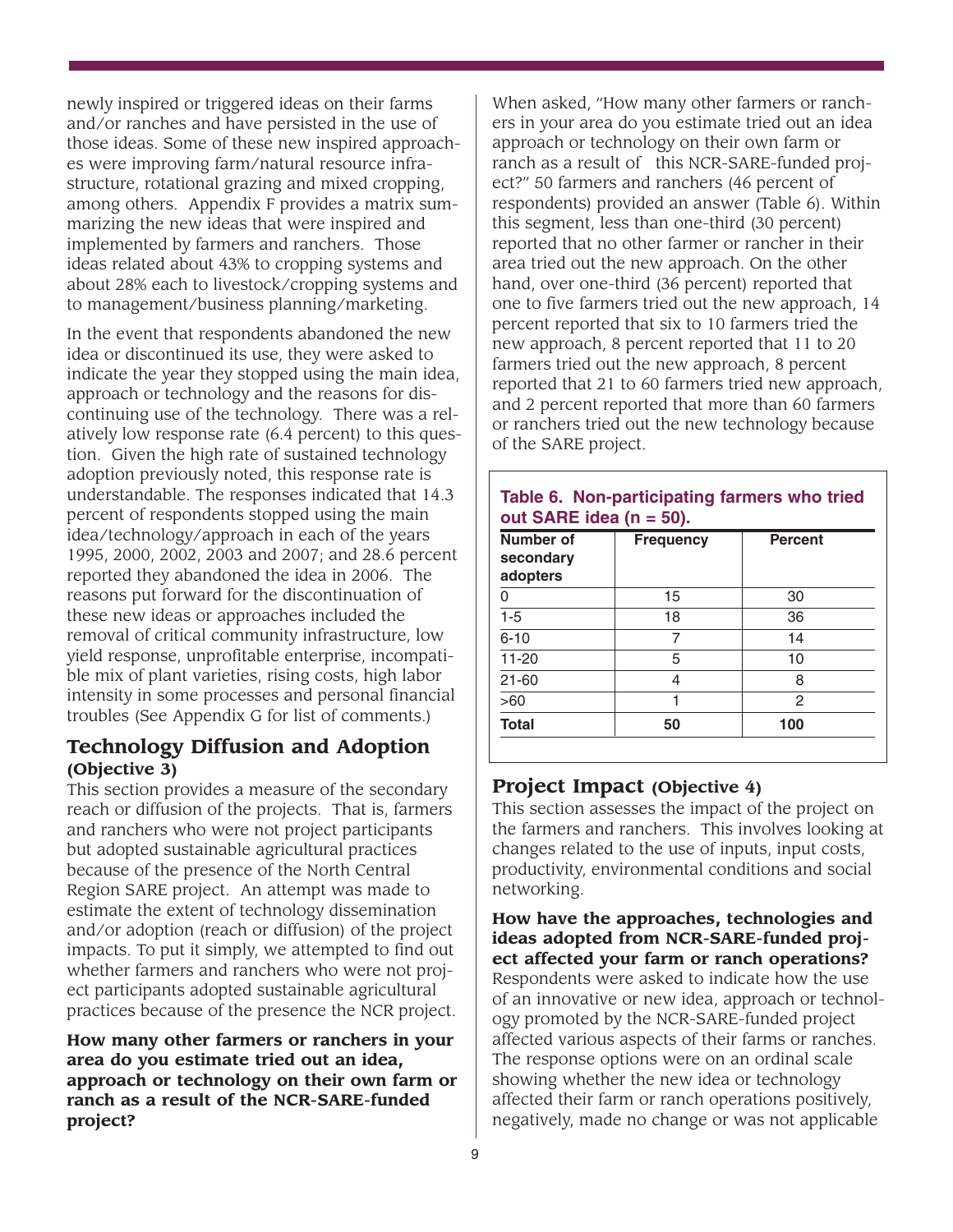| Input measures             | Ν  | $\%$<br>decreased | $\%$<br>stayed the same | $\%$<br>increased | % don't know/<br>not applicable |
|----------------------------|----|-------------------|-------------------------|-------------------|---------------------------------|
| Input amounts              |    |                   |                         |                   |                                 |
| <b>Purchase Fertilizer</b> | 24 | 33.3              | 58.3                    | 8.3               |                                 |
| <b>Purchase Fuel</b>       | 35 | 37.1              | 25.7                    | 5.7               | 31.5                            |
| Pesticide                  | 35 | 20                | 31.4                    | 5.7               | 42.9                            |

to a given farm. The impact measures were grouped into input factors (Table 7), economic factors (Table 8), production factors (Table 9), environmental factors (Table 10), market factors(Table 11), social factors (Table 12) and other factors (Table 13).

#### **(a) Input Factors**

One-third (33.3 percent) of respondents indicated that fertilizer use decreased, 58.3 percent reported fertilizer use remaining the same, and 8.3 percent reported an increase in the use of fertilizers. With respect to fuel use, 37.7 percent reported a reduction, 25 reported no change, and 5.7 percent of respondents reported an increase. However, 31.5 percent of respondents indicated that fuel use was not applicable. Similarly, 42.9 percent of respondents indicated that pesticide use was not applicable to their farm. Among those who incurred pesticide costs, approximately one-fifth (20 percent) of respondents reported a reduction in the use of pesticides, 31.4 percent reported pesticide use remaining the same, and 5.7 percent indicated an increase in pesticide use. Therefore, in a general sense, the adoption of sustainable agricultural practices resulted in reduction in costs and/or stability in costs among the larger proportion of farmers and ranchers.

#### **(b) Economic Factors**

Over a third (34.2 percent) of respondents reported a reduction in costs associated with weed control, 42.1 percent indicated that costs remained stable, 10.5 percent reported an increase in weed control costs, and 13.3 percent indicated that weed control was not relevant to their farms or ranches. Almost one-fifth (18.9 percent) indicated that seed cost was not applicable to their farm or ranch operations. Among those who faced seed costs, more than half (54 percent) indicated that costs remained the same, and 13.5 percent reported a reduction as well as in increase in costs. Just over

one quarter (27 percent) of respondents indicated a reduction in the cost of feed, 21.6 percent reported feed costs remaining the same, and 5.4 percent indicated an increase. Feed cost was not relevant to 46 percent of the respondents. More than half (62.9 percent) indicated that veterinary care costs were not applicable to their farm or ranch operations. Among those who incurred veterinary costs, one-fifth (20 percent) of respondents indicated a reduction, 17.1 percent reported no change, and no farmer reported facing an increase.

Fencing costs were not applicable to most of the farmers and ranchers (56 percent) in this study. Of respondents who had fencing costs, almost one quarter (24.3 percent) indicated that fencing costs remained stable, 16.2 percent reported an increase, and only 2.7 percent reported a reduction. In relation to hired labor, 27.8 percent reported a reduction in costs, 25 percent indicated stable labor costs, and 16.7 percent had an increase in costs. Nearly one-third (30.5 percent) of respondents indicated that hired labor was not applicable to their operations. Management costs were applicable to three-fourths of the survey participants. Within this group, costs remained stable for two-fifths (40.5 percent) of respondents, decreased for 13.5 percent and increased among 21.6 percent of respondents. Similarly, four-fifths (81 percent) of respondents faced record-keeping costs. Of those, 43.2 percent reported that costs remained the same, 32.4 percent experienced an increase in costs, and 5.4 percent had a reduction in costs.

Nearly one quarter (24.4 percent) of respondents indicated that machinery and equipment costs were not applicable to their farms or ranches. Among those respondents who face costs associated with equipment and machinery, 29.7 percent reported a reduction in costs, almost one quarter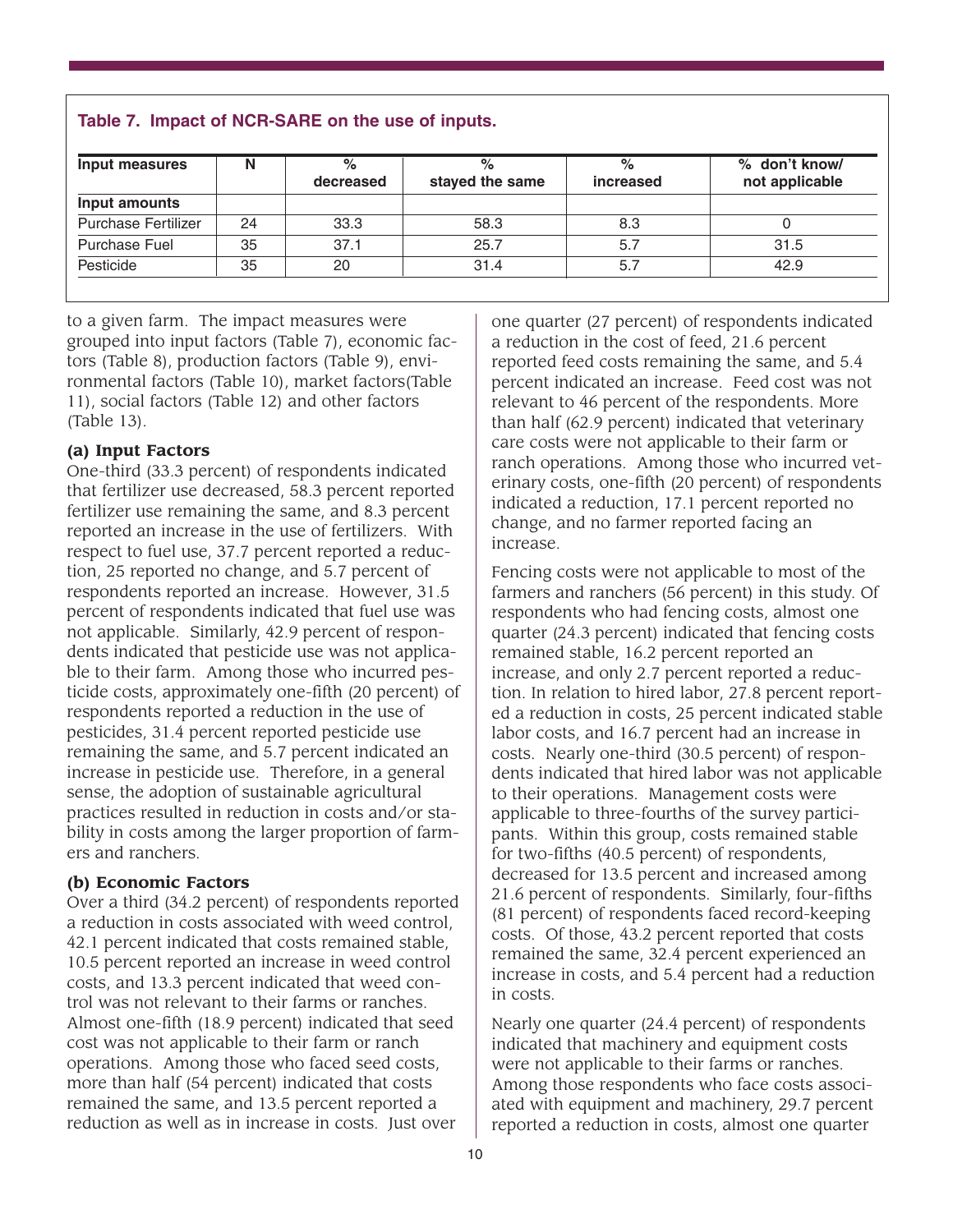(24.3) indicated that costs remained the same, and 21.6 percent reported an increase in costs. A relatively small proportion (38.9 percent) of survey participants indicated that building costs were applicable to their operations. Within this group, one quarter (25 percent) of respondents indicated that building costs remained stable, 8.3 percent reported a decrease, and 5.6 percent saw an increase. More than half (55.5 percent) of survey participants indicated that on-farm processing costs were not applicable to their operations. Among those who faced this cost, just over a fifth (22.2 percent) reported that processing costs remained the same, 16.7 percent indicated an increase, and 5.6 percent reported a reduction in processing costs.

With respect to overall gross farm sales, a majority (61.1 percent) of the respondents indicated that they experienced an increase, while 11.1 percent and 8.3 percent said sales decreased or stayed the same, respectively. Similarly, farm profitability increases were reported by 70.3 percent of respondents, 13.5 reported that profits remained the same, and 5.4 percent indicated a reduction in profit.

Respondents indicated that purchase of off-farm resources remained the same for a third (33.3 percent) of farmers/ranchers, decreased for 30.6 percent and increased for 8.3 percent. An increase in the net worth of the farm was reported by 44.4 percent of respondents; 19.4 percent reported it remaining the same, and 2.8 percent indicated a reduction. When asked about tax costs and land costs, 41.7 percent of respondents reported these costs remained the same, and 13.9 percent of respondents reported an increase (for both categories of costs). No farmer or rancher reported a reduction in taxes, though 2.8 of respondents reported a reduction in land costs. Thirty seven percent indicated an increase in direct marketing costs (Table 8).

#### **(c) Production Factors**

Respondents were asked to indicate how adoption of the new idea, approach or technology affected production outcomes and other technical indicators associated with production. Over one-third (36.1 percent) of farmers and ranchers reported no changes in the yield per acre. One-third (33.3 percent) of respondents reported an increase in yield, however, and only 8.3 percent indicated a reduction in yield. Among 37 respondents, no farmer or rancher reported a reduction in annual animal production, 16.2 percent had no change in produc-

| <b>Economic</b>                | N  | $\%$      | $\frac{1}{\alpha}$ | $\%$      | don't know/    |
|--------------------------------|----|-----------|--------------------|-----------|----------------|
| measures                       |    | decreased | stayed the same    | increased | not applicable |
| Weed control costs             | 38 | 34.2      | 42.1               | 10.5      | 13.2           |
| Seed costs                     | 37 | 13.5      | 54.1               | 13.5      | 18.9           |
| Feed cost                      | 37 | 27        | 21.6               | 5.4       | 46             |
| Veterinary care costs          | 35 | 20        | 17.1               | $\Omega$  | 62.9           |
| Fencing cost                   | 37 | 2.7       | 24.3               | 16.2      | 56.8           |
| Hired labor cost               | 36 | 27.8      | 25                 | 16.7      | 30.5           |
| Management costs               | 37 | 13.5      | 40.5               | 21.6      | 24.4           |
| Record-keeping costs           | 37 | 5.4       | 43.2               | 32.4      | 19             |
| Machinery and equipment costs  | 37 | 29.7      | 24.3               | 21.6      | 24.3           |
| <b>Building costs</b>          | 36 | 8.3       | 25                 | 5.6       | 61.1           |
| On-farm processing costs       | 36 | 5.6       | 22.2               | 16.7      | 55.5           |
| Overall gross farm sales       | 36 | 11.1      | 8.3                | 61.1      | 19.5           |
| Farm profitability             | 37 | 5.45      | 13.5               | 70.3      | 10.7           |
| Farm net worth                 | 36 | 2.8       | 19.4               | 44.4      | 33.4           |
| Purchase of off-farm resources | 36 | 30.6      | 33.3               | 8.3       | 27.8           |
| Tax costs                      | 36 | $\Omega$  | 41.7               | 13.9      | 44.4           |
| Land costs                     | 36 | 2.8       | 41.7               | 13.9      | 41.6           |
| Costs of direct marketing      | 35 | 8.6       | 11.4               | 37.1      | 42.9           |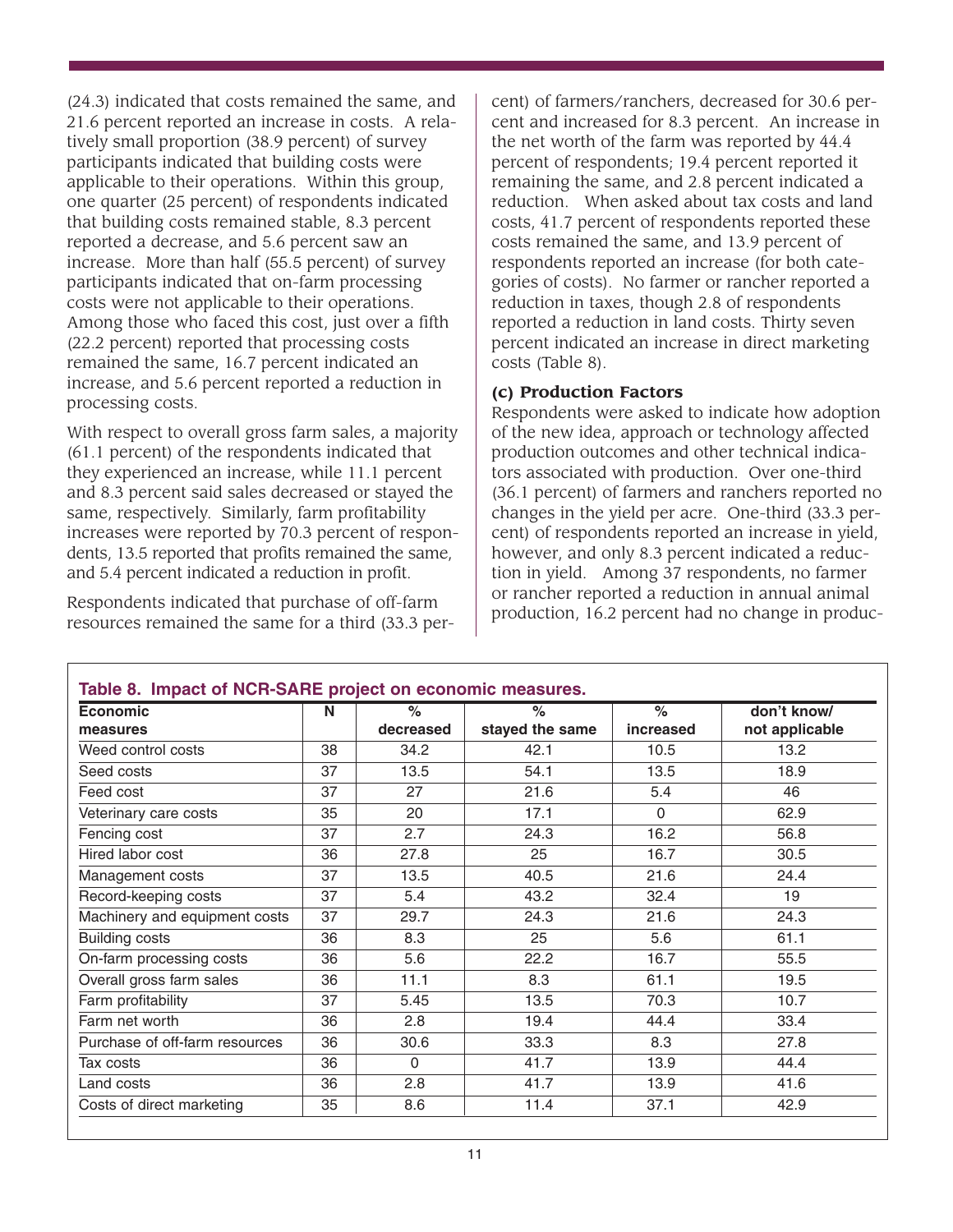tion, and 18.9 percent indicated an increase in production. Correspondingly, 16.2 percent of respondents indicated no change in livestock stocking density, 16.2 percent reported an increase, and only 2.7 percent reported a reduction. In relation to the use of byproducts and the reduction in the generation of waste, 5.6 percent of respondents reported a decrease in the use of byproducts resulting in lowering in the reduction of waste, 13.9 percent indicated no change in these outcomes, and 11.1 percent reported an increase in the use of byproducts and in waste reduction.

Most respondents (35.1 percent) reported no change in the amount of insect damage they incurred. Over one-fourths (27.8 percent) indicated a decrease in damage caused by disease. However, 18.9 percent indicated there was a

reduction in insect damage, and 2.7 percent reported an increase. A similar result was found in relation to losses due to weeds. Farmers and ranchers reported that losses due to weed damage stayed the same (22.2 percent of respondents), decreased (33.3 percent) or increased (11.1 percent).

#### **(d) Environmental Factors**

None of the participants reported an increase in soil erosion, 24.3 percent reported it remained the same, and 40.5 percent indicated a reduction in soil erosion. Correspondingly, 48.6 percent of respondents reported an increase in soil quality, 16.2 percent reported no change, and 5.4 percent a decrease in soil quality. In regard to air quality, 28.9 percent reported no change, 26.3 percent reported an increase, and 2.6 percent indicated a decrease in air quality. Respondents reported no

| <b>Production</b>                    | N  | $\frac{6}{6}$ | $\%$            | $\frac{6}{6}$ | % don't know/  |
|--------------------------------------|----|---------------|-----------------|---------------|----------------|
| measures                             |    | decreased     | stayed the same | increased     | not applicable |
| Yield per acre                       | 36 | 8.3           | 36.1            | 33.3          | 22.3           |
| Annual animal<br>production          | 37 | 0             | 16.2            | 18.9          | 64.9           |
| Byproduct use and<br>waste reduction | 36 | 5.6           | 13.9            | 11.1          | 69.4           |
| Insect damage                        | 35 | 18.9          | 35.1            | 2.7           | 43.3           |
| Disease damage                       | 36 | 27.8          | 38.9            | 2.8           | 30.6           |
| Losses from weeds                    | 36 | 33.3          | 22.2            | 11.1          | 33.4           |
| Livestock<br>stocking rate           | 37 | 2.7           | 16.2            | 16.2          | 64.9           |

# **Table 10. Impact of NCR-SARE-funded project on the environment.**

**Table 9. Impact of NCR-SARE-funded projects on production.**

| <b>Environmental</b>                 | N  | $\frac{1}{\alpha}$ | $\frac{1}{\alpha}$ | $\frac{6}{6}$ | % don't know/  |  |
|--------------------------------------|----|--------------------|--------------------|---------------|----------------|--|
| measures                             |    | decreased          | stayed the same    | increased     | not applicable |  |
| Soil erosion                         | 37 | 40.5               | 24.3               | 0             | 35.2           |  |
| Soil quality                         | 37 | 5.4                | 16.2               | 48.6          | 29.8           |  |
| Air quality                          | 38 | 2.6                | 28.9               | 26.3          | 42.2           |  |
| Water quality                        | 37 | $\Omega$           | 32.4               | 27            | 40.6           |  |
| Wildlife habitat<br>quality/quantity | 37 | 0                  | 16.2               | 43.2          | 40.6           |  |
| Use of renewable<br>resources        | 36 | 5.6                | 22.2               | 33.3          | 38.9           |  |
| Use of non-renewable                 |    |                    |                    |               |                |  |
| resources                            | 37 | 21.6               | 24.3               | 8.1           | 46             |  |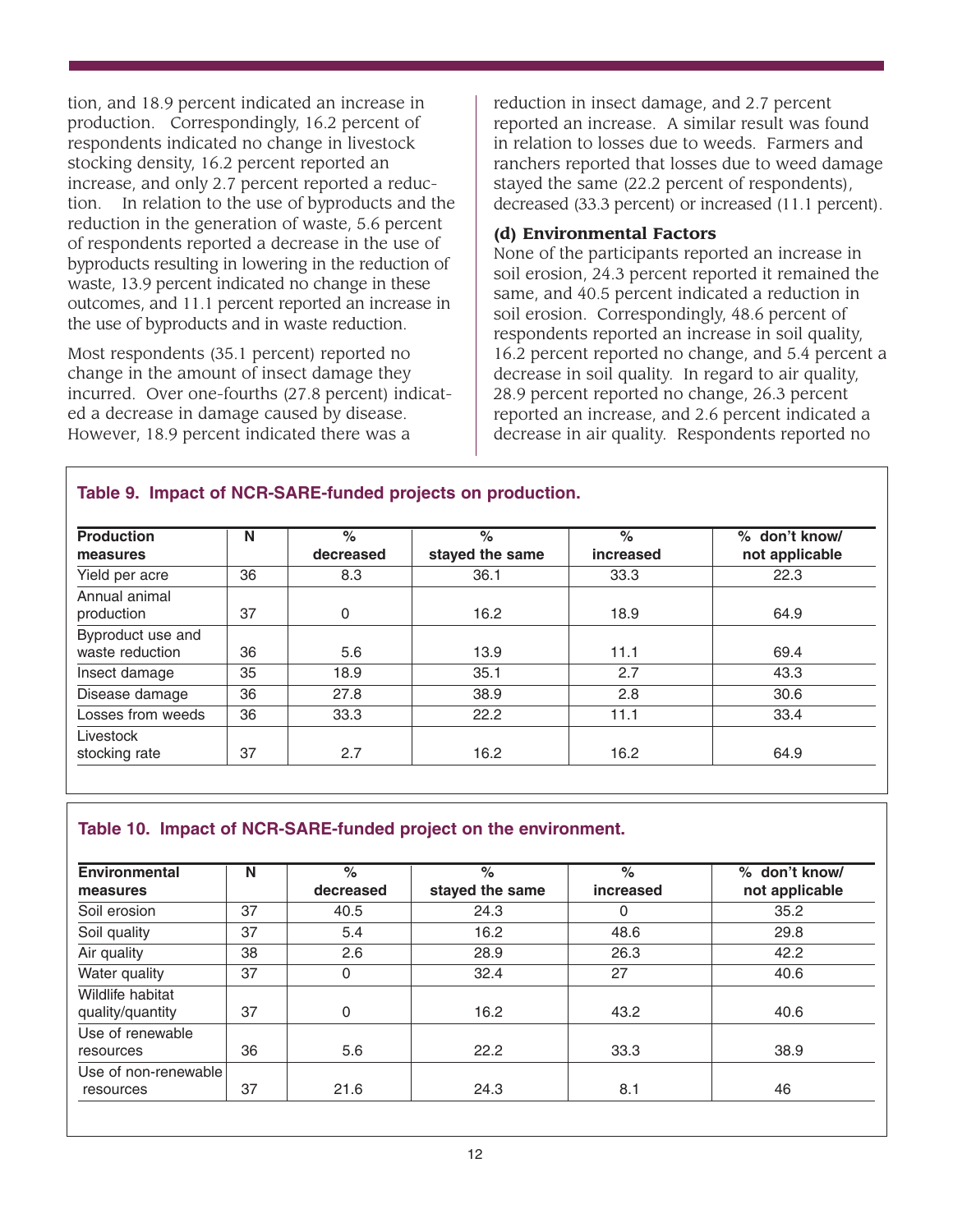incidence of water quality reduction; 32.4 percent reported no change, and 27 percent indicated improvement in water quality. Use of renewable resources increased among 33.3 percent of respondents, 22.2 percent reported no change, and 5.6 percent indicated a decrease. Over two-fifths (43.2 percent) noted an increase in the number and quality of wildlife habitat. On the other hand, almost a quarter (24.3 percent) of respondents reported no change in the use of non-renewable resources, 21.6 percent reported a reduction, and 8.1 percent reported an increase.

In a general sense, there was an improvement in environmental quality among a larger proportion of respondents.

### **(e) Market Factor**

Almost a third of respondents indicated that market/customer recognition of products was not applicable to their farms or ranches. No farmer/rancher reported a reduction in market/customer recognition of farm or ranch products, and 19.4 percent reported no change. On the other hand, 50% of respondents indicated increase product recognition among customers.

### **(f) Social Factors**

This section on social factors examines the impact on relationships within the farming and business community, with employees, as well as the impact on farm succession. Coordination among farmers was reported to have decreased among 2.7 percent of respondents, stayed the same among 10.8 percent and increased among 67.6 percent. At the same time, no respondents indicated a decrease in the relationship with lenders, 25 percent indicated no change, and 30.6 percent indicated an increase. A majority of the respondents (38.9 percent) reported improvements made for workers, 13.9 percent reported no change, and 2.8 percent indicated an adverse benefit for workers. Over one-fourth (27.8 percent) of respondents indicated an increase in succession options, 16.7 percent saw no change in options, and no respondent reported a reduction. Correspondingly, with regard to the likelihood of land staying in farming, more than half (51.4 percent) of respondents reported an increase, 28.6 percent reported no change, and no respondent indicated a decrease in likelihood.

## **Table 11. Impact of NCR-SARE on market recognition.**

| <b>Marketing</b>                                   | N  | $\%$      | %               | $\%$      | % don't know/  |
|----------------------------------------------------|----|-----------|-----------------|-----------|----------------|
| of products                                        |    | decreased | stayed the same | increased | not applicable |
| Market/customer<br>recognition of farm<br>products | 36 |           | 19.4            | 50        | 30.6           |

### **Table 12. Social impacts of NCR-SARE-funded projects.**

| <b>Social</b>         | N  | $\%$        | $\%$            | $\%$      | % don't know/  |
|-----------------------|----|-------------|-----------------|-----------|----------------|
| measures              |    | decreased   | stayed the same | increased | not applicable |
| Coordination among    |    |             |                 |           |                |
| farmers               | 37 | 2.7         | 10.8            | 67.6      | 18.9           |
| Lender relationships* | 36 | 0           | 25              | 30.6      | 44.4           |
| Farm succession       |    |             |                 |           |                |
| options*              | 36 | 0           | 16.7            | 27.8      | 55.5           |
| Improvement for       |    |             |                 |           |                |
| farm workers          | 36 | 2.8         | 13.9            | 38.9      | 44.4           |
| Likelihood of my      |    |             |                 |           |                |
| land staying in       |    |             |                 |           |                |
| farming               | 35 | $\mathbf 0$ | 28.6            | 51.4      | 20             |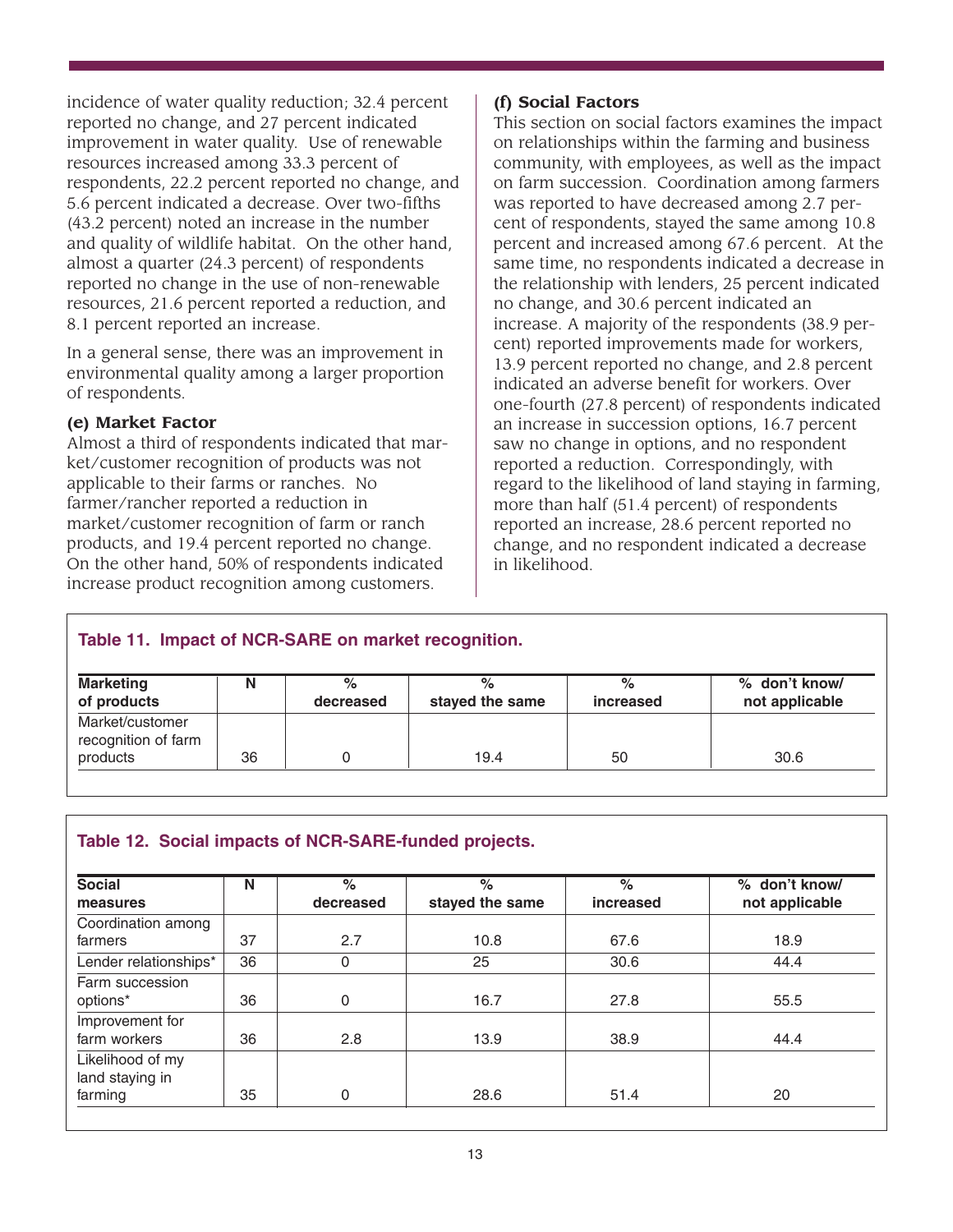| <b>Other</b>           | N  | $\%$      | %               | $\%$      | % don't know/  |
|------------------------|----|-----------|-----------------|-----------|----------------|
| impacts                |    | decreased | stayed the same | increased | not applicable |
| <b>Diversification</b> | 36 |           | 25              | 55.6      | 19.4           |
| Integration--putting   |    |           |                 |           |                |
| the pieces together    | 35 | 2.9       | 28.6            | 51.4      | 17.1           |
| Farm planning          | 35 |           | 25.7            | 51.4      | 22.9           |

### **Table 13. Other impacts of NCR-SARE-funded projects.**

#### **(g) Other Factors**

Respondents reported on the NCR-SARE impact on crop/product diversification, process integration and farm planning. More than half (55.6 percent) of respondents reported an increase in diversification, 25 percent reported no change, and no farmer or rancher indicated a reduction in diversification. Correspondingly, 51.4 percent of respondents indicated an increase in the incidence of integration, 28.6 percent reported no change, and only 2.9 percent reported a reduction. In relation to farm planning, no respondent indicated a decrease, more than half (51.4 percent) reported an increase, and 25.7 percent reported no change.

#### **In what other ways did your farm or ranch change as a result of the SARE-funded projects?**

Twenty-seven percent (n=30) of respondents indicated other ways in which their participation in SARE affected their farms or ranches. These impacts included employing local labor, strategic evaluation and planning and leveling out of income through different seasons, among others. A summary of these additional impacts is provided in Appendix H.

#### **As a result of the NCR-SARE-funded project, did you see an increase in net farm income on your farm or ranch?**

Approximately 64 percent of survey participants responded to this question. Among this group, approximately one-third (34.3 percent) reported an increase in net farm income, and the remaining 65.7 percent reported no increase in net farm income (Figure 9).

## **Change in outlook**

Respondents were asked to indicate how their outlook on farming has changed as a result of their



involvement the NCR-SARE-funded project. To answer this question, they were asked to rate their level of satisfaction with farming, spouses' satisfaction with farming, cooperation with other farmers, the likelihood of their children staying in farming, and the quality of life for farm labor. The findings shown in Table 14 revealed that almost half of the respondents (47.9 percent) had an increased level of satisfaction with farming; only 1.4 percent experienced a reduced level of satisfaction. Correspondingly, a third (33.8 percent) of the spouses experienced an increase in satisfaction; only 2.8 percent had a decrease. Approximately half (52.1 percent) of respondents reported an increase in the level of cooperation with other farmers. Approximately one-third (33.3 percent) of respondent reported that the quality of life for workers improved, 31.9 percent reported an increase in the options for farm succession, and 19.7 percent indicated an increase in the likelihood of their children staying in farming.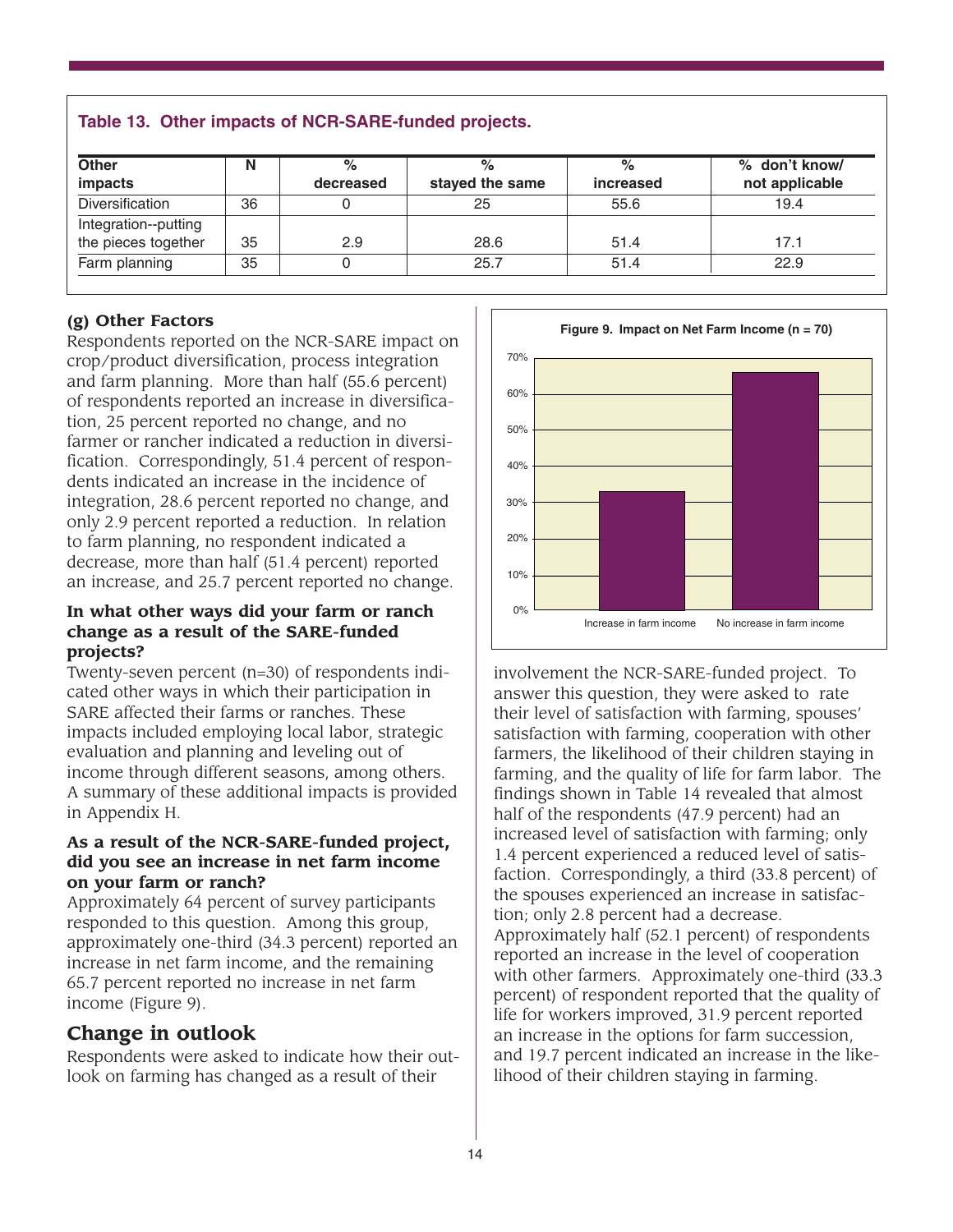| <b>Outlook</b>                              | N    | $\frac{1}{\alpha}$ | $\%$            | $\frac{6}{6}$ | % don't know/  |
|---------------------------------------------|------|--------------------|-----------------|---------------|----------------|
| measures                                    |      | decreased          | stayed the same | increased     | not applicable |
| Your satisfaction with<br>farming           | 67   | 1.4                | 45.2            | 47.9          | 5.5            |
| Your spouse's<br>satisfaction with          |      |                    |                 |               |                |
| farming                                     | 65.1 | 2.8                | 33.8            | 33.8          | 29.6           |
| Extent of cooperation<br>with other farmers | 67   | 1.4                | 38.4            | 52.1          | 8.2            |
| Likelihood your<br>children will stay in    |      |                    |                 |               |                |
| farming                                     | 65.1 | 0                  | 45.1            | 19.7          | 35.2           |
| Quality of life<br>conditions for farm      |      |                    |                 |               |                |
| labor                                       | 66.1 | 0                  | 40.3            | 33.3          | 26.4           |
| Favorable options<br>for farm succession    | 66.1 | 1.4                | 40.3            | 31.9          | 26.4           |

### **Table 14. Changes in outlook attributed to NCR-SARE-funded projects.**

### **Additional action**

Farmers and ranchers were asked if, as a result of their involvement in this SARE-funded project, they went on to further enhance their farms or ranches. Of the total number of respondents, 66.1 percent responded to this question (Figure 10). The responses indicated that three-fifths (61.1 percent) sought additional information, and 45.8 percent applied or expanded the approach/technology/idea to other parts of the farm. In addition, 31.9 percent of respondents changed other operations of the farm or ranch, 20.8 percent added new enterprises to their operations, 25 percent obtained new market outlets, and 4.6 percent carried out other actions.

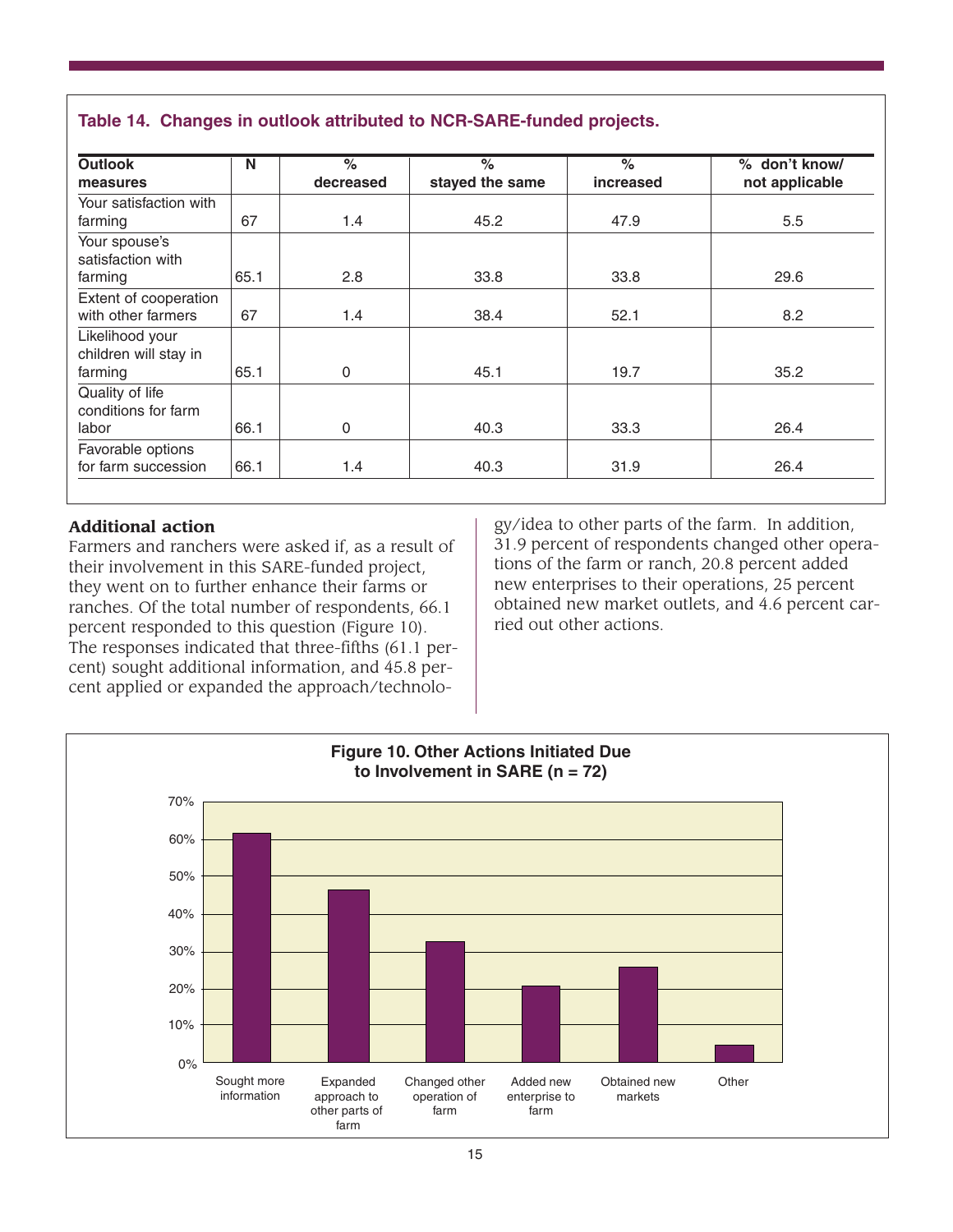## **Potential for Improvement (Objective 5)**

This section considers project components that may be important in future project design and implementation. It also provides insights into the challenges that limited the effectiveness and impact of NCR-SARE as well as areas of interest expressed by the respondents.

### **Did you receive public recognition for your involvement in this project?**

The response rate to this question was 68.8 percent (Figure 11). The most common form of public recognition took the form of articles in various publications. Respondents indicated that 25 percent had articles in local newspaper, 11 percent had articles in magazines, and 28 percent had articles in newsletters. In addition, 4 percent reported receiving awards, and 20.8 percent reported other forms of public recognition. (Appendix I provides a summary of the other kinds of public recognition reported.) About one-third (33 percent) indicated they received no public recognition.

#### **Were there any circumstances that limited the impact and/or effectiveness of the NCR-SARE-funded project or your ability to use the results?**

There was a  $66.1$  percent response rate  $(n=72)$  to this question. Over three-fifths (62 percent) of

respondents indicated that there were no factors limiting the impact and/or effectiveness of the project or their ability to use the results. Explanation of the limiting factors put forward by 38 percent of respondents included inclement weather incidents, shortage of educational resources, unfavorable prices, trespassing animals, lack of capital, poor market structures, inadequate processing processes, disease infestation, high labor intensity, errors in the research process, interpersonal conflict among team members, lack of organization on the part of project coordinators, absence of follow-up funding, shortage of time for marketing activities, and the presence of conflicting values between universities and farmers.

### **Sustainable Agriculture Information Needs**

Farmers and ranchers were asked what topics of sustainable agriculture information might be helpful to them on their farms or ranches. Seventy-six respondents indicated information needs to help them with their farming or ranching operations. Findings in Figure 12 show the most popular topics. Producing renewable energy on the farm or ranch (56.6 percent), ecologically based insect and disease management strategies (57.9 percent), ecologically based weed management strategies and soil-building crop rotations (57.9 percent), and soil-building crop rotations and cover crops (65.8 percent) were the most frequently mentioned areas of informational needs.

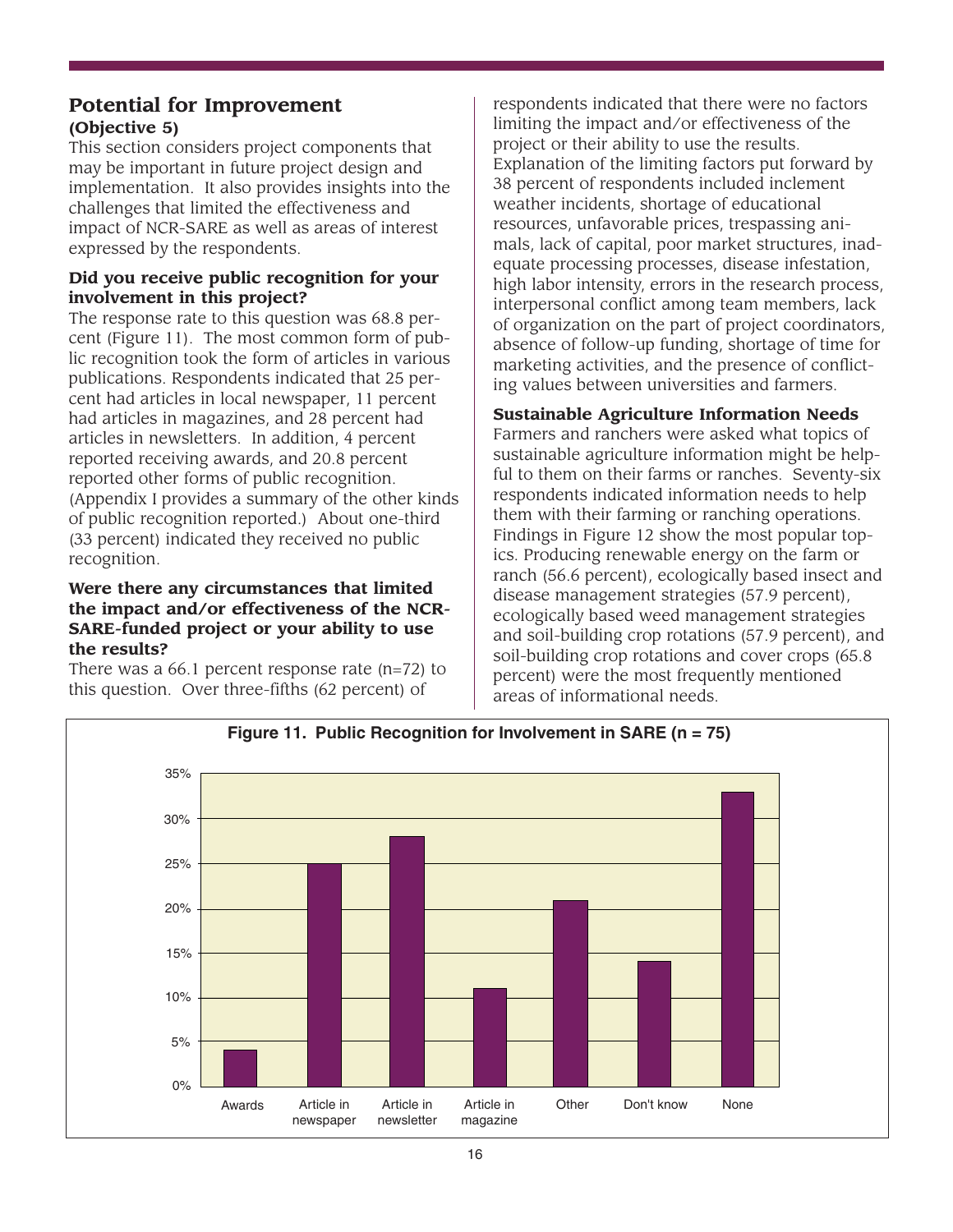

#### **What is your most preferred way of getting new information on farming approaches and programs**?

Farmers or ranchers were asked to indicate their most preferred way of getting new information on farming approaches and programs. It should be noted that the survey asked respondents to limit their response to only one most preferred way of getting new information on farming approaches and programs, but the majority of farmers listed more than response. Therefore, the analysis assumes that the respondents checked all that applied.

The response rate to this question was 70.6 percent  $(n = 77)$  (Figure 13). The Internet was reported to be the most preferred (51 percent) source of information. Farm publications and sustainable agriculture groups were reported as the next preferred sources, among 31 percent and 29 percent of respondents, respectively. Extension agents, conservation district staff members, and farm and commodity groups were chosen as the preferred information source by less than 20 percent of respondents. In addition, 13 percent reported other sources not listed, including conferences, seminars, workshops, podcasts, farmer mentorships/fellow farmers, universities and producer networks.

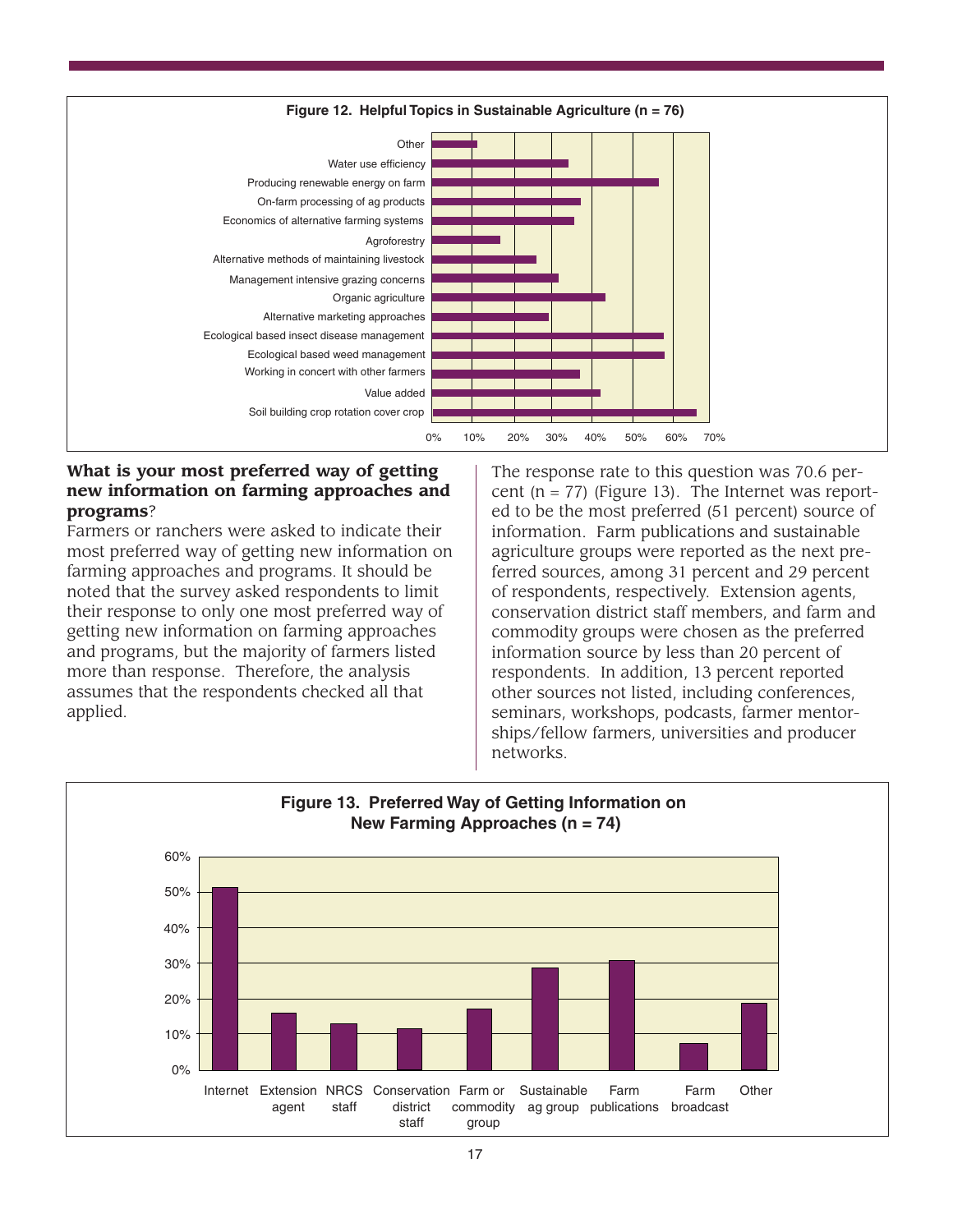### **Conclusion and Discussion**

Respondents to this survey do not represent a random sample of farmers/ranchers who were involved in NCR-SARE research and education projects. Project Directors and the regional office provided names to the researchers. Based on the earlier survey of project directors, these farmers and ranchers represent a minority of all those who were involved. This limits the ability to generalize from the results of this survey. Nevertheless, respondents do represent each of the twelve states in the region and projects from 13 of 18 years examined, so the sample should represent some of the diversity of the entire population.

Of those initially contacted, 28.4% reported that they did not or could not recall participating in the project listed on their application. Researchers were surprised at this rate. Possible explanations of this high rate may include: 1) The project may have been known by a name other than its "official" title; 2) some projects occurred over 15 years ago and people may have forgotten; 3) some farmers may be involved in multiple projects and be unable to sort out their experiences with each one; 4) farmers perception of what it means to be "involved" in a project may differ from the project director's perception of farmer "involvement"; or 5) there may have been errors in the information provided by project directors and databases. Some follow up by telephone with a sample of this group might elicit useful information.

Based on survey respondents, the typical farmer or rancher who has participated in a North Central Region SARE research or education project is 54 years old and most likely to be Caucasian. They own, on average, about 1,100 acres; they lease, on average, about 680 acres; and they farm, on average, about 1,500 acres. They collectively produce a wide range of agricultural products and services, representing the breadth of the very diverse North Central Region. On average, each farm/ranch employs 3.2 family members full or part-time as well as 3.1 non-family members. They sell 59% of their products through wholesalers or brokers, 27% direct to consumers, and 10% through retail outlets, and they keep about 3% for personal use. They depend on farming for 75% of their family income on average.

Over 75% indicated that information they gained from the NCR-SARE project was very or mostly useful, and over 60% have sought more information about the approach that was tested.

Researchers asked respondents to specify a main approach, technology or idea that they tried out on their farm or ranch as a result of their project involvement. More than two-thirds (70 percent) of the farmer/rancher participants indicated that they had tried an idea, approach or technology as a result of their involvement in the NCR-SARE project. Most indicated that they had persisted in its use. Fewer indicated that their involvement in NCR-SARE-funded projects inspired or triggered new ideas for their farms or ranches. These ideas included integrating new cropping system, marketing practices and utilizing no-tillage or reduced tillage. In retrospect, the systems view of farming and ranching advocated by SARE may focus on one approach, idea or technology but will likely incorporate a range of adjustments.

The indication that at least some farmers and ranchers were trying out new approaches to farming even before they became involved in a SARE project to "test" that new approach was an interesting finding. It could indicate that the farmers and ranchers were important instigators of new research and education directions and played a key role in shaping the projects

Researchers asked respondents to specify a main approach, technology or idea that they tried out on their farm or ranch as a result of their project involvement. In retrospect, the systems view of farming and ranching advocated by SARE may focus on one approach, idea or technology but will likely incorporate a range of adjustments.

Agricultural systems that are more sustainable tend toward increasing diversity in many dimensions. The very diversity that provides increased resilience to the system also makes it difficult to identify uniform measures for documenting and evaluating change. Researchers conducting this project developed a checklist that included a wide range of possible farming/ranching system attributes that might be expected to change with involvement in a sustainable agriculture research or education project. These factors were drawn from the literature and serve as a list of possible indicators of change toward greater sustainability.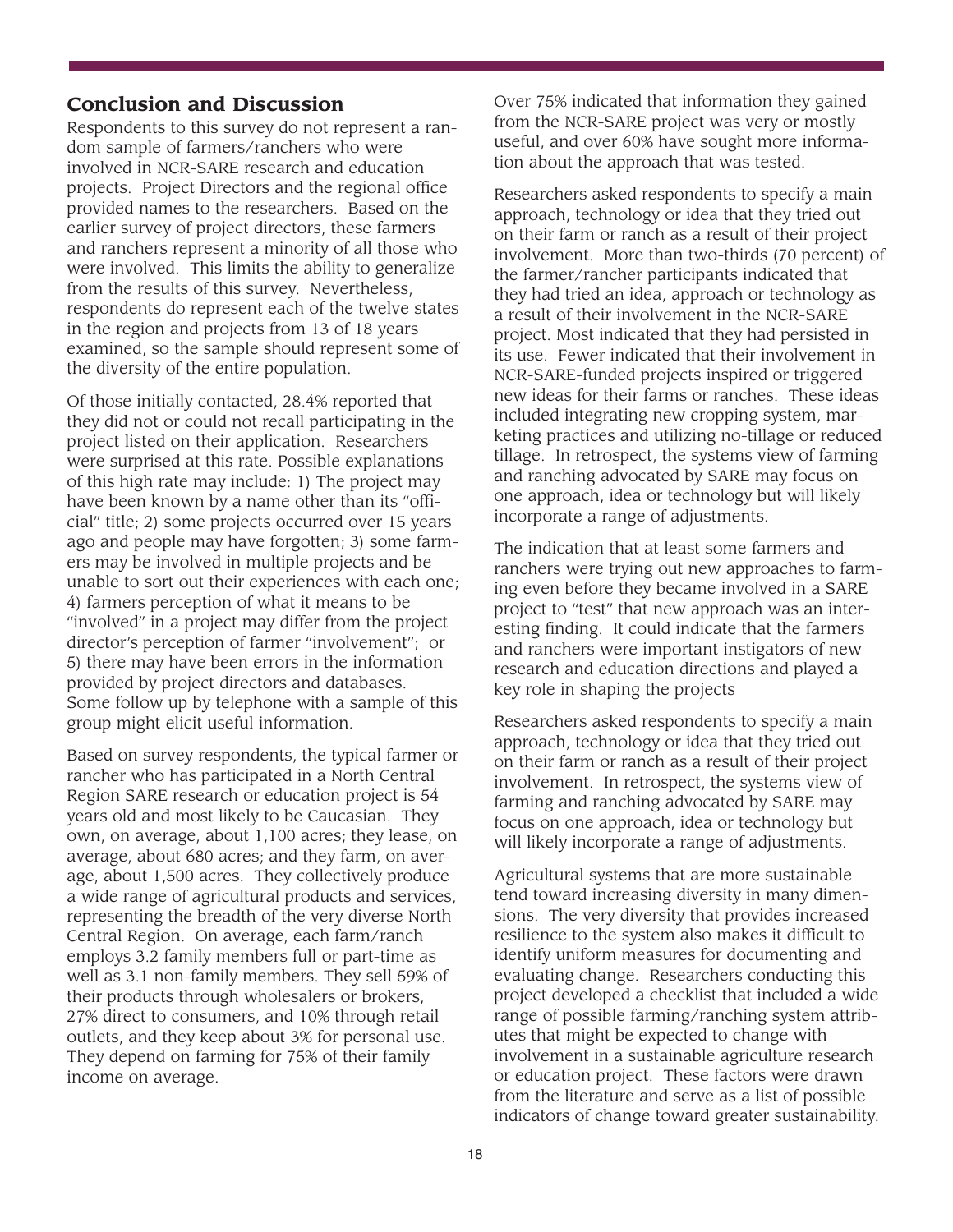Change in just one indicator does not necessarily reflect a move toward or away from greater sustainability, but looking at collective changes and across the farming/ranching operations of all respondents does provide a picture of SARE project impacts.

In general, we expect more sustainable farming/ranching operations to take measure that may, in the long run, limit or reduce their use of off-farm inputs including purchased fertilizers, purchased fuel and pesticides. Respondents to this survey reported changes in this direction.

More sustainable farming/ranching operations would typically take steps to control costs. Generally survey respondents reported overall decreasing costs associated with weed control, feed, veterinary care, hired labor and purchase of off-farm resources. They reported more or less stable costs for seed, machinery and equipment, and buildings. They reported increased costs for fencing, management, record-keeping, on-farm processing, direct marketing, land and taxes. One way to interpret these trends is that the respondents have learned and are practicing ways to control many operating costs; that savings in these areas allow increased investments in aspect of the farming operation that hold potential for enhancing the business in the long run.

More sustainable farming/ranching operations may or may not achieve increases in production. A sustainability context implies optimum, not necessarily maximum, production. Respondents to this survey did report overall gains, however, in yields per acre, annual animal production, and liverstock stocking rates along with declines in insect damage, disease damage and losses from weeds. Byproduct use and waste reduction appeared to be minimally impacted by respondents involvement with SARE. This may be an area to consider for future emphasis.

The sustainability paradigm may be best know for its focus on maintaining and improving environmental quality and respondents reported many positive environmental impacts from their SARE involvement, indicating overall increases in soil, air and water quality; in the quantity and quality of wildlife habitat, and int the use of renewable resources. They also reported overall decreased

soil erosion and decreased use of non-renewable resources.

Respondents reported overall changes in several social dimensions of their farming/ranching operations. These included increased coordination among farmers, lender relationships, farm succession options, improvements for farm workers, and likelihood of land staying in farming.

When asked about ways their outlook was impacted by project involvement, respondents reported overall stable or increased satisfaction with farming, spouse's satisfaction with farming, extent of cooperation with other farmers, likelihood that children will stay in farming, farm labor quality of life and favorable options for farm succession. Management indicators also were reported to have increased including diversification, farm integration and farm planning.

Respondents indicated that overall their market/customer recognition of farm products, gross farm sales, farm profitability, and farm net worth increased as impacts from their SARE project involvement.

Overall, the changes indicated reflect movement toward greater sustainability among survey respondents. A major caution, however, is that we lack a control group of farmers/ranchers who were NOT involved in SARE projects. It may be that such a control group would also reflect some or all of the movement toward greater sustainability that survey respondents report. Certainly many of the ideas and language of sustainability has become ubiquitous. Also, it must be noted that we are asking respondents to report about themselves and their own operations. In some situations, self-reporting may yield more favorable results than would some sort of outside observation or third party measurement.

The checklist of sustainability indicators might be used routinely as one way to capture SARE project intents and impacts. Project applicants could be asked to indicate which indicators their projects would try to impact and to incorporate project evaluation tools to determine changes in those areas. SARE could work with the National Agricultural Statistics Service and its state affiliates to sample farmers in general regarding these indicators to develop a control group against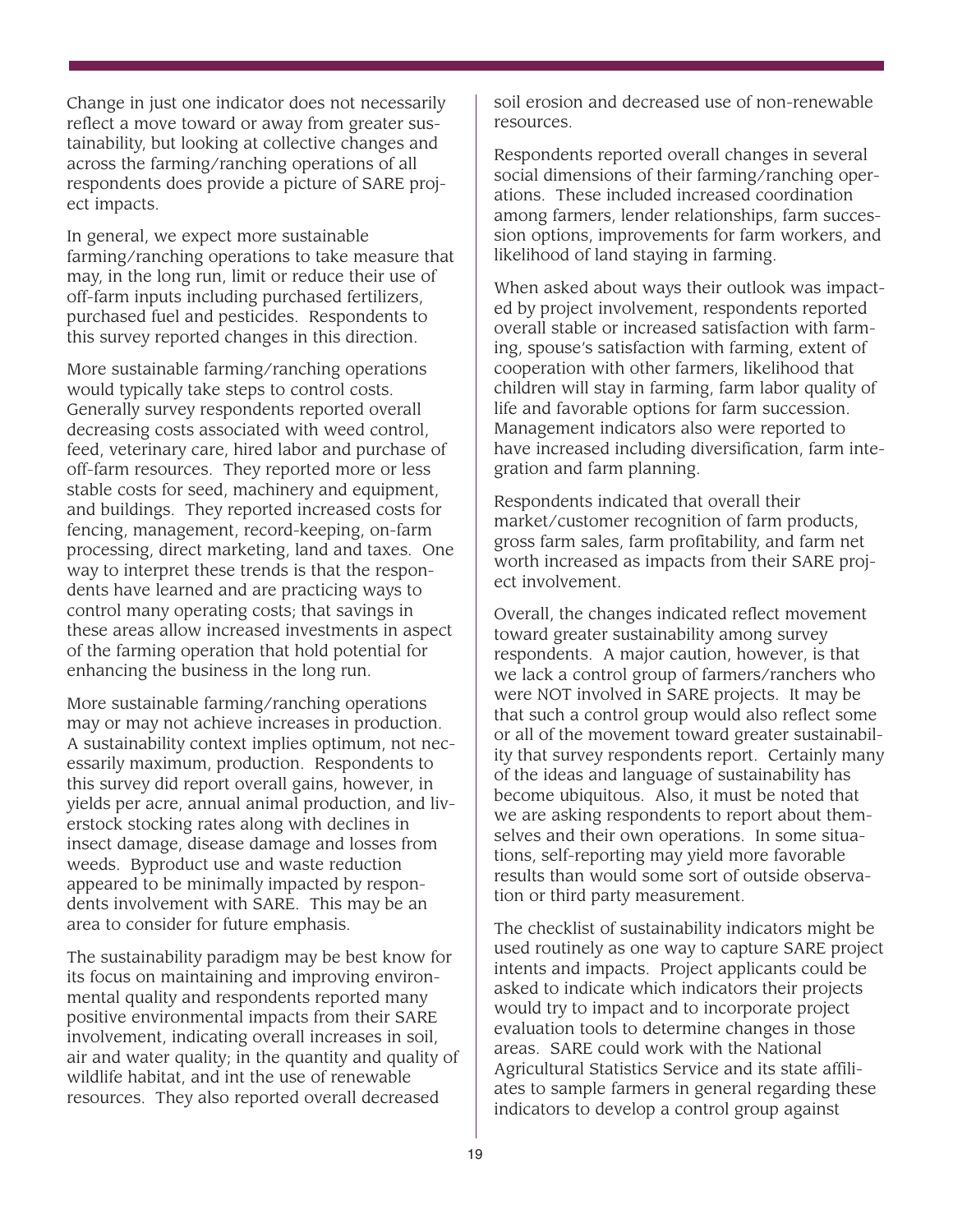which to compare SARE project participants. Any of the indicators could be refined to develop specific measures that could be used before and after project involvement to measure change. PI's could propose additional indicators.

A number of possible adjustments in SARE operations could help to more effectively capture project impacts:

- If meaningful farmer/rancher involvement is required, consider developing a form for use by PI's similar to an IRB consent form that clearly spells out expectations - including expected feedback - and includes complete contact information. Copies of this form could be shared with SARE regional office and the information used to populate a database of involved farmers. Sending a participating farmer/rancher a copy of the form that she/he signed might be a powerful reminder of the project. Also getting email addresses is critical.
- About one-third of respondents indicated that they received no public recognition for their SARE project involvement. This may be a major untapped opportunity. Increased public recognition of farmer/rancher SARE project participants has potential to 1) show the greater public that these projects are thoroughly grounded in real farmer/rancher concerns; 2) promote the farmers/ranchers so recognized as spokespersons for the project, thus increasing their impact on others; increasing commitment of the recognized farmers/ranchers to the project and to SARE. SARE regional offices could use their communications staff to assist Project Directors to do better in this area.
- If regional SARE offices can find the resources, it might be a very good investment to develop and maintain a database of farmers involved in SARE projects and to communicate on a regular basis - electronically - with these farmers. Such a database could be divided state-by-state and shared with state coordinators. Using current electronic technology, creating a listserv at minimum or perhaps a social networking site could help link people involved in a wide range of projects.
- The optimum time to collect impact data may be

one or two years after the final project report is completed.

- Based on results from this survey, researchers suggest that a shortened version could be developed and used routinely over time to show trends and changes. Such a version might include the following questions from this survey: 1, 2, 4, 6, 19, 20, 23, 26, 27, 28, 29, 30, 31, 32, 33, 34, 35, 36, 39, 40. This would remove half the questions but maintain some continuity regarding impact and demographic data. This shortened version could be provided as a web survey and routinely used with farmer participants. The SARE regional office could collect the data and could contract for periodic data analysis.
- Although the researchers acknowledge and understand SARE's interest in quantifying both project reach and economic impacts of SARE, the questions which probed these areas did not produce much useful data.

A number of the sustainable agriculture information topics desired by respondents represent areas in which there SARE instructional resources already exist. There are various ways to interpret this finding. One is that respondents may not be aware of existing SARE resources. In that case, more effective marketing would be one potential action for the SARE Administrative Council to consider. Another possible interpretation is that respondents know about and have used these resources and that the books and bulletins have raised awareness, interest and demand for additional information.

Respondents strongly prefer using the internet to get information on new farming approaches. Administrative Councils and communication staff need to consider ways to incorporate rapidly evolving internet technology to provide information to farmers. Technology forecasts indicate rapid movement to use of portable devices and 20 something adults - including farmers - are frequent users of social networking to find information. SARE needs to incorporate social networking, podcasts and other avenues to disseminate information from projects and publications. Funding research and education projects that pilot these approaches may be one way to start moving in that direction.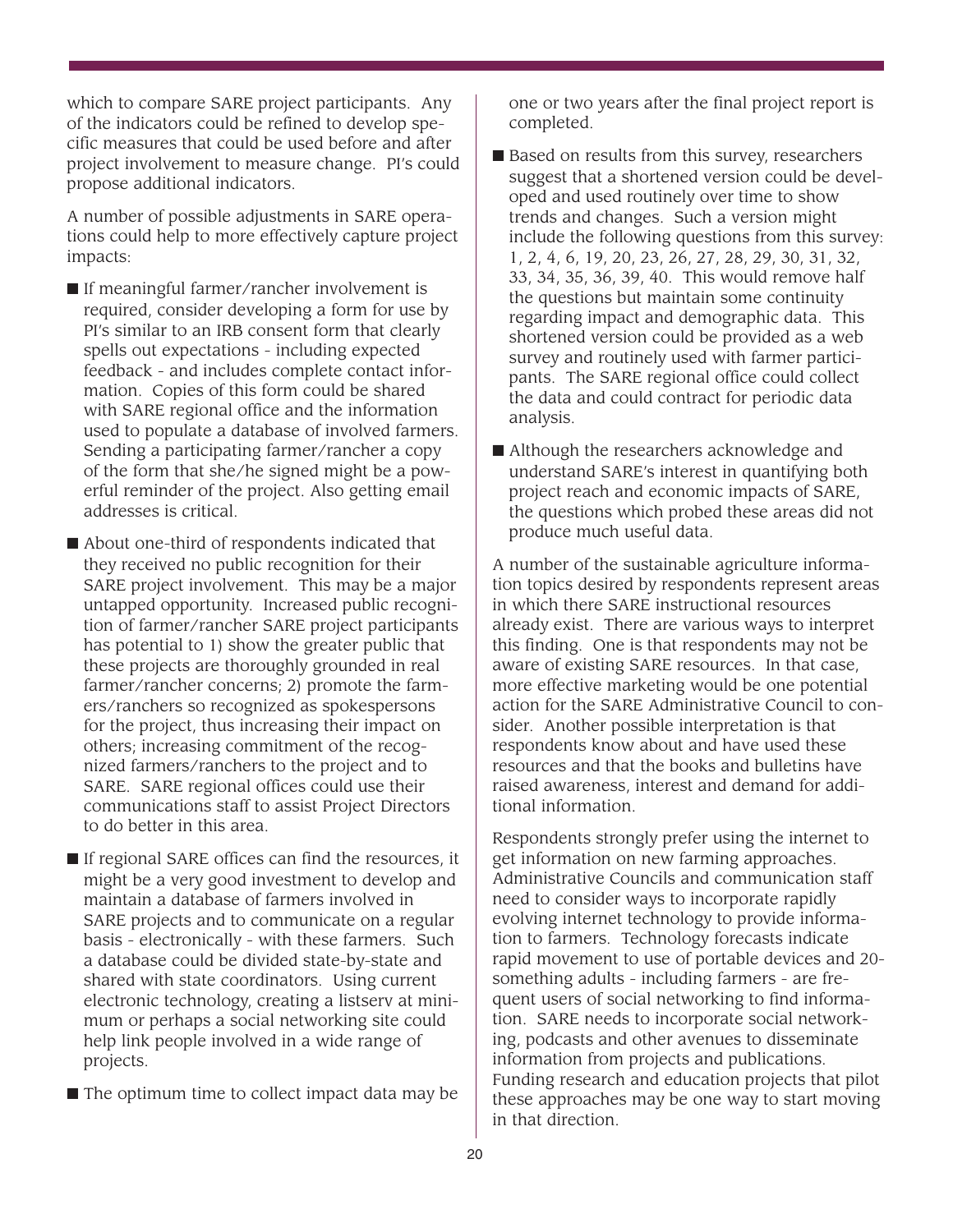### **References**

Rasmussen, Phil, and Al Kurki. 2007. *Evaluating Impacts and Outcomes of the Western SARE Research and Education Grants Program: 2006 Survey of Farmers and Rancher Project Participants.* Pullman, Wash.: Social and Economic Sciences Research Center, Washington State University.

Suvedi, Murari; Carla Barbieri; Susan Smalley; and Mattias Johnson. 2008. North Central Region Sustainable Agriculture Research and Education

(SARE) Program: Research and Education Grant Program 1988-2004 Impacts. East Lansing, Mich.: Center for Evaluative Studies, Department of Community, Agriculture, Recreation and Resource Studies, Michigan State University.

Suvedi, Murari; Kirk Heinze; and Diane Ruonavaara. 1999. How to Conduct Evaluation of Extension Programs. East Lansing, Mich.: ANRECS Center for Evaluative Studies, Michigan State University.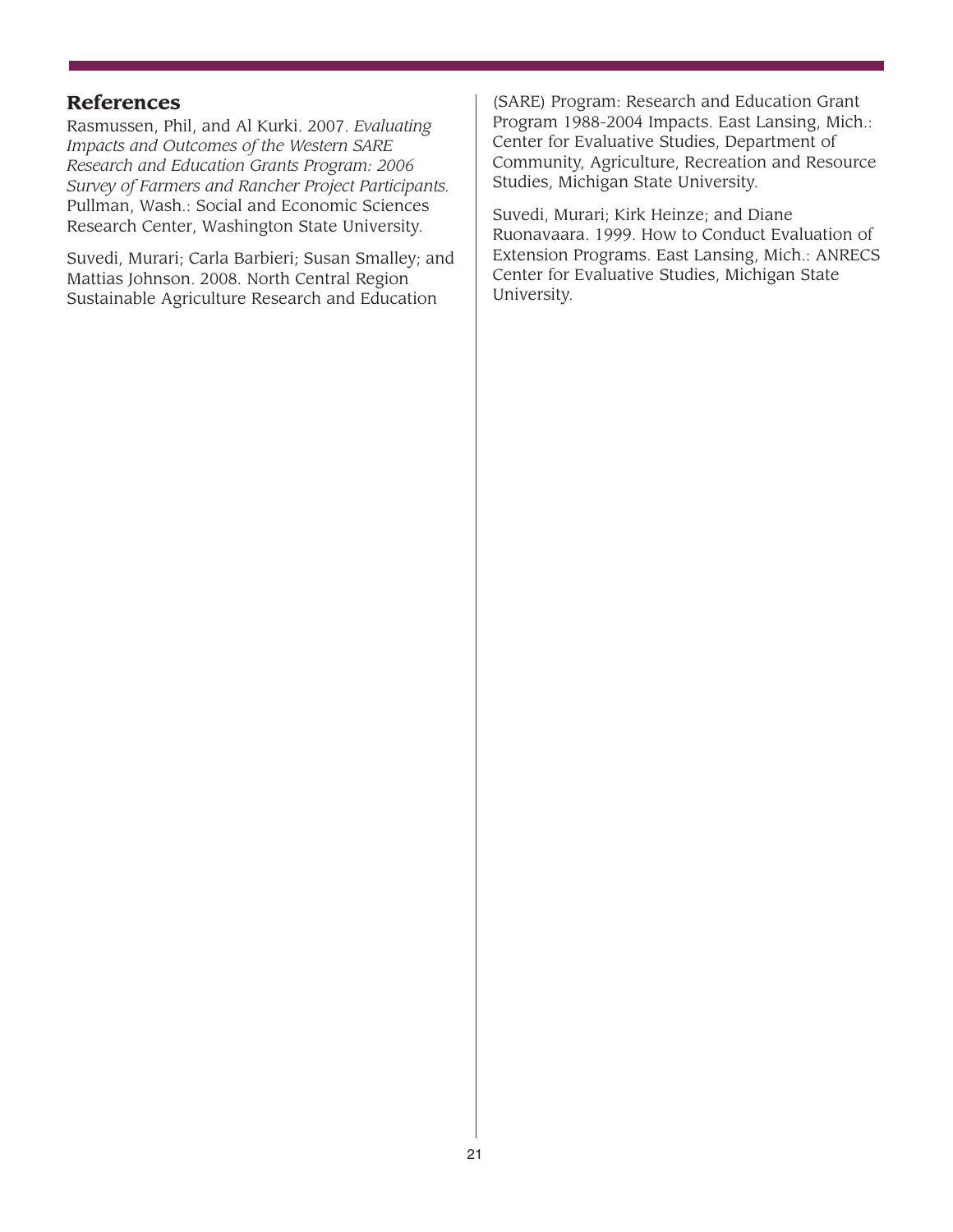# **Appendix A: Other Products Produced on Farms**

| Alpaca                                               |
|------------------------------------------------------|
| <b>Bison</b>                                         |
| Cheese                                               |
| <b>Cut flowers</b>                                   |
| Dairy products                                       |
| Flowers                                              |
| Food-grade conventional soybeans                     |
| Grass-fed beef                                       |
| Grass                                                |
| Hardwood lumber                                      |
| Heifer development for other ranchers                |
| Lumber                                               |
| <b>Milk</b>                                          |
| Mushrooms and mushroom products                      |
| Organic crops                                        |
| Seed stock bulls                                     |
| Stream bank protection, tree lines, wildlife habitat |
| Wool, pork, lamb                                     |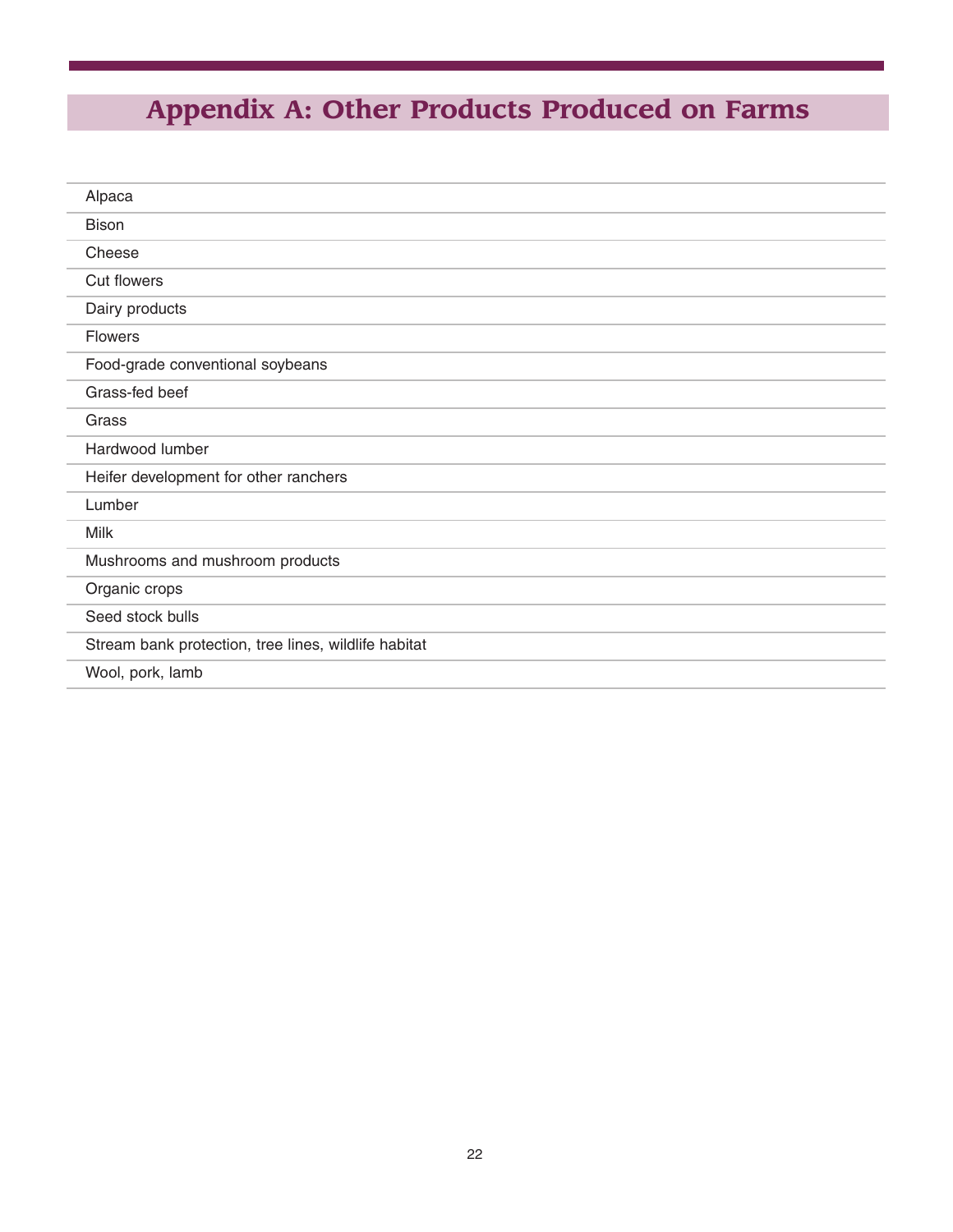## **Appendix B: Other Ways Respondents Participated in NCR-SARE Projects (n = 20)**

**Farmers as educators (n=9)**

Allowed video to be done on farm.

Edited publication.

Helped write the technical outline for the DVD.

Hosted 1 apprentice.

Mentored an apprentice.

Participated in meetings.

Participated in a series of meetings, shared data.

Provided and discussed data.

Served on a video review team.

**Farmers as planners/organizers/managers (n = 5)**

Board member of the Organization KCCUA (Kansas City Center for Urban Agriculture).

Continuing advisory committee.

Organized and managed project.

Project manager.

Represented conventional (non-GMO) growers in developing Best Management Practices (BMPs) for co-existence of GMO and non-GMO crops.

**Farmers provided labor, products (n = 4)**

Grew tomatoes and helped with processing and marketing value-added products.

Grew tomatoes and provided my share of the labor to process them.

Provided product for sampling.

Soil prep for plots.

**Farmers as learners (n = 2)**

Participated in beginning farmers gatherings/ workshops.

Student of farm beginnings class.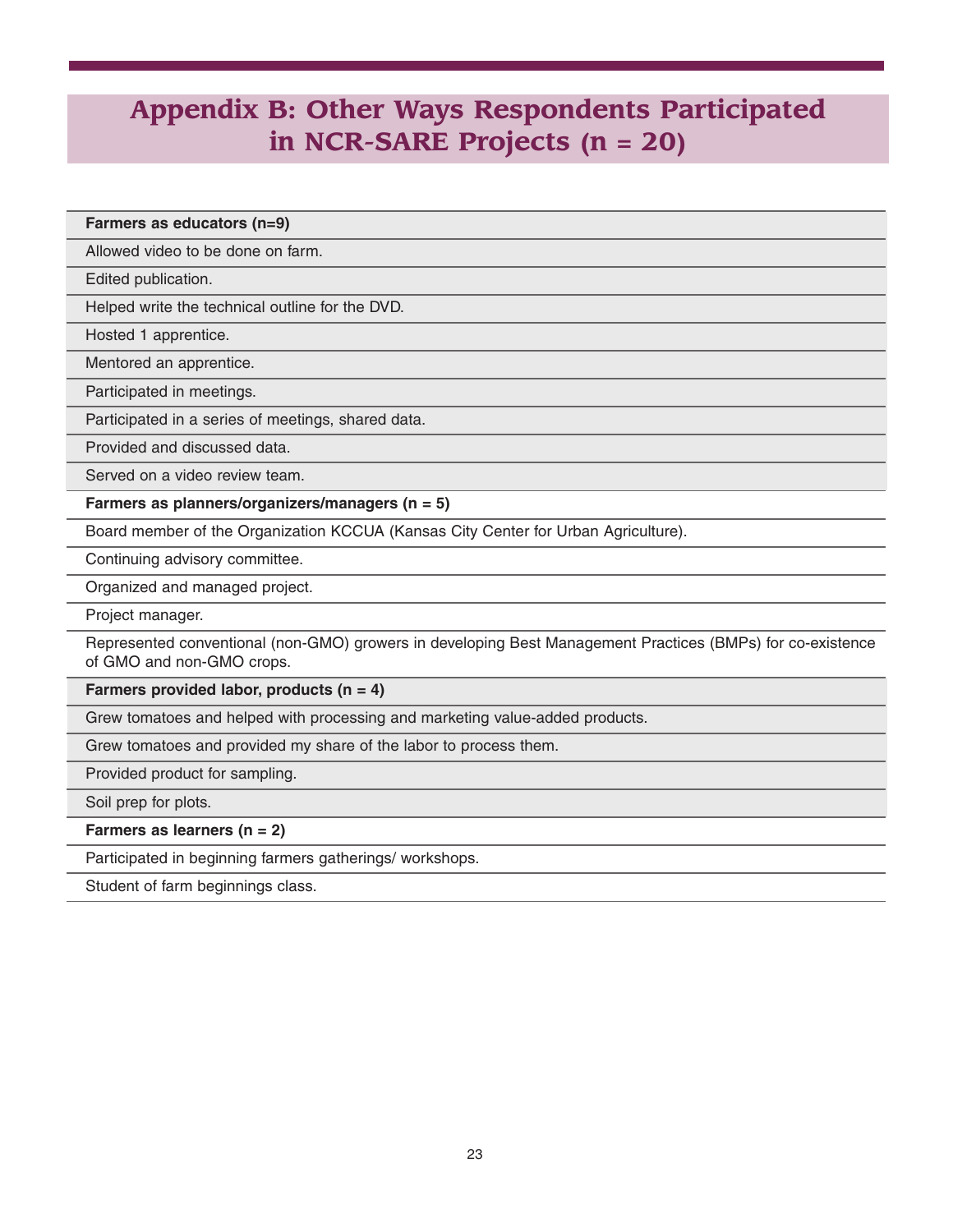# **Appendix C: Main Idea, Approach and/or Technology (n = 37)**

#### **Cropping Systems (n = 15)**

It was roughly the same time period we started planting forage crops for grazing in the field, and we went to no-till in 2004, so instead of fallowing, use grazing of forage crop.

Added sunflower to my cropping system.

Better insect trapping.

Blending varieties to benefit yields.

I used the DVD to help train orchard scouts to scout my farm as well as 15 other farms (2,500 acres).

Learning how to identify material useful for selection and breeding work.

No-till organic soybeans — planted soybeans into standing rye, rolled/crimped the rye to form a mat for weed control.

No-till, high-tunnel.

Organic no-till soybeans in rye cover crops.

Planted additional cover crops.

Planted early-maturing variety of sunflowers on borders of field so they would blossom before main field and there fore apply insecticide only to borders.

Try to raise spring and fall canola in this region.

Using annual ryegrass as a cover crop in a corn/soybean rotation.

Using nitrogen fertilizer for range and pasture.

We have continued to grow out varieties from a farmers' perspective, providing feedback to plant breeders, agrono mists, fellow farmers, Extension and buyers on our observations.

#### **Livestock and integrated systems crop/livestock (n = 11)**

Dairy (established a dairy).

Feeding field peas to my swine operation.

Grass finishing beef cattle.

Grow, process and label grass-fed beef and sell as a marketing cooperative.

Installed plate cooler for more efficient milk cooling.

Integrating crop livestock (holistic management).

Pursued rotational grazing for dairy.

Raising broilers on grass with supplement feed. Organic vegetables and fruit. Raising beef on grass. Selling from farm and farmers' market. Also layers on grass — selling the eggs (brown). Sent son to the same program.

Re-route milkhouse waste water from drainfield to manure lagoon.

*(Appendix C, continued on page 25)*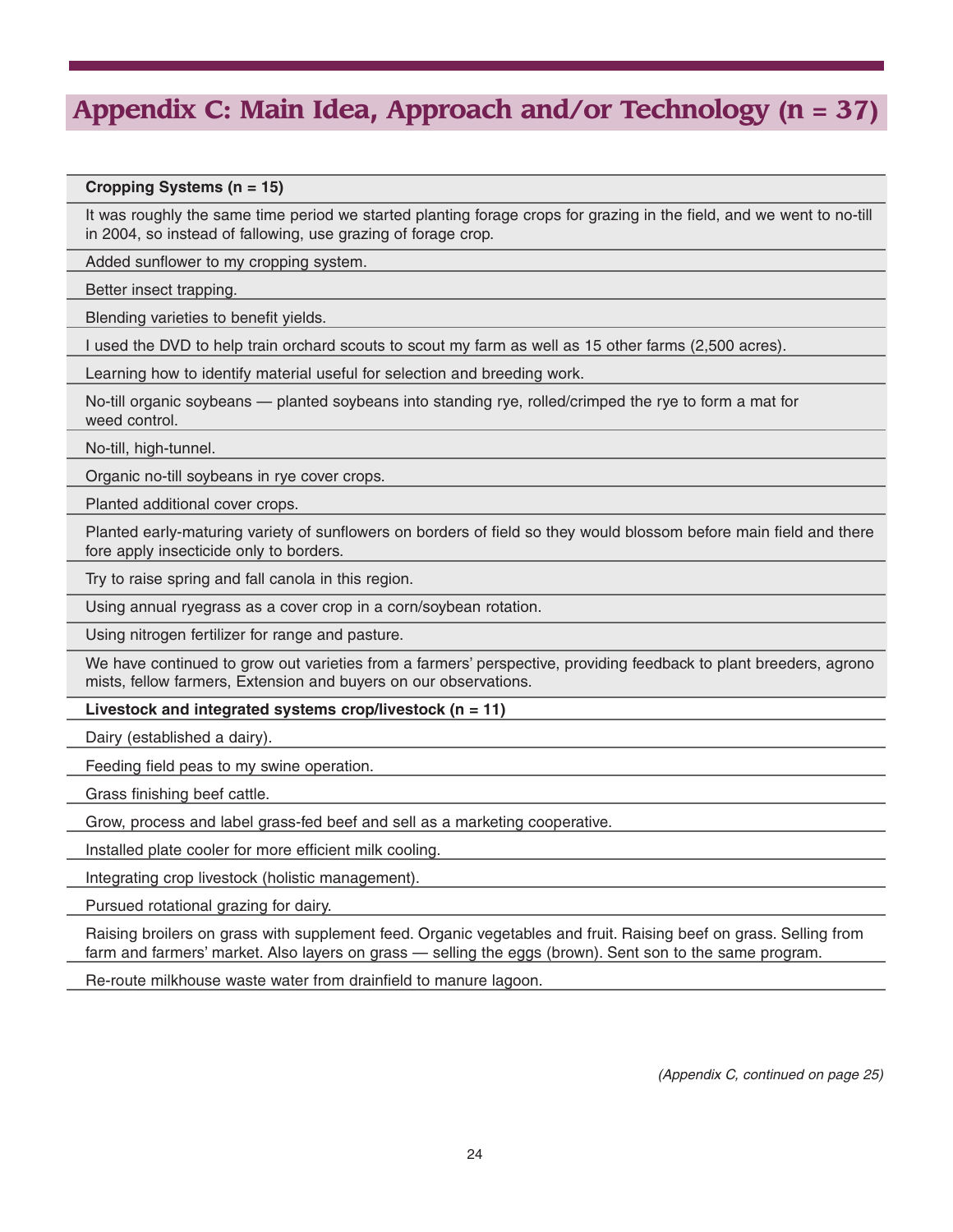*(Appendix C, continued from page 24)*

#### Swath grazing.

We intensified our waste management of cattle. We now move them each week instead of remaining in two areas. We make better use of nutrients and use cattle to prepare a seed bed for spring pasture improvement seeding.

#### **Management/marketing/business planning (n = 11)**

Agro-tourism.

Analyzing farm profitability.

Became more conscious about microbial contamination.

Business planning and marketing planning.

Farm economic analysis — made adjustments to farming operations that improved quality of life and profitability.

How to organize and train new entrants into market gardening.

On-farm processing/ market research.

Scale is an important consideration for profitability. Large farms are not necessarily more efficient. They have higher gross farm income but not necessarily higher net/acre of production.Seed planting and working with the Extension agent, for getting more use out of the hoop house.

The farm beginnings project helped us further grow our direct marketing to be a full-time farm for our family.

This project was off-farm value-added processing.

This was an all-encompassing economic evaluation of our farm. As a result we: 1) Increased scale of production 2) Used percent of expenses to put toward different inputs 3) Began to better track production costs, which has led to increased efficiencies.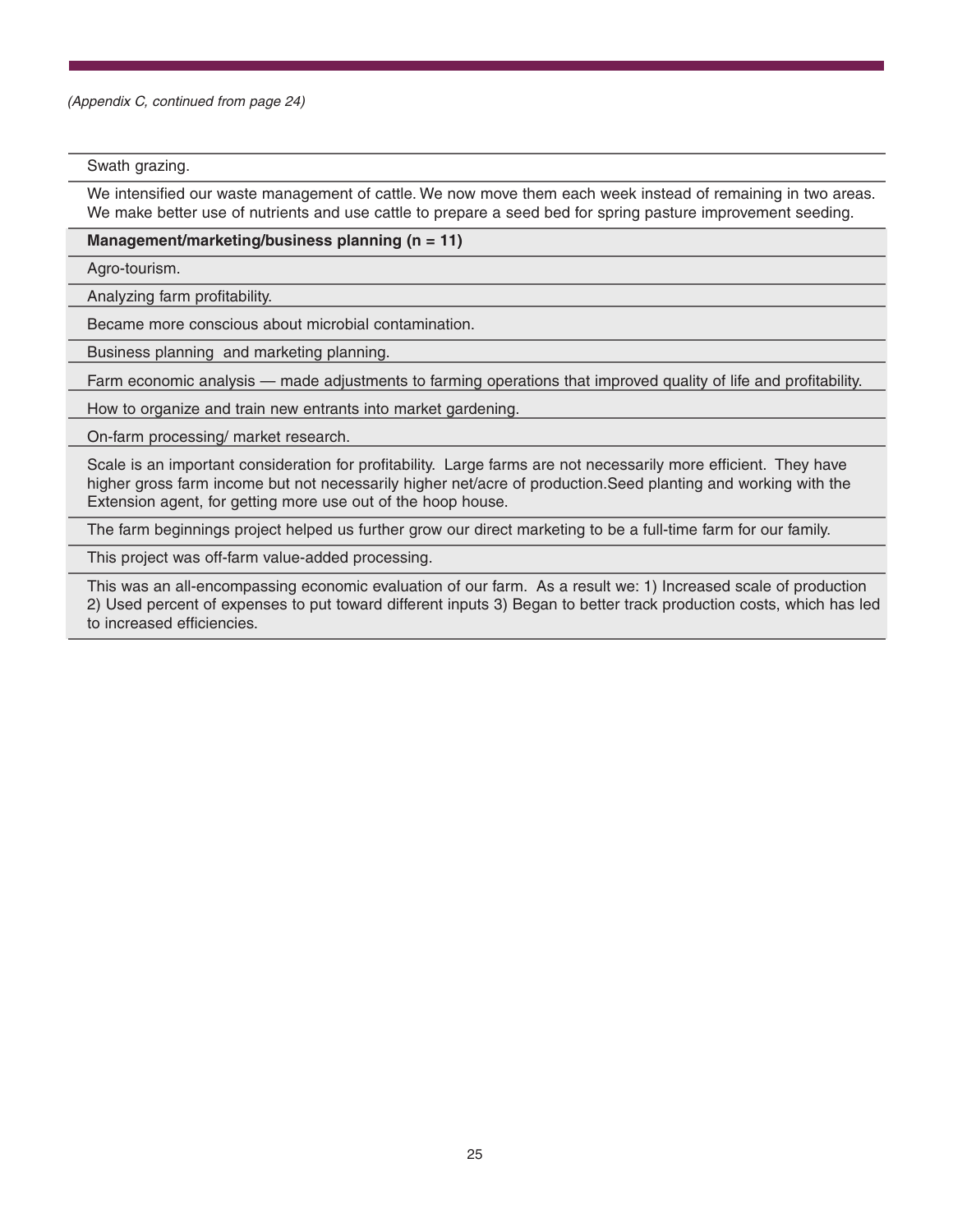# **Appendix D: Year Started Using the Technology (n = 105)**

| Year | <b>Frequency</b> |                           | Year started using technology           |
|------|------------------|---------------------------|-----------------------------------------|
| 1988 |                  | Not reported              |                                         |
| 1991 | 3                | Two not reported          | 1992                                    |
| 1993 | 2                | One not reported          | 2000                                    |
| 1995 | $\overline{2}$   |                           | 1995 and 1996                           |
| 1996 | 1                |                           | 1997                                    |
| 1997 | 8                | Six not reported          | 1990, 2000                              |
| 1998 | 3                | Three not reported        |                                         |
| 1999 | 1                | Not reported              |                                         |
| 2001 | 11               | Four not reported         | One in 1997, three in 2002, one in      |
|      |                  |                           | 2003, one in 2004, one in 2007          |
| 2002 | 13               | Nine not reported         | Four in 2002                            |
| 2003 | 35               | Twenty eight not reported | Five in 2003, one in 2004, one in 2005  |
| 2004 | 17               | Eight not reported        | One in 1980, one in 2000, one in 2005,  |
|      |                  |                           | four in 2006, one in 2007, one in 2008. |
| 2005 | 8                | Six not reported          | One in 2005, one in 2007                |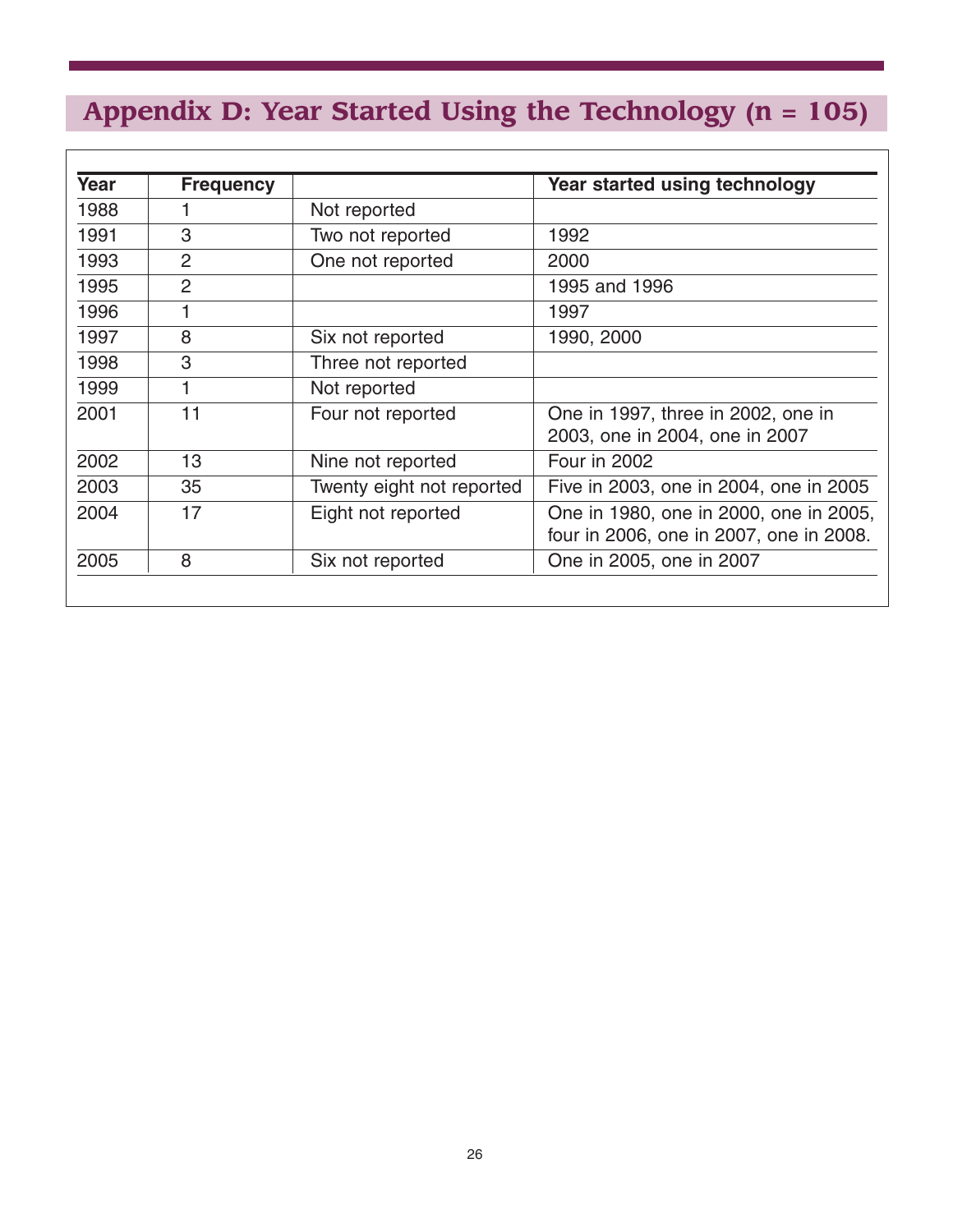# **Appendix E: Other Approaches Adopted or Outcomes Due to NCR Projects (n = 27)**

#### **Cropping Systems (n = 11)**

Always using cropping systems that keep the soil covered. All no-till, rye and oats as a cover, wheat, alfalfa, broom-grass are grown.

Expanded to continuous no-till with alternative crops in system. Diversified cropping system.

More careful about where crops are planted, only use compost, more willing to skip over doubtful areas,

No-tilled corn into an aged alfalfa field,

Ongoing collaborative work with plant breeders and research agronomists,

Pesticide-free cropping, market ideas,

Studied long-day lighting options,

Use of fungicides,

Wanting to do a hoop house,

We have changed the head on our combine that we use for wheat and millet to a stripper head, which has increased the efficiency of the combine by 25 to 30 percent,

We have incorporated a strong seed evaluation and selection enterprise on our farm.

**Management/marketing/business planning (n = 8)**

Employee record keeping,

Forced us to look at labor as a percent of gross income. This made us learn how to be more efficient and productive with labor and helped us to increase vegetables and berries from about 6 acres in 2001 to current 25 to30.

Hiking/skiing trail for our visitors,

Roasting and freezing chilies — worked well.

We developed an emergency action plan for our farm,

We have branched into agro-tourism,

We started developing an emergency action plan,

Willingness to talk more openly about money issues with other farmers,

#### **Livestock and integrated systems crop/livestock (n = 5)**

Installed 6-foot-deep water line to top of hill,

My husband has changed to not using synthetic fertilizers and trying not to use GMO grains, rotational grazing for the dairy herd,

Rotational grazing,

Stockpiling grasses for off-season grazing - save hay and equipment. Much better farm economic analysis understand our operations reliability better,

We have implemented organic practices in both crops and livestock with grazing and multiple crop rotations,

#### **Other (n = 1)**

Because of this project and what we learned, we wanted to be part of another exciting research project involving UW Madison people. That project is ongoing.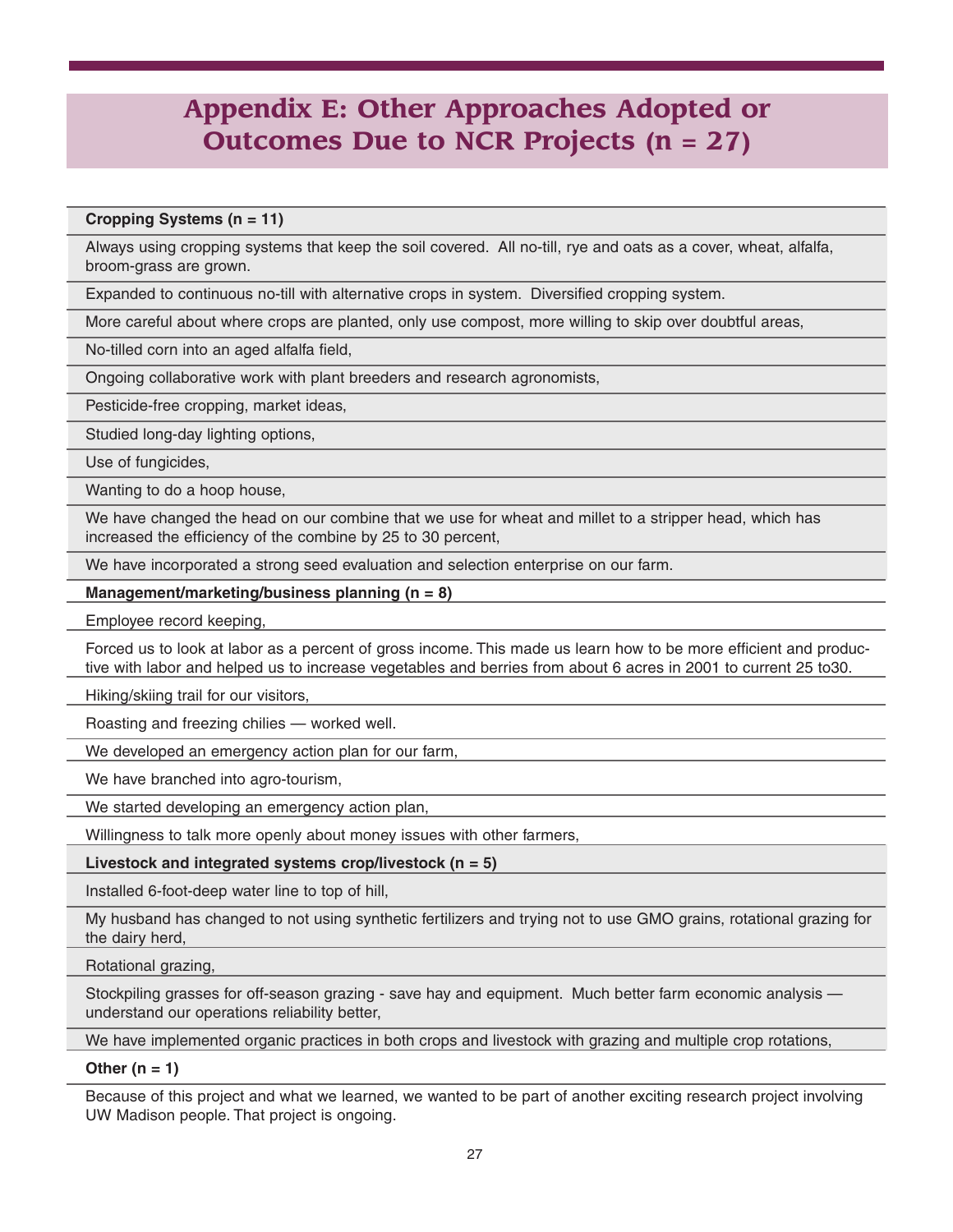# **Appendix F: Newly Inspired Ideas that were Implemented (n = 21)**

**Cropping Systems (n = 9)**

Closely watch disease pressure,

Expand number of crops grown,

Just to continue efforts and give me confidence to do so; to do diversified cropping systems,

New ways to do poly-genetic resistance breeding/ selection and develop enduring, disease resistant, evolutionary crop variety populations,

No-till,

Our ideas were for other farmers on marginal land to adopt the use of cover crops, especially annual ryegrass in corn/bean rotation.

Season extension for longer growing season,

We are going to start experimenting with different cover crops. Also considering trying no-till corn,

We wanted to seed Kura clover in our pastures.

**Livestock and integrated systems crop/livestock (n = 6)**

Build bridge across creek instead of using a ford for cattle crossing,

Confirmed rotational grazing idea in energy use, fertilizer, etc.

Mixed forage crops to include legumes. Planting several forage cover crops on irrigated ground — mixing legumes with those as well.

Rotational grazing — using natural fertilizers from Midwest Bio Ag. Lowering vet costs — change the quality of our feeds. Improving the quality, changing and lowering supplements needed.

Rotational grazing,

Running water line uphill to fast free water,

#### **Management/marketing/business planning (n = 6)**

Farmer participation in a farm research,

From marketing as ranchers and contact with urban public, how we better appreciate cultural resources and appeal of our area's tourism potential,

Roasting and freezing chilies — worked well.

Stay small, despite pressure from the market to get bigger,

We are starting to track all hours used on our top 10 crops produced so we can get at the actual cost to produce these crops to determine if we should increase or decrease productions of them.

We have expanded our direct marketing to offer products to our customers.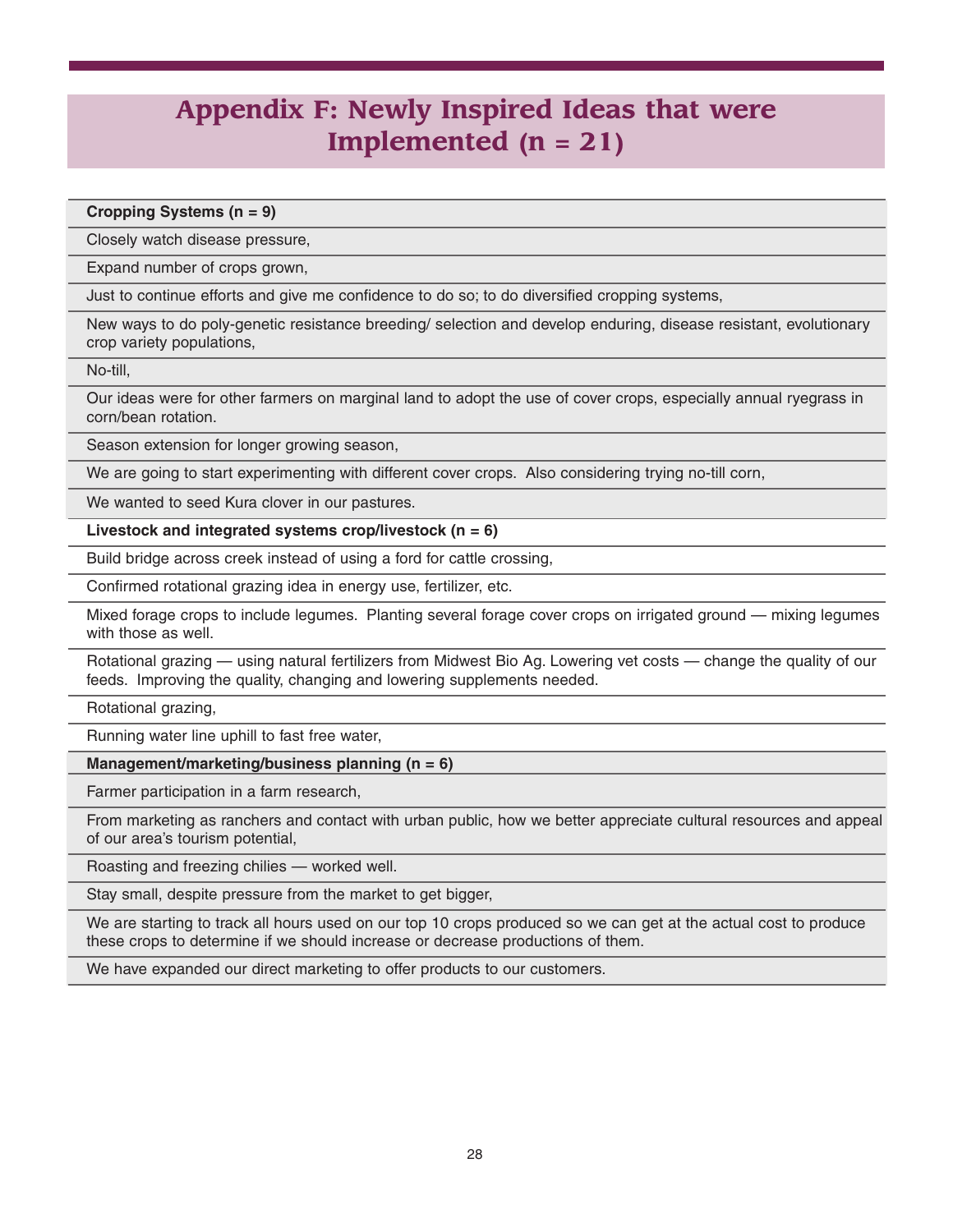# **Appendix G: Reasons for Discontinuance of Idea**

All cover crops were seeded by airplane. It became difficult to do after airstrip was removed.

Losing money — going into debt, personal exhaustion.

No significant increase in yield and it was difficult to thoroughly blend the varieties.

Not profitable.

Peas are too expensive to feed right now.

Some co-op members were overworked in the processing aspect of the project.

Stopped growing sunflowers.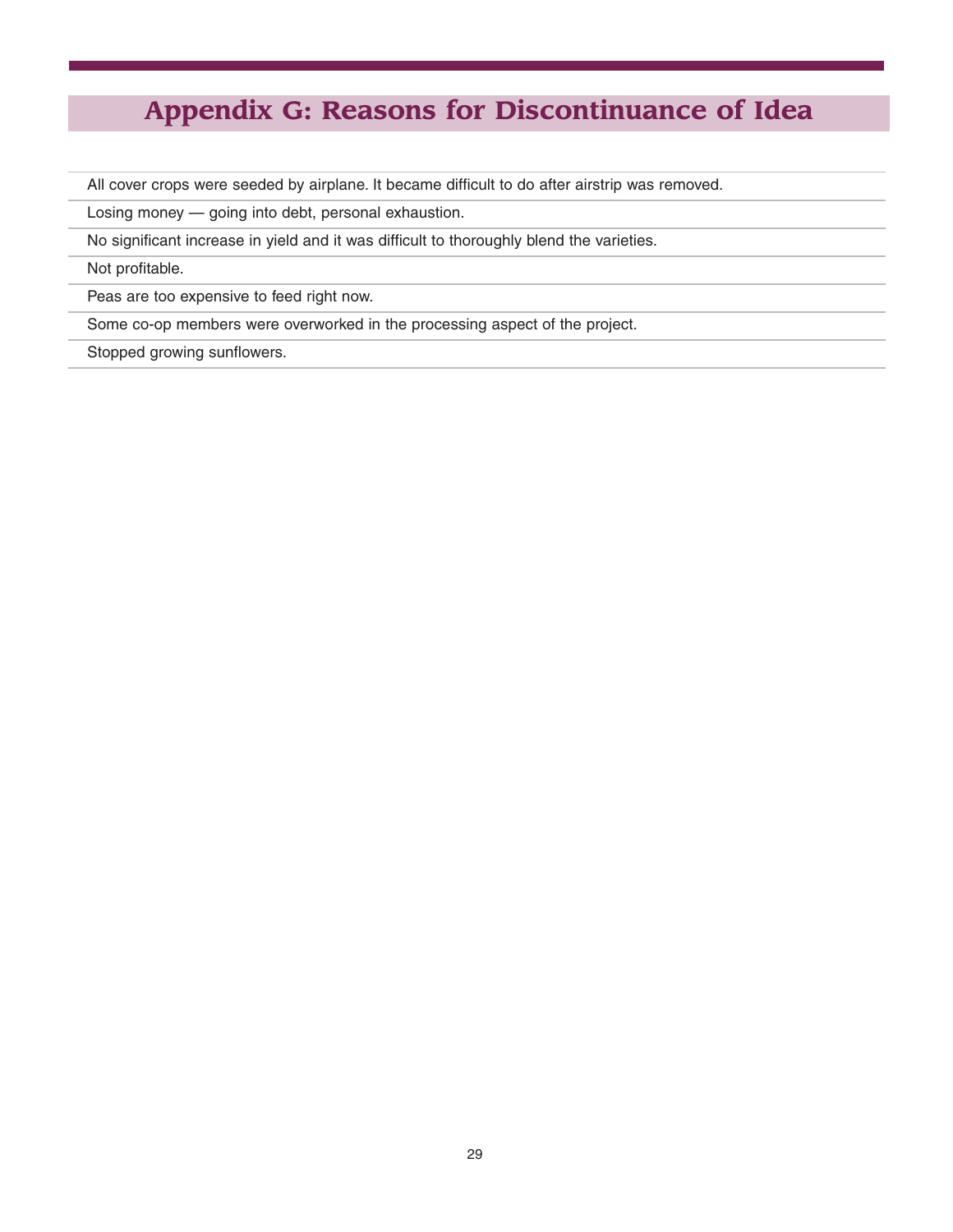## **Appendix H: Other Impacts of NCR-SARE not Previously Noted**

Able to include two sons full-time in the farm/processing operation plus several part-time workers from the neighborhood.

Being part of this project made us evaluate other areas of our management and make improvements in how we manage the cattle.

Better planning, resulting in higher net/acre ratio. We were able to track money better — see where costs needed to be reduced.

Brought a son into the operation and one also took the program and is on my parents' farm.

Chemical costs and application costs were less.

Co-op marketing with other farmers.

Have not been a recipient of SARE funding.

Income through winter months and a longer growing season.

Increased customers.

Intensified cropping system — reduced or eliminated fallow. More productive with same amount of acres.

It really gave us the tools to gather more data, analyze and increase efficiencies in many ways.

More aware of realities of marketing, realize our limits — seasonal production.

More efficient milk cooling but use of more water to do it- - the water isn't getting used by cattle as planned.

More visitors to farm. We're establishing on-farm retail sales in '08. Expect even more visitors.

MSU has done more research on my farm.

No-tilled crops into sod. That probably would not have been done without seeing results of the SARE project.

Other producers inquired about blending varieties from our certified seed farm.

Removed last drainfield from house to an approved manmade septic system.

Skill level of orchard scouts increased.

Soil tilth improved — conserved moisture. Cover crop could be used to help dry out soil if wet spring; earth worm populations rise.

The education and knowledge we gained as well as contacts in networking are immeasurable and have helped us to be the successful farmer we are today.

The products extended our season, used excess product and increased income and income flow.

We became more aware of environmental issues. As a minor project we developed an emergency action plan for our farm.

We have a good idea of how to integrate an oil seed crop into our rotation.

We have continued our involvement in research on organic farming systems and varietals development for organic farms through participatory research.

We started developing an emergency action plan.

We were able to look at our farm operations through the eye of another person, gain ideas and farming practices we otherwise might not have seen available to us.

Weed control initially very poor, now am looking at continuously cropping cover crops to accomplish weed control.

When planning we consider more ideas/options.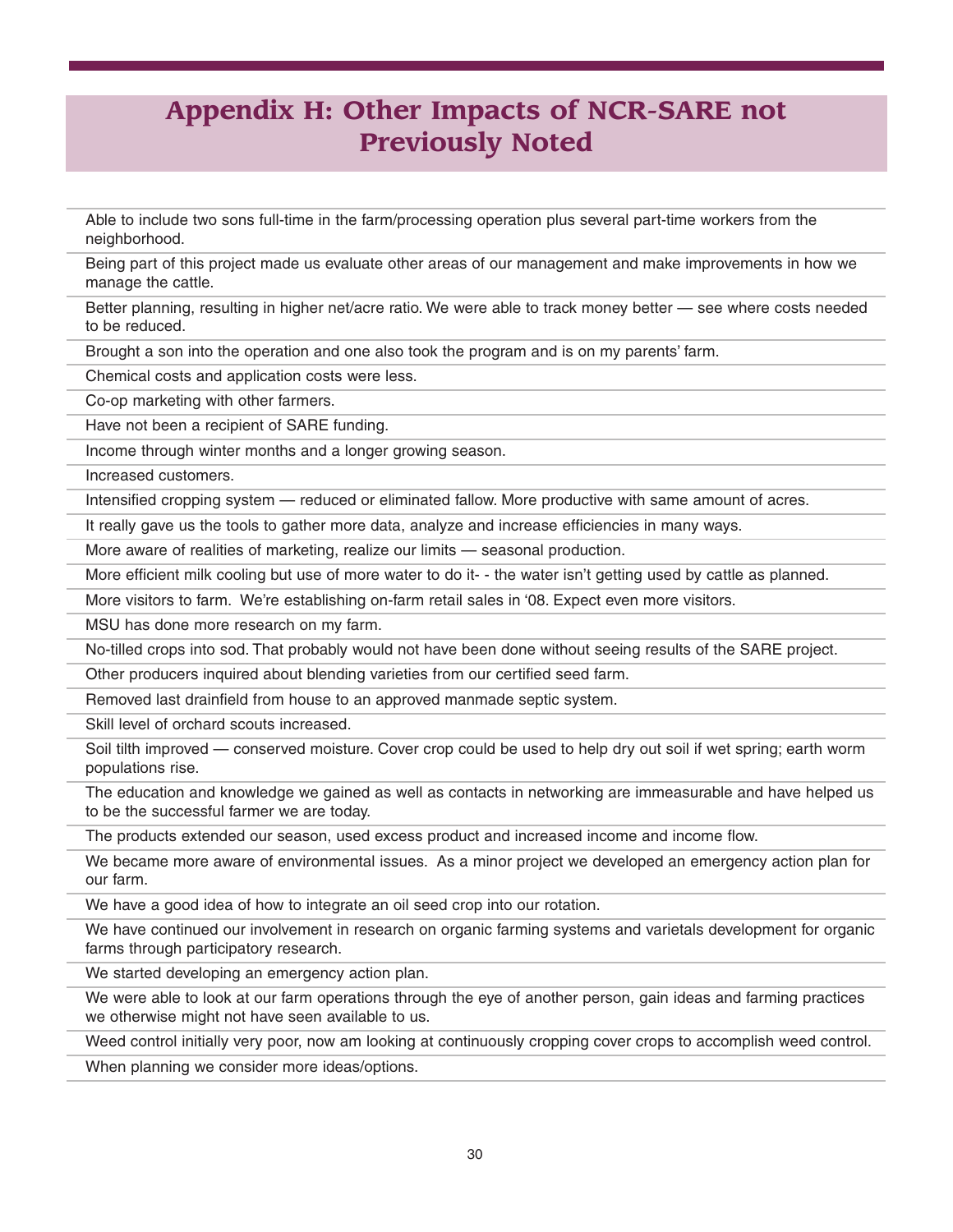# **Appendix I: Other Forms of Public Recognition**

| <b>Brochure</b>                                         |
|---------------------------------------------------------|
| <b>DVD</b> interview                                    |
| Field day, tour, panel discussion.                      |
| Line in book                                            |
| Local TV                                                |
| Participated in no-till workshop at O.F.C. in La Crosse |
| Photo recognition                                       |
| Presentation at growing conference                      |
| Publication                                             |
| Recognized at field day                                 |
| Seminar presentation                                    |
| Speaker                                                 |
| Used in presentations                                   |
| Was listed as an author                                 |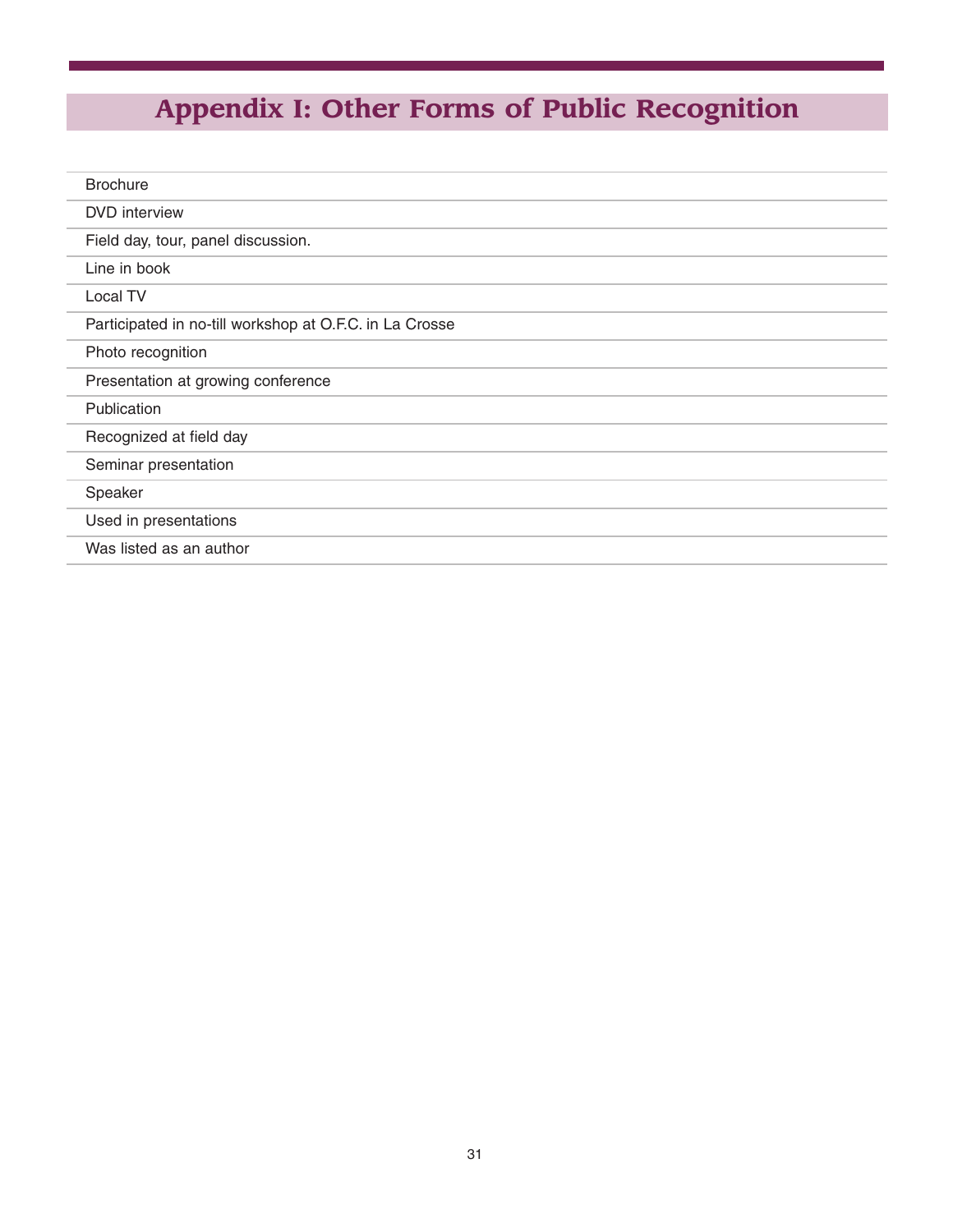# **Appendix J: Factors Limiting Project Effectiveness and Impact**

Drought, lack of education material.

Seven years of drought — other factors — when we started, wheat was \$2.86 and corn was \$1.96. Things look a lot different with current prices.

Difficult to blend to satisfaction.

Drought — still in it for eight years now. Continuous no-till is a little risky here with 15 inches of rainfall and it being drier than that.

Drought.

Extreme drought. When there their was moisture, this project did extremely well.

Inability to totally control animals and birds passing through and over our fields.

Inadequate capitalization of marketing co-op, concentration and monopolies in beef industry, geographic distance from urban markets, ignorance of distribution systems.

Late freeze, son mowed cover crop.

Members were more interested in growing than in processing. Major batch of salsa had to be tossed because of possible contamination by lost stone from jewelry.

Much more drought , lack of funds and providing a coordinator of mentors for information exchange.

Not enough time in 2007 in addition to drought conditions.

Our farm was hit by a microburst, damaging or completely destroying every building, vehicle and piece of equipment.

Processing tomatoes is time-consuming, especially for farmers who are busy growing the tomatoes. The processing work was supposed to be done by the farmers, but the same people got stuck with the work and got burned out. This enterprise is not currently operating.

Research tallied results inaccurately.

Team members did not want to get along.

The coordinator was not very organized the first year of the study. He needed to seek out help from those with more experience. I got a lot out of this project, but it could have been organized and managed better.

The factor that was being studied  $-$  rust  $-$  did not show up during the test years.

The lack of continual funding to full develop the potential of the new ideas/ methods.

The limiting factor was our lack of time and skill to market the products.

The project did not produce meaningful BMP's. It was used to promote the use of GM products and resulted in no change in practice or reduction in GM contamination.

The whole process was very divisive. University and industry representatives were very GM- biased. Conventional growers and sustainable agriculture groups were very protective of their BMP's that promoted segregation and separation protocols.

This study confirmed what I was already doing on the whole farm.

USDA did not care!

We are fortunate to have very fertile and productive soils and have always used cropping systems that promote soil tilth and fertility. Therefore, I do not believe we saw a big impact on cover crop use.

We are more occupied with off-farm project, though we still farm seriously.

We could not grow big enough to stay as a co-op.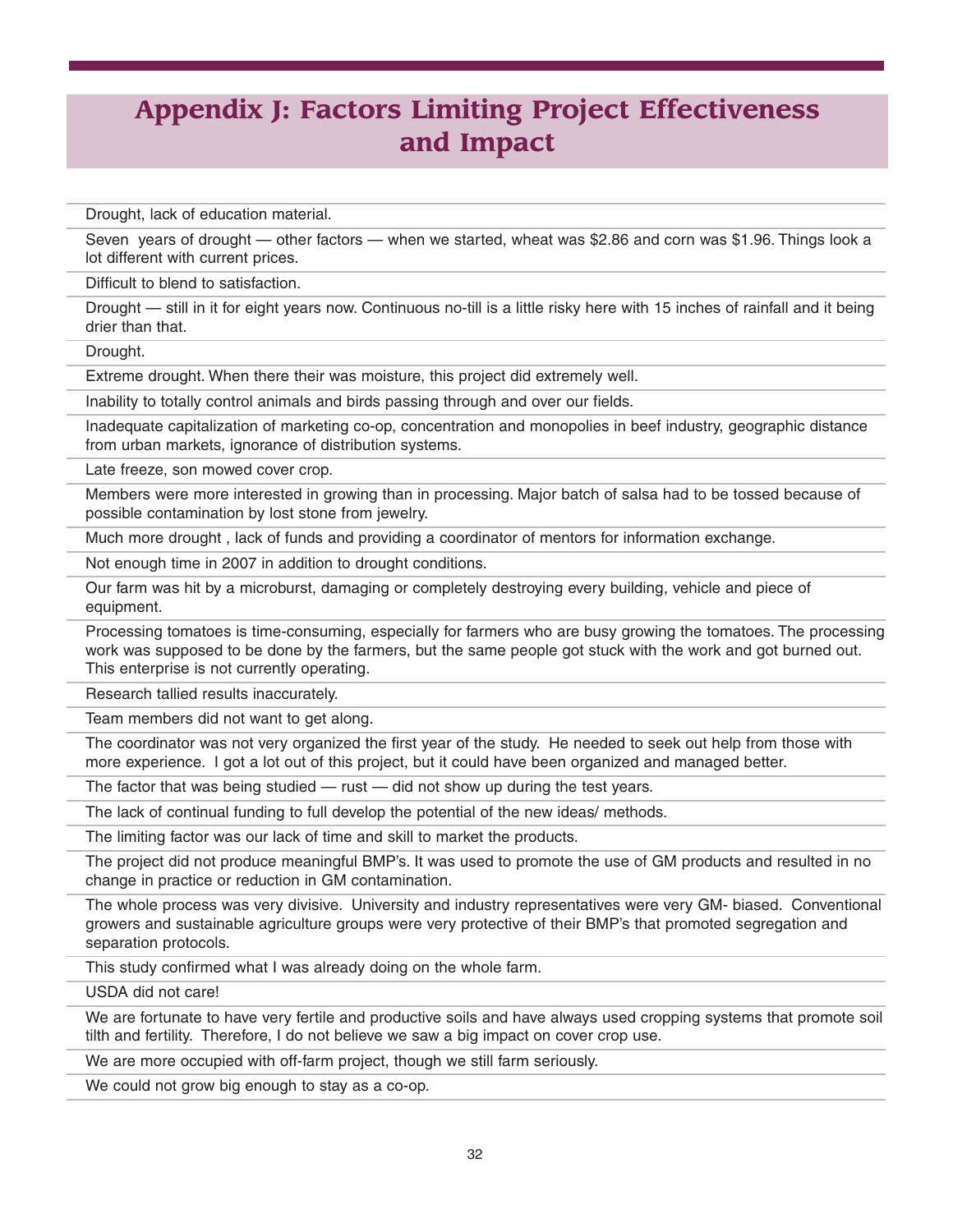## **Appendix K: Other General Comments**

I very much like working with SARE. Little interest in surrounding farmers to try cover crops. Should show bene fits, especially on marginal and organic soils.

As a sole operator with no employees, we thought it was a matter of time. We could see the value of some of it within larger operations. The things we covered were not new to us. Lack of time and money are the two things that keep farmers from accomplishing.

Books were good.

Good project, very responsible.

Great project for Kansas City. [NOTE: farmer owns 10 acres in Kansas and 70 in Iowa].

Has been a rewarding and income-producing experience.

Hopefully, research dollars can be spent on useful, scientifically sound projects, rather than emotional or politically based movements that have no interest, such as organic farming or environmentalism.

I manage a University of NE research farm, so some of the questions are not applicable.

I sold my farm, so there was no follow-up on recommendations.

I strongly support SARE, and I have written to our congressional reps to increase funding.

I thought it was an excellent project, and I am sorry it did not continue. I have dreams of reviving it.

It's too bad \$66,000 was not put to better use. Though this project failed, another grant written by the same author is still thriving after 14 years, and it's a cooperative.

Limiting factor is ability to tap and utilize human creativity.

Most farmers I know have a pretty good handle on production. However, very few have any idea what their true production and labor costs are. Economics and financials are the main area where farmers need help.

My son (26 years) became interested in farming; the project was mostly for his education.

SARE people were wonderful to work with. Thanks for all you do. Sorry our group didn't do better; we gave it our whole hearts — just too many obstacles.

SARE personnel we have had contact with are very supportive and encouraging.

Thanks for the work you do.

The beginning farmer initiative was a great opportunity for me. Martin Kleinschmidt has been very helpful. Thanks for the funding and help.

The coexistence project was initiated during the heated political debate of placing a moratorium on the release of a RR spiny wheat. The lines were drawn and the hoped for protocols and BMP's never materialized.

The farm beginnings program has become one of the best one-term programs ever funded and started. We believe so strongly in F.B. and all it stands for that we have become presenters and steering committee members. Thank you, SARE, for funding this program.

The main impact of this project was primarily for our intern. We planned on having an intern regardless of the SARE project. Benefits for us were involvement in the local sustainable ag farming community, having an intern that had outside training.

The organic crop variety trials on our farm were interesting and confirmed most of what we had learned by trial and error. Had value to less experienced organic farmers, also valuable to research and Extension.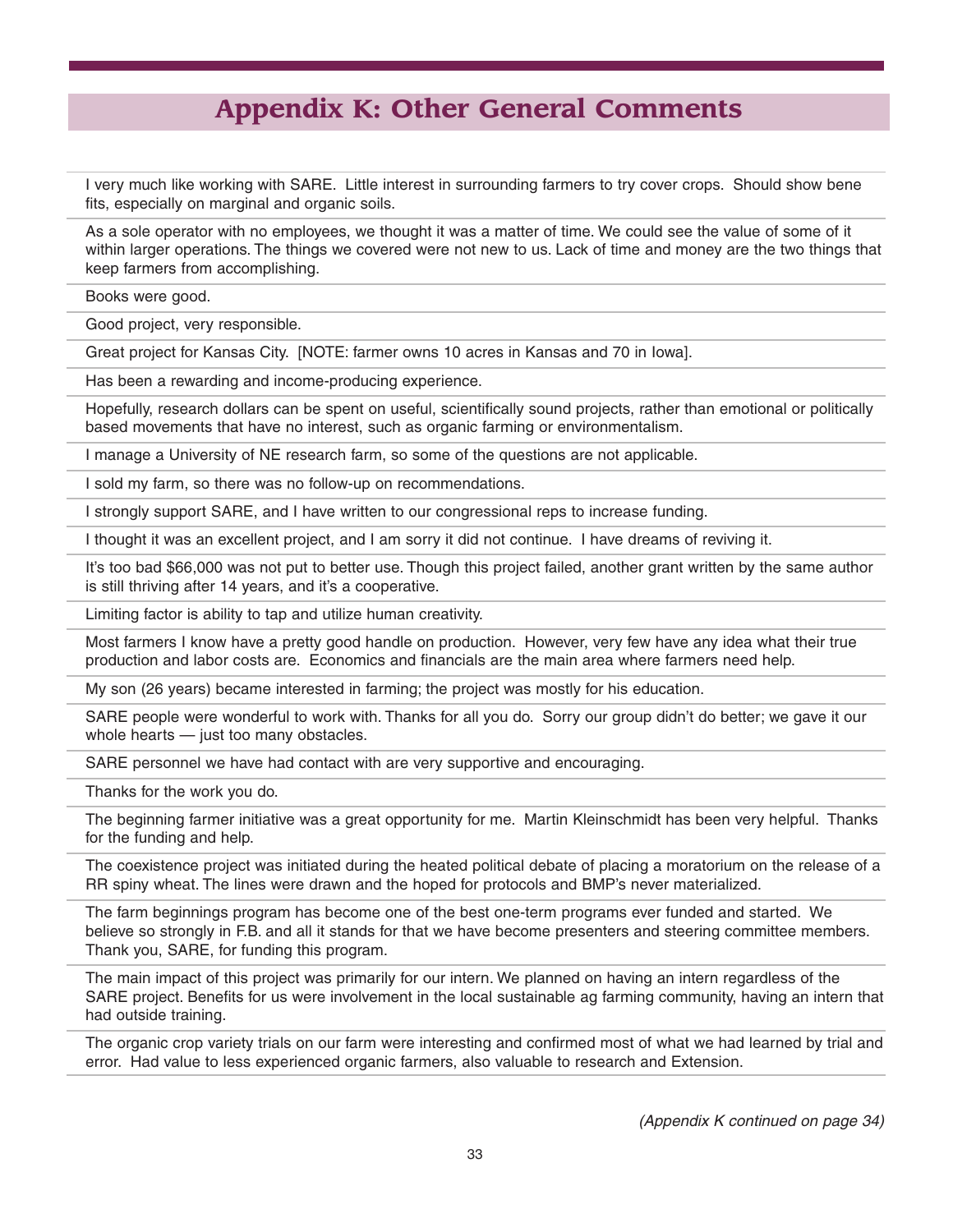*(Appendix K continued from page 33)*

The project we were involved in does not relate to income or alternative agriculture. It was a very unique experience.

There is excellent potential with this project

This project was to promote agriculture, especially to those not involved with it. I feel the program did a successful job in that area. It did not go as far to inspire others to do more like we had hoped.

This was a great way to show/introduce producers to alternative crops and increase their income and reduce risk.

Very gratifying, invigorating, inspirational and valuable.

We appreciate the help SARE gave to tall grass beef co-op. We gained lots of valuable info and experience.

We really need a way to get information from projects like this published and accessible to farmers and decision makers.

When voting about policies, procedures and BMP's, started to go against the organic folk. They got mad, picked up their toys and went home.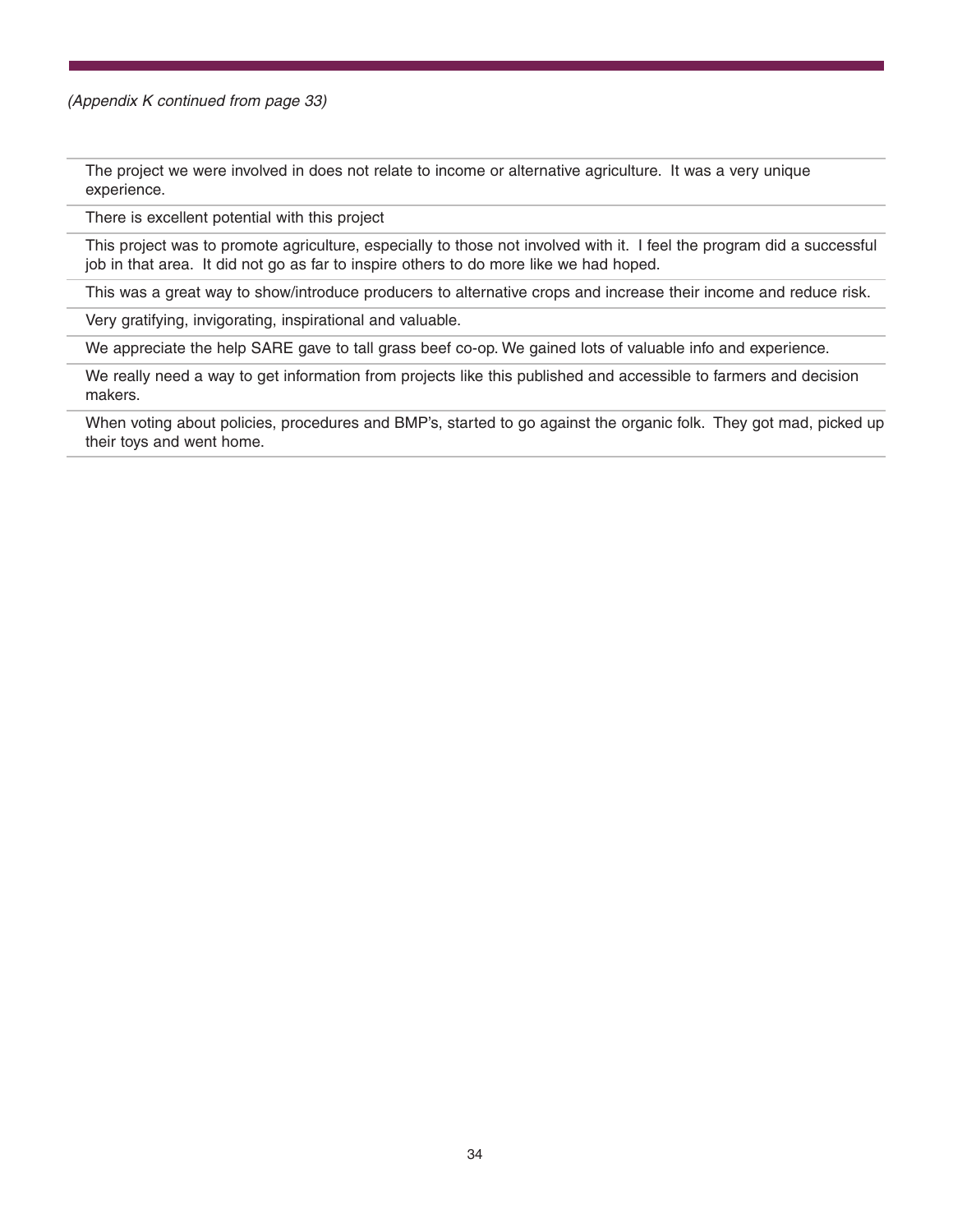## **Appendix L. Copy of survey letter**

# MICHIGAN STATE

February 6, 2008

Title & Name Address City State Zip

Dear [Name]

The North Central Region Sustainable Agriculture Research and Education (NCR-SARE) program is evaluating the impact of its Research and Education (R&E) grant program. An important part of that effort is a survey of farmers or ranchers who have been engaged in the North Central Region SARE R&E projects from 1988 through 2004. Please share your valuable feedback by completing the attached survey that will help NCR-SARE to assess the impacts of the funded projects and to improve the grant program.

This evaluation is being conducted by Michigan State University. We estimate that the 40 question survey will take about 30 minutes to complete. Knowing that you are busy, we designed the format to make it easy for you to respond quickly.

Your completion of this survey is completely voluntary. You are free not to answer any questions or to stop participating at any time. All responses will be kept confidential by the researchers to the maximum extent allowable by law. There are no risks or individual benefits associated with completing this survey. Our reports will not associate any responses with any individual respondents unless express written permission to do so has been secured. If you have any questions regarding your rights as a participant, please contact Dr. Peter Vasilenko, Director of Human Research Protection Programs at Michigan State University 517-355-2180, fax 517-432-4503, or irb@msu.edu.



By completing the survey you indicate your voluntary consent to participate in this study and have your answers included in the evaluation data set. Your response will be treated as confidential and no individual responses will be identified. Once you have completed the questionnaire, fold it and return it to us in the enclosed pre-stamped, pre-addressed envelope.

**CARRS** 

#### DEPARTMENT OF **COMMUNITY. AGRICULTURE. RECREATION, AND RESOURCE STUDIES**

**College of Agriculture** and Natural Resources

Michigan State University 131 Natural Resources East Lansing, MI 48824-1222 517/353-5190 fax: 517/432-3597 web: www.carrs.msu.edu

We appreciate your cooperation and we thank you in advance for your time and assistance to complete this important questionnaire. As a token of appreciation, enclosed is a MSU pen for you. If you have questions about this survey please contact Dr. Murari Suvedi at 517-432- 0265 or suvedi@msu.edu. On behalf of North Central Region SARE, thank you very much for your help!

Sincerely,

Murari Suvedi Susan Smalley

Professor **Director, CS Mott Group for Sustainable Food Systems** 

MSU is an affirmative-action equal-opportunity institution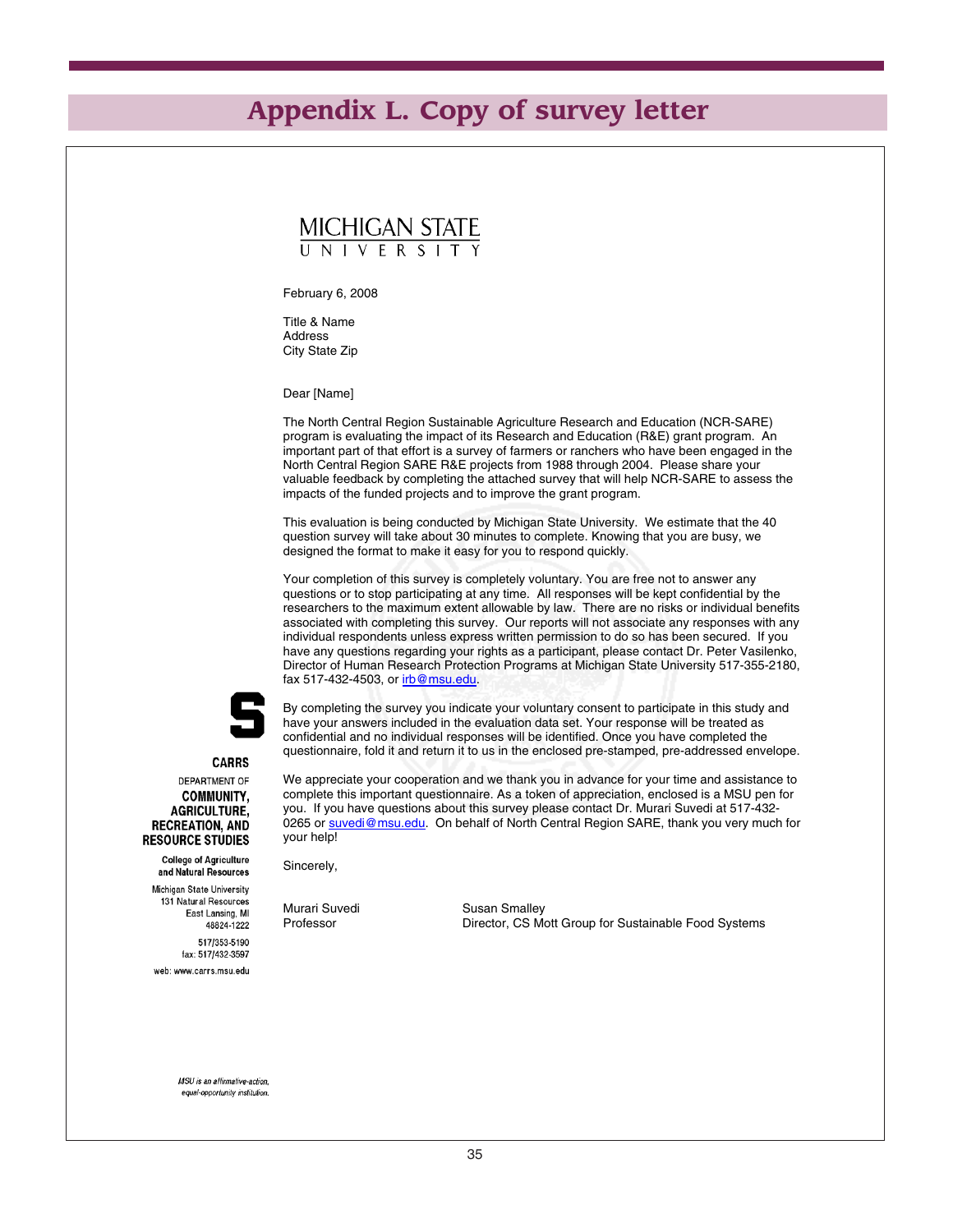# **Appendix M. Copy of follow up survey letter**

# MICHIGAN STATE

February 26, 2008

Name and Title Address City, State, Zip

Dear Name,

Last week you were mailed a questionnaire entitled "NCR-SARE Research and Education Program: Survey of Farmers and Ranchers." If you have already completed and returned the questionnaire, please accept our sincere thanks. If not, we urge you to please complete and return the questionnaire as soon as possible.

The return of your completed questionnaire will help design and improve NCR-SARE's future research and education program and services. If by some chance you did not receive the questionnaire, or it was misplaced, you will receive another one in the next two weeks.



Sincerely,

**CARRS** DEPARTMENT OF **COMMUNITY, AGRICULTURE, RECREATION, AND RESOURCE STUDIES** 

**College of Agriculture** and Natural Resources Michigan State University 131 Natural Resources East Lansing, MI 48824-1222

517/353-5190 fax: 517/432-3597 web: www.carrs.msu.edu Murari Suvedi CARRS Center for Evaluative Studies 135 Natural Resources Michigan State University

MSU is an affirmative-action, equal-opportunity employer.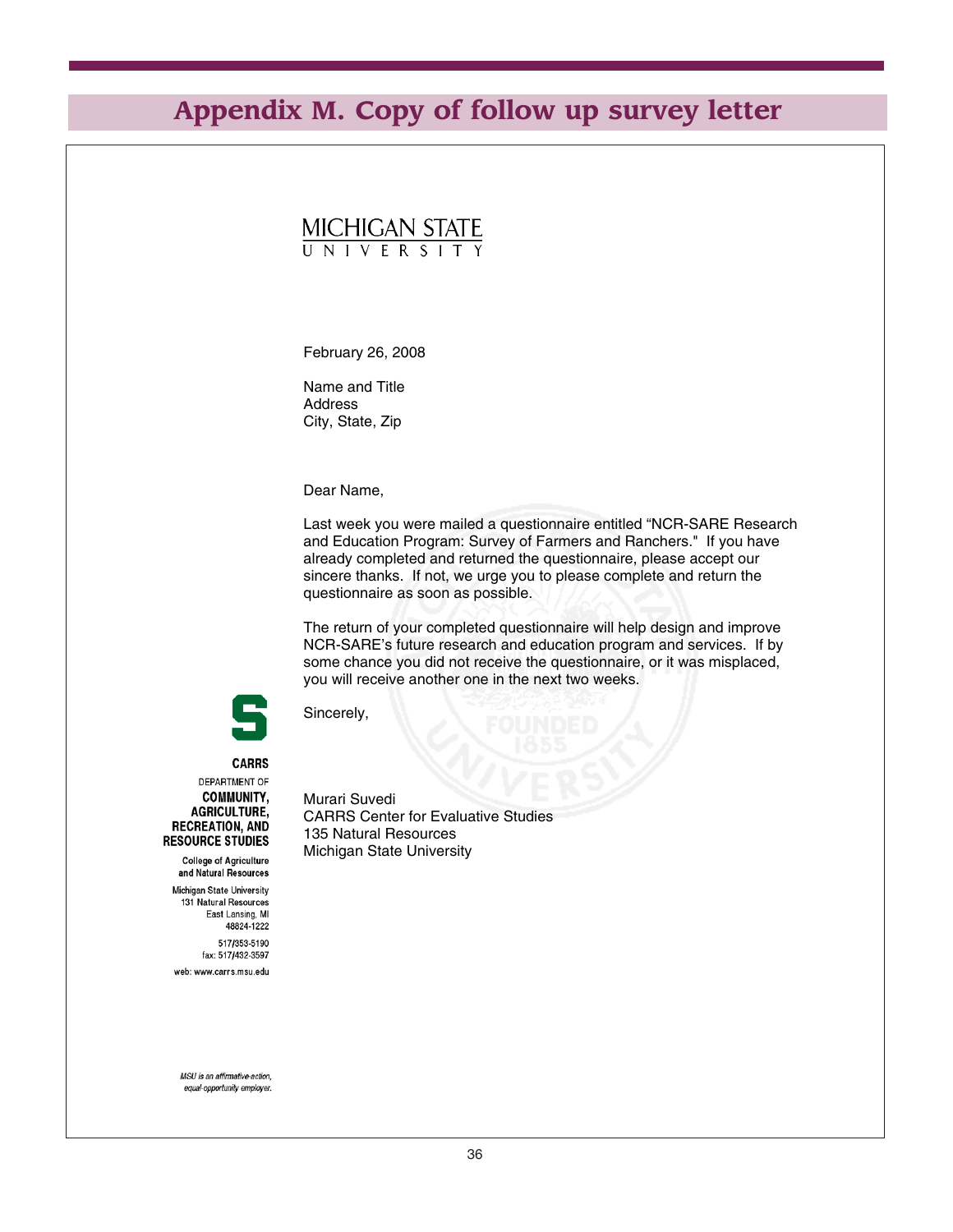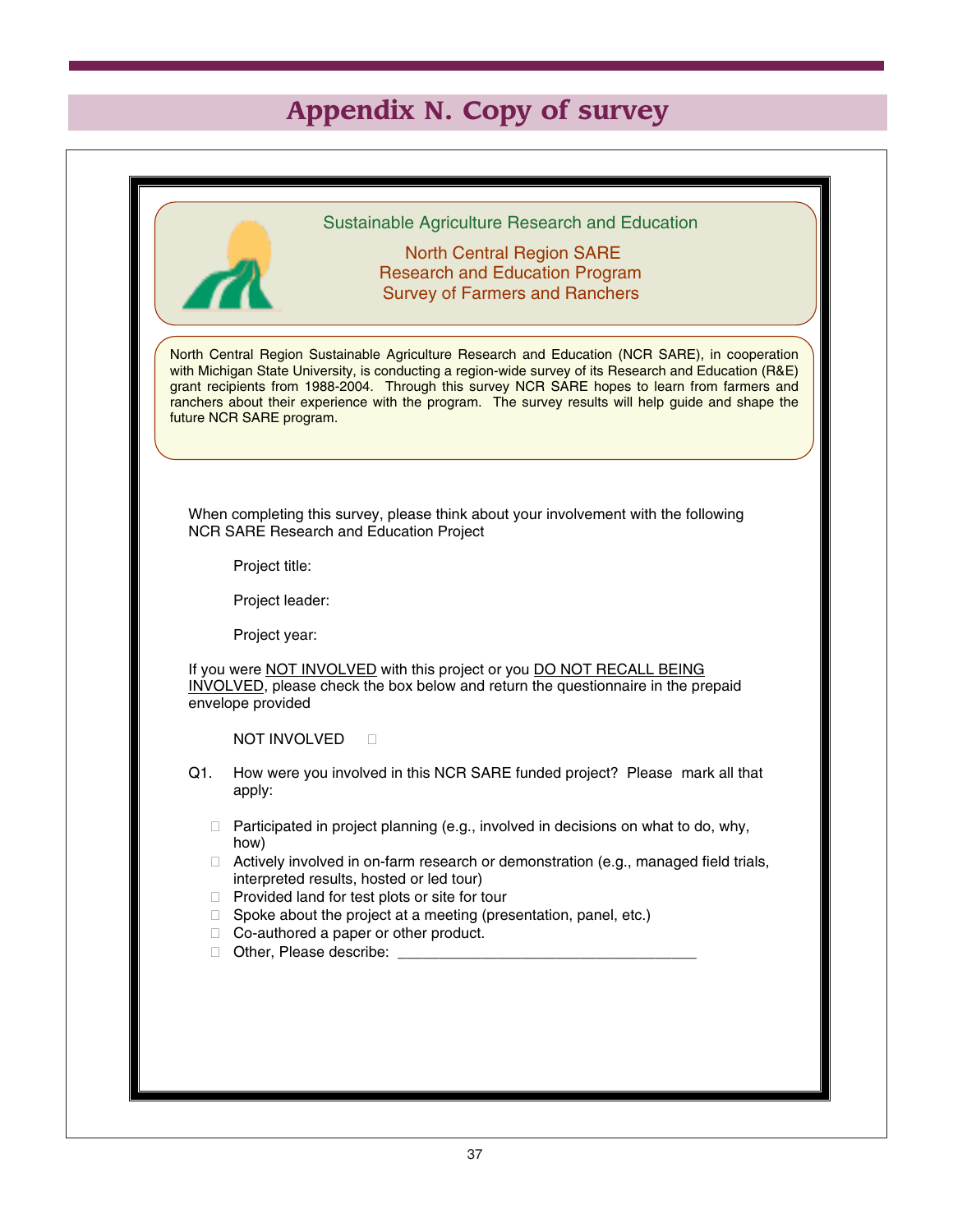| Q2.    | Overall, how useful to your farm or ranch was the information you gained from<br>this NCR SARE project? Mark one response.         |                  |                    |                  |                  |                  |
|--------|------------------------------------------------------------------------------------------------------------------------------------|------------------|--------------------|------------------|------------------|------------------|
|        | □ Very useful                                                                                                                      |                  |                    |                  |                  |                  |
| $\Box$ | □ Mostly useful<br>Slightly useful                                                                                                 |                  |                    |                  |                  |                  |
| $\Box$ | Not useful                                                                                                                         |                  |                    |                  |                  |                  |
| Q3.    | Did you try out an idea, approach or technology on your farm or ranch as a result<br>of your involvement in this NCR SARE project? |                  |                    |                  |                  |                  |
|        | $\Box$ Yes $\rightarrow$ Go to Q4                                                                                                  |                  |                    |                  |                  |                  |
| $\Box$ | No $\rightarrow$ Skip to Q16                                                                                                       |                  |                    |                  |                  |                  |
| Q4.    | Please explain what main idea, approach or technology you used:                                                                    |                  |                    |                  |                  |                  |
|        |                                                                                                                                    |                  |                    |                  |                  |                  |
|        |                                                                                                                                    |                  |                    |                  |                  |                  |
|        |                                                                                                                                    |                  |                    |                  |                  |                  |
|        |                                                                                                                                    |                  |                    |                  |                  |                  |
|        |                                                                                                                                    |                  |                    |                  |                  |                  |
|        |                                                                                                                                    |                  |                    |                  |                  |                  |
|        |                                                                                                                                    |                  |                    |                  |                  |                  |
| Q5.    | In what year did you first start using this main idea, approach or<br>technology?                                                  |                  |                    |                  |                  |                  |
|        | Year:                                                                                                                              |                  |                    |                  |                  |                  |
| Q6.    | How has this main idea, approach or technology from the SARE-funded project                                                        |                  |                    |                  |                  |                  |
|        | impacted each of the following aspects of your farm or ranch operation?                                                            |                  |                    |                  |                  |                  |
|        |                                                                                                                                    | Decreased        | Stayed<br>the same | Increased        | Don't Not        |                  |
|        | Input amounts                                                                                                                      |                  |                    |                  |                  |                  |
|        | Purchased fertilizer amount                                                                                                        | $\Box$           | $\Box$             | $\Box$           | $\Box$           | □                |
|        | Purchased fuel amount<br>Pesticide amount                                                                                          | $\Box$<br>$\Box$ | $\Box$<br>$\Box$   | $\Box$<br>$\Box$ | $\Box$<br>$\Box$ | $\Box$<br>$\Box$ |
|        |                                                                                                                                    |                  |                    |                  |                  |                  |
|        | Economics                                                                                                                          |                  |                    |                  |                  | know applicable  |
|        | Weed control costs                                                                                                                 | □                | $\Box$             | □                | □                | □                |
|        | Seed costs                                                                                                                         | $\Box$           | $\Box$             | □                | $\Box$           | $\Box$           |
|        | Feed costs<br>Veterinary care costs                                                                                                | П<br>$\Box$      | $\Box$<br>$\Box$   | □<br>□           | O<br>$\Box$      | $\Box$<br>$\Box$ |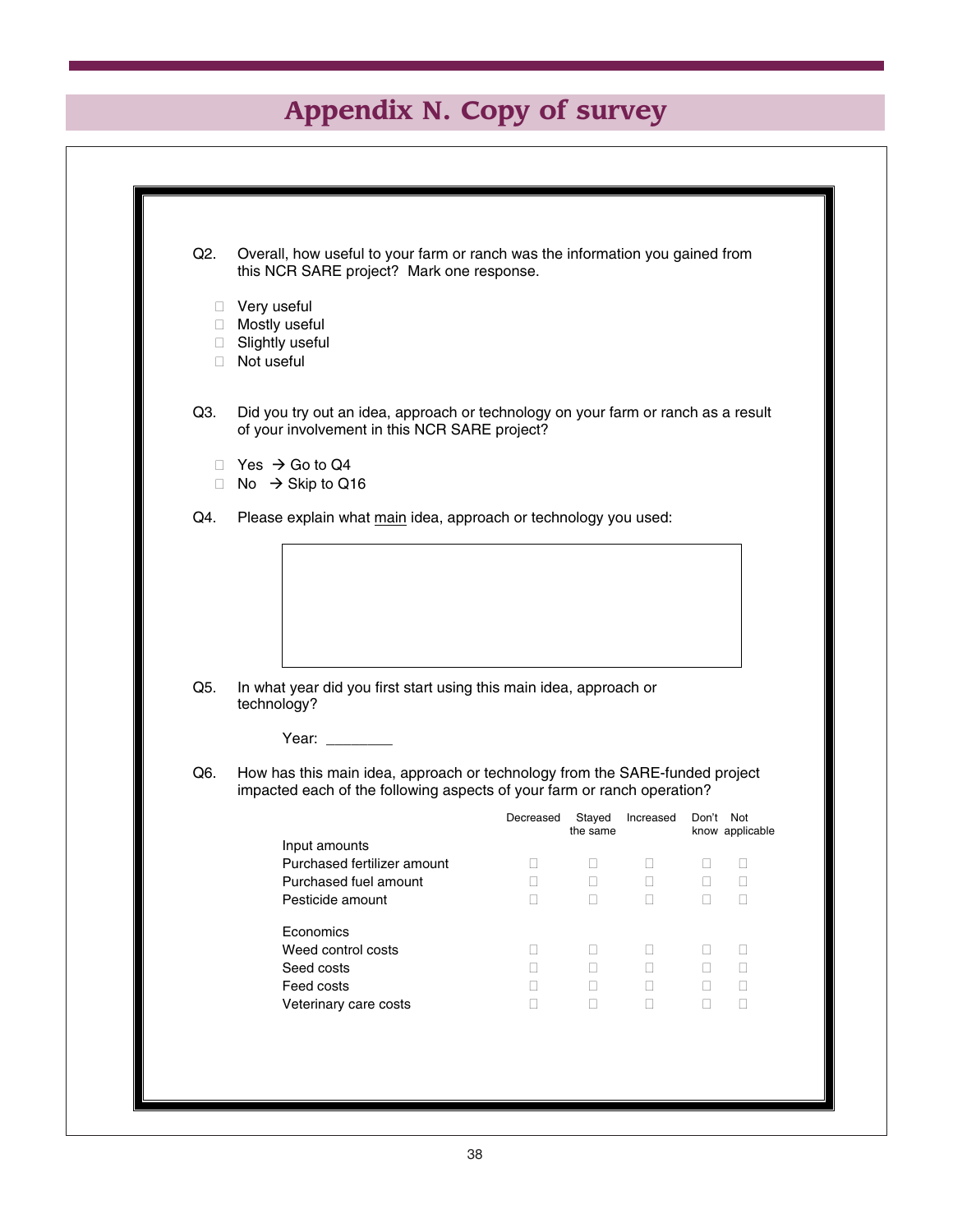|                                   | Decreased | Stayed<br>The Same | Increased | Don't  | Not<br>Know applicable |
|-----------------------------------|-----------|--------------------|-----------|--------|------------------------|
| Fencing costs                     | □         | □                  | $\Box$    | □      | □                      |
| Hired labor costs                 | П         | □                  | П         | $\Box$ | □                      |
| Management costs                  | П         | п                  | П         | П      | □                      |
| Machinery & equipment costs       | п         | п                  | П         | П      | □                      |
| <b>Building costs</b>             | п         | п                  | П         | П      | $\mathbf{L}$           |
| On-farm processing costs          | П         | п                  | П         | □      | □                      |
| Overall gross farm sales          | п         | □                  | □         | $\Box$ | □                      |
| Farm profitability                | П         | П                  | П         | П      | П                      |
| Farm net worth                    | П         | п                  | П         | $\Box$ | □                      |
| Purchase of off-farm resources    | П         | п                  | П         | П.     | □                      |
| Tax costs                         | П         | п                  | П         | П      | П                      |
| Land costs                        | П         | п                  | П         | П      | П                      |
| Record keeping                    | п         | п                  | П         | П      | П                      |
| Outputs<br>Yields per acre        | 0         | □                  | □         | □      | □                      |
| Annual animal production          | П         | П                  | П         | П      | $\Box$                 |
| Byproduct use, waste reduction    | П         | п                  | П         | П      | □                      |
| Insect damage                     | □         | □                  | □         | □      | □                      |
| Disease damage                    | O         | □                  | □         | □      | □                      |
| Losses from weeds                 | O         | □                  | $\Box$    | $\Box$ | □                      |
| Livestock stocking rate           | П         | п                  | $\Box$    | □      | □                      |
| Environmental                     |           |                    |           |        |                        |
| Soil erosion                      | П         | П                  | П         | П      | П                      |
| Soil quality                      | П         | П                  | П         | П      | П                      |
| Air quality                       | П         | п                  | П         | П      | П                      |
| Water quality                     | п         | П                  | П         | П      | П                      |
| Wildlife habitat quality/quantity | п         | п                  | П         | П      | П                      |
| Use of renewable resources        | П         | п                  | П         | П      | П                      |
| Use of non-renewable resources    | п         | п                  | П         | П      | П                      |
| Market                            |           |                    |           |        |                        |
| Market/customer recognition       |           |                    |           |        |                        |
| of my farm products               | □         | □                  | □         | □      | □                      |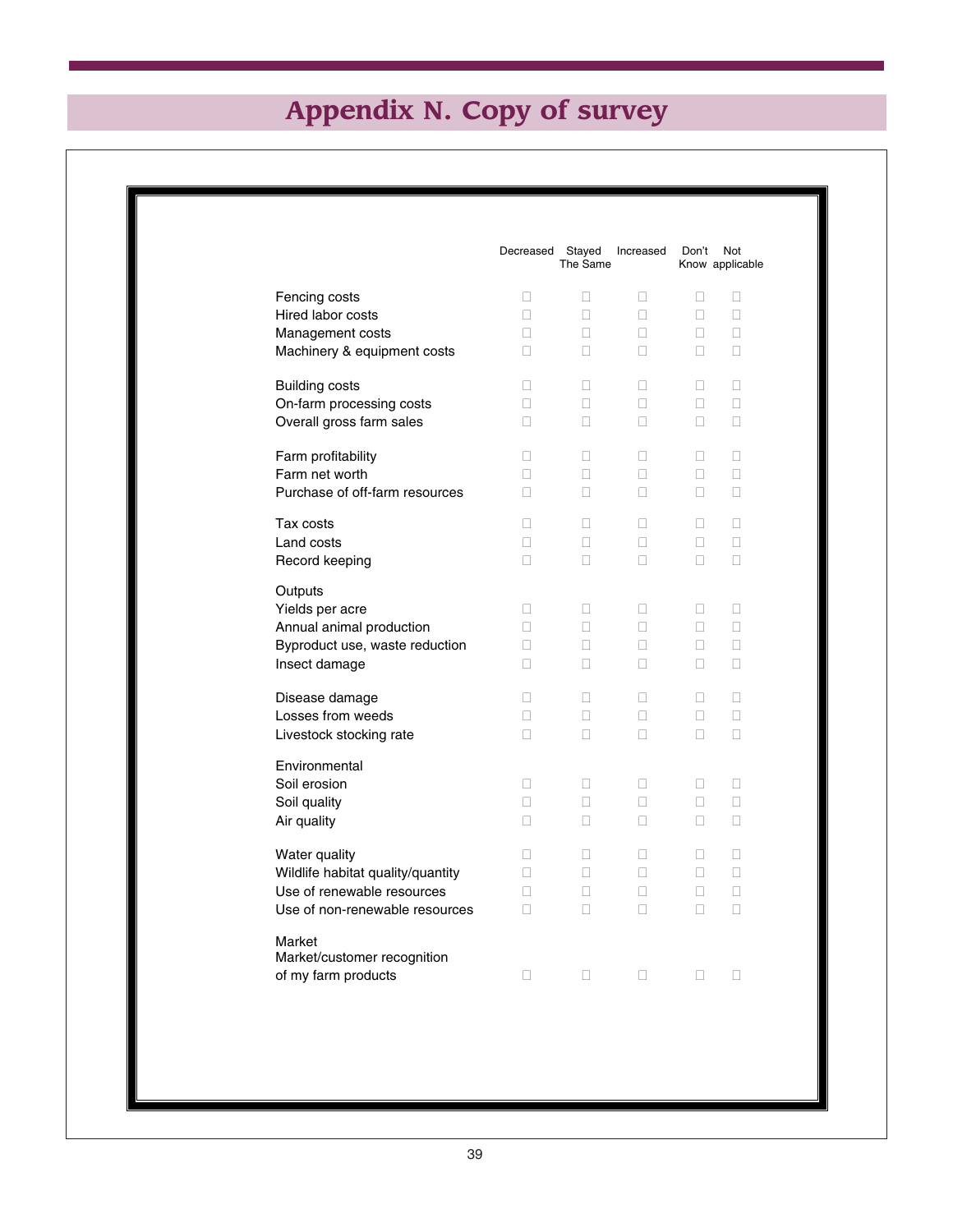|                                                                                            | Decreased | Stayed<br>The Same | Increased | Don't<br>Know | Not<br>app |
|--------------------------------------------------------------------------------------------|-----------|--------------------|-----------|---------------|------------|
| Social                                                                                     |           |                    |           |               |            |
| Coordination with other farmers                                                            |           |                    |           |               |            |
| Lender relationship                                                                        |           |                    |           |               |            |
| Farm succession option                                                                     |           |                    |           |               |            |
| Improvements for farm workers<br>Likelihood of my land staying                             | П         | H                  | г         | П             |            |
| in farming                                                                                 | ш         |                    |           |               |            |
| Other                                                                                      |           |                    |           |               |            |
| Diversification<br>Integration $-$ putting the                                             |           |                    |           |               |            |
| pieces together                                                                            |           |                    |           |               |            |
| Farm planning                                                                              |           |                    |           |               |            |
| Costs of direct marketing sales<br>(e.g. farmers markets, CSAs,<br>on-farm sales, sales to |           |                    |           |               |            |
| restaurants or institutions)                                                               |           |                    |           |               |            |

Q7. In what other ways did your farm or ranch change as a result of the SARE funded project? Please explain.



- Q8. Are you still using this main idea, approach or technology on your farm or ranch?
	- $\Box$  Yes  $\rightarrow$  Skip to Q11<br> $\Box$  No  $\rightarrow$  Go to Q9 No  $\rightarrow$  Go to Q9
- Q9. In what year did you stop using this main idea, approach or technology?

Year: \_\_\_\_\_\_\_\_\_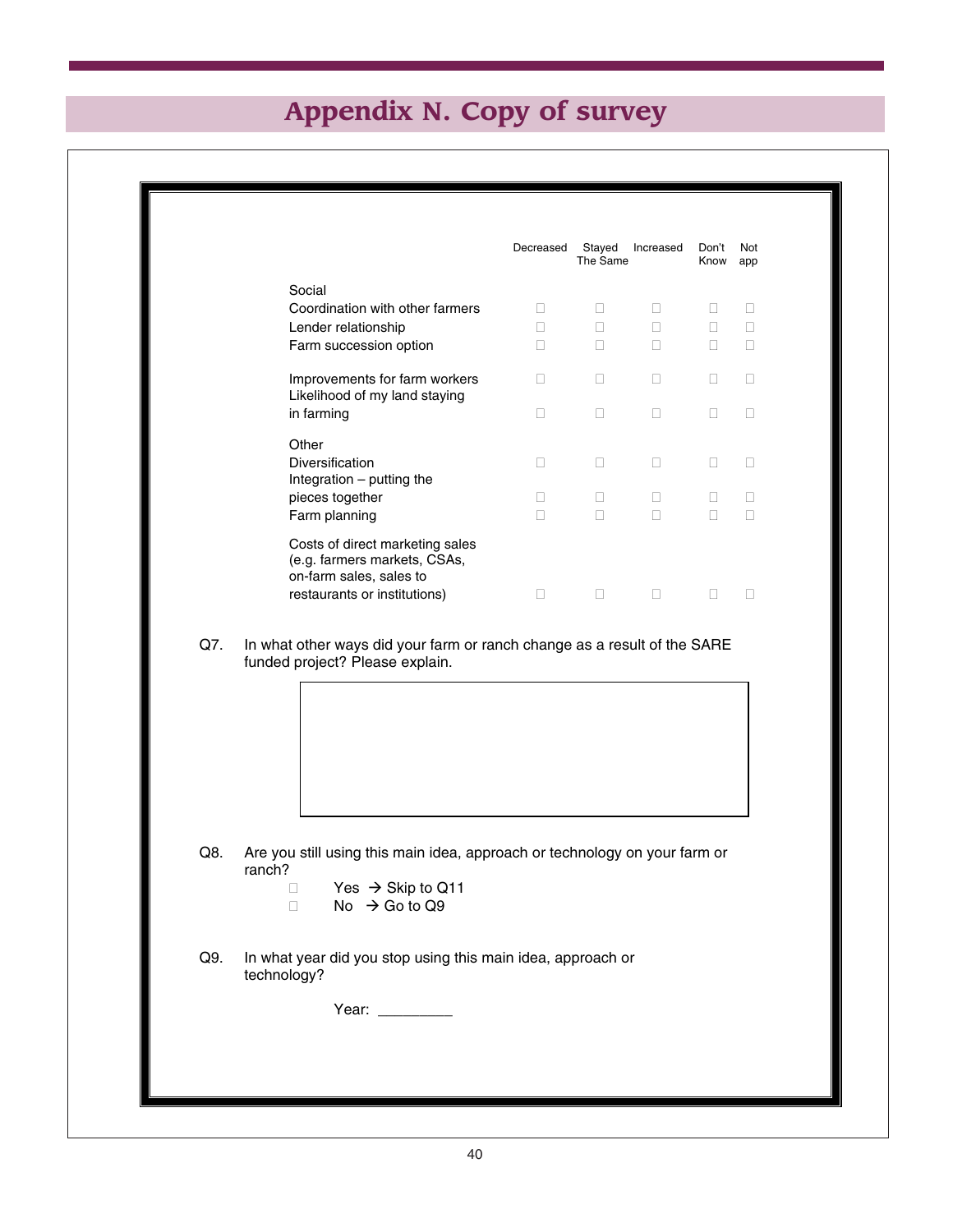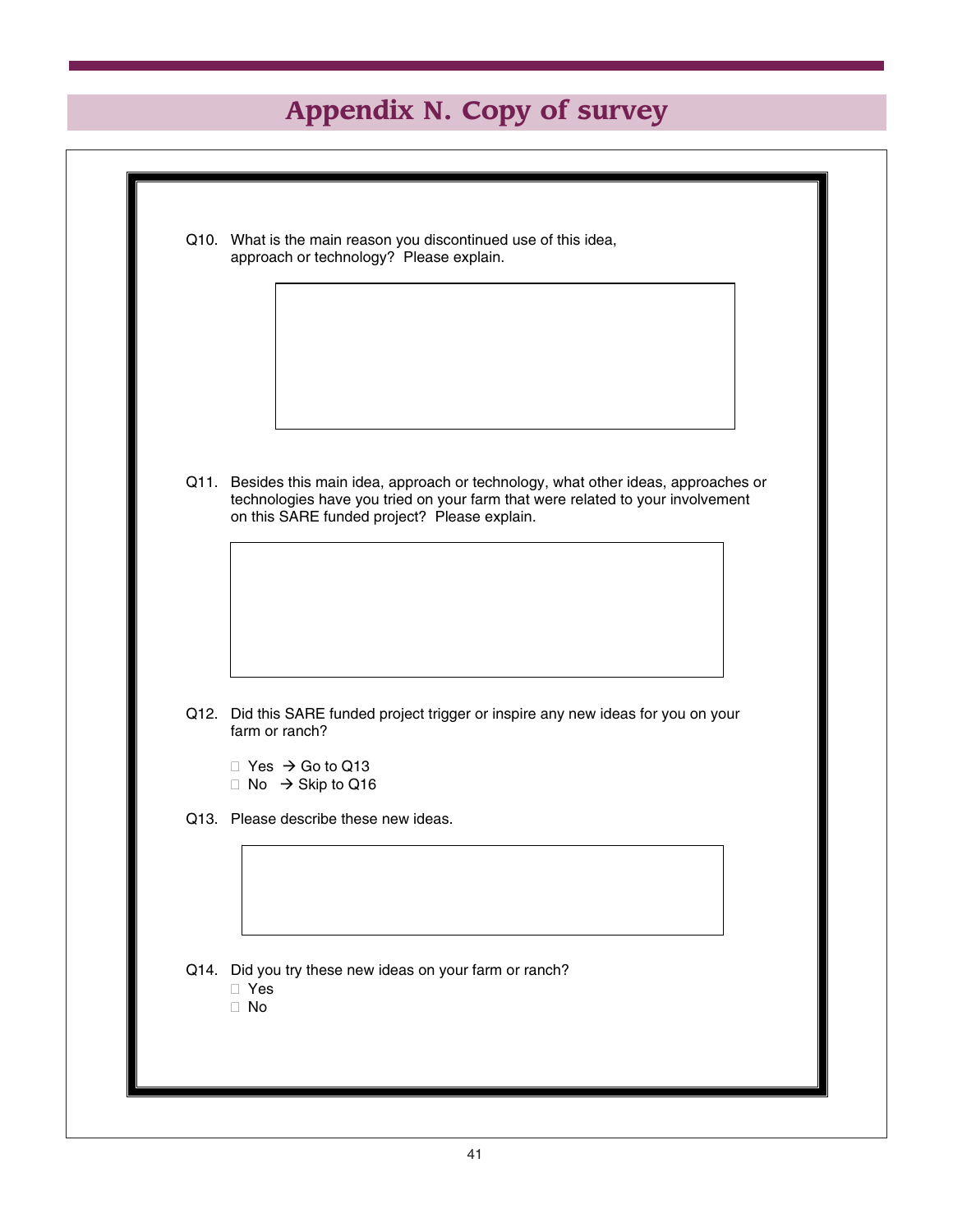| Q15. Have you continued to use those new ideas on your farm or ranch?<br>$\Box$ Yes<br>$\Box$ No                                                                                                           |                                                                |                                              |                                                                    |        |                        |
|------------------------------------------------------------------------------------------------------------------------------------------------------------------------------------------------------------|----------------------------------------------------------------|----------------------------------------------|--------------------------------------------------------------------|--------|------------------------|
| Q16. As a result of this SARE funded project, did you see an increase in net income<br>on your farm or ranch?<br>$\Box$ Yes $\rightarrow$ Go to Q17<br>$\Box$ No $\rightarrow$ Skip to Q18                 |                                                                |                                              |                                                                    |        |                        |
| Q17. What is your estimate of the monetary increase per unit (for example, acre,<br>animal, field, farm stand, farm, etc.):                                                                                |                                                                |                                              |                                                                    |        |                        |
|                                                                                                                                                                                                            |                                                                |                                              |                                                                    |        |                        |
| (please specify unit: acre, animal, field,<br>farm stand, farm, etc.)                                                                                                                                      |                                                                |                                              |                                                                    |        |                        |
| Q18. How many other farmers or ranchers in your area do you estimate tried out an<br>idea, approach or technology on their own farm or ranch as a result of being<br>involved in this SARE-funded project? |                                                                |                                              |                                                                    |        |                        |
|                                                                                                                                                                                                            |                                                                |                                              |                                                                    |        |                        |
| Q19. Please indicate how your outlook on farming has changed as a result of your<br>involvement with this SARE funded project. Mark one response for each item.                                            |                                                                |                                              |                                                                    |        |                        |
|                                                                                                                                                                                                            |                                                                | Decreased Stayed Increased Don't<br>the same |                                                                    |        | Not<br>know applicable |
| a. Your satisfaction with farming                                                                                                                                                                          | $\Box$                                                         | $\Box$                                       | $\Box$                                                             | $\Box$ | $\Box$                 |
| b. Your spouse's satisfaction with farming                                                                                                                                                                 | $\Box$ .                                                       |                                              | $\begin{array}{ccc} \square & \cdot & \square & \cdot \end{array}$ | $\Box$ | $\Box$                 |
| c. Extent of cooperation with other farmers                                                                                                                                                                | $\Box$                                                         |                                              | $\begin{array}{ccc} \square & \square & \square \end{array}$       | $\Box$ | $\Box$                 |
| d. Likelihood your children will stay in farming                                                                                                                                                           | $\Box$                                                         | $\Box$                                       | $\Box$                                                             | $\Box$ | $\Box$                 |
|                                                                                                                                                                                                            | $\overline{\phantom{a}}$ . The set of $\overline{\phantom{a}}$ | $\Box$                                       | $\Box$                                                             | $\Box$ | $\Box$                 |
|                                                                                                                                                                                                            |                                                                | $\Box$                                       | $\Box$                                                             | $\Box$ | П                      |
| e. Quality of life conditions for farm labor<br>f. Favorable options for farm succession                                                                                                                   | $\Box$                                                         |                                              |                                                                    |        |                        |
| Q20. As a result of your involvement with this SARE funded project, have you:                                                                                                                              |                                                                |                                              |                                                                    |        |                        |
|                                                                                                                                                                                                            |                                                                | Yes                                          |                                                                    | No     |                        |
| a. Sought more information on use                                                                                                                                                                          |                                                                | П                                            |                                                                    | П      |                        |
| of the approach or technology tested?                                                                                                                                                                      |                                                                |                                              |                                                                    |        |                        |
| b. Expanded use of this approach or technology                                                                                                                                                             |                                                                | O                                            |                                                                    | П      |                        |
| to other parts of your farm or ranch?<br>c. Changed other operations on your farm or ranch?                                                                                                                |                                                                | $\Box$                                       |                                                                    | П      |                        |
| d. Added a new enterprise to your farm or ranch?<br>e. Obtained new markets for the crops or livestock                                                                                                     |                                                                | $\Box$                                       |                                                                    | п      |                        |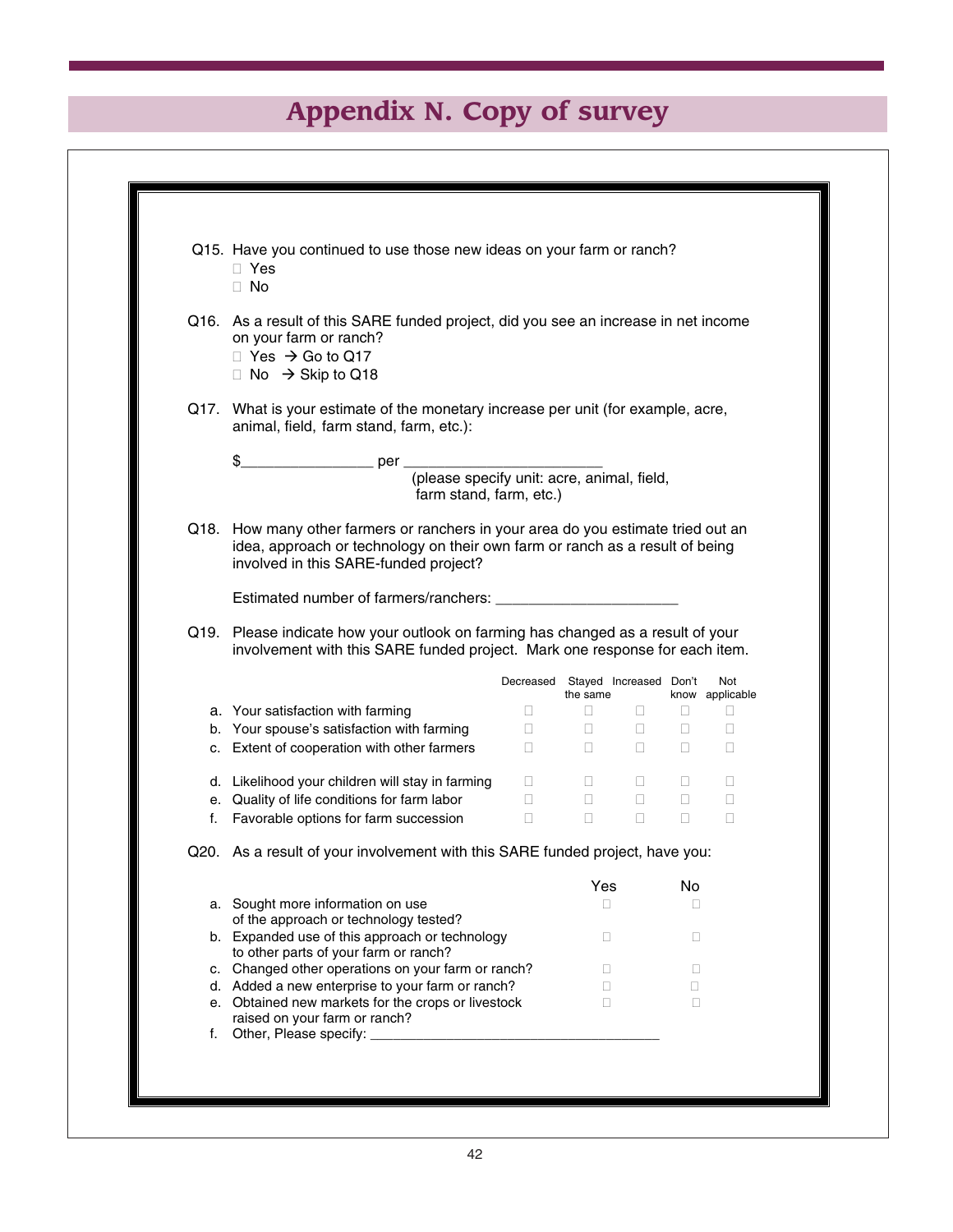|        | Q21. Were there any circumstances that you think limited the impact and effectiveness<br>of this project or your ability to use the results (such as drought, change in<br>personnel, change in farming situation, etc.)? |
|--------|---------------------------------------------------------------------------------------------------------------------------------------------------------------------------------------------------------------------------|
|        | $\Box$ Yes $\rightarrow$ Go to Q22<br>□ No $\rightarrow$ Skip to Q23                                                                                                                                                      |
|        | Q22. What factors limited the impact? Please explain.                                                                                                                                                                     |
|        |                                                                                                                                                                                                                           |
|        |                                                                                                                                                                                                                           |
|        | Q23. Did you receive public recognition for your involvement in this project? Mark all<br>that apply.                                                                                                                     |
|        | □ Award                                                                                                                                                                                                                   |
|        | Article in local newspaper<br>□ Article in newsletter                                                                                                                                                                     |
|        | □ Article in magazine                                                                                                                                                                                                     |
|        | Other, Please specify: ___________                                                                                                                                                                                        |
|        | Don't know                                                                                                                                                                                                                |
|        | $\Box$ No                                                                                                                                                                                                                 |
|        | Q24. Which of the following topics of sustainable agriculture information would be<br>helpful to you on your farm or ranch? Check all that apply.                                                                         |
|        | □ Soil-building crop rotations, including cover-crops<br>□ Value-adding                                                                                                                                                   |
|        | □ Working in concert with other farmers                                                                                                                                                                                   |
| $\Box$ | Ecologically based weed management strategies                                                                                                                                                                             |
|        | □ Ecologically based insect and disease management strategies                                                                                                                                                             |
|        | Alternative marketing approaches (such as direct marketing)                                                                                                                                                               |
| $\Box$ | Organic agriculture                                                                                                                                                                                                       |
|        | Management-intensive grazing concerns                                                                                                                                                                                     |
| H      | Alternative methods of maintaining livestock                                                                                                                                                                              |
| Π.     | Agroforestry                                                                                                                                                                                                              |
| $\Box$ | Economics of alternative farming systems, such as organics                                                                                                                                                                |
| $\Box$ | On-farm processing of agricultural products                                                                                                                                                                               |
|        | □ Producing renewable energy on-farm or on-ranch                                                                                                                                                                          |
|        | □ Water use efficiency in irrigation<br>Other, Please specify: ____________________                                                                                                                                       |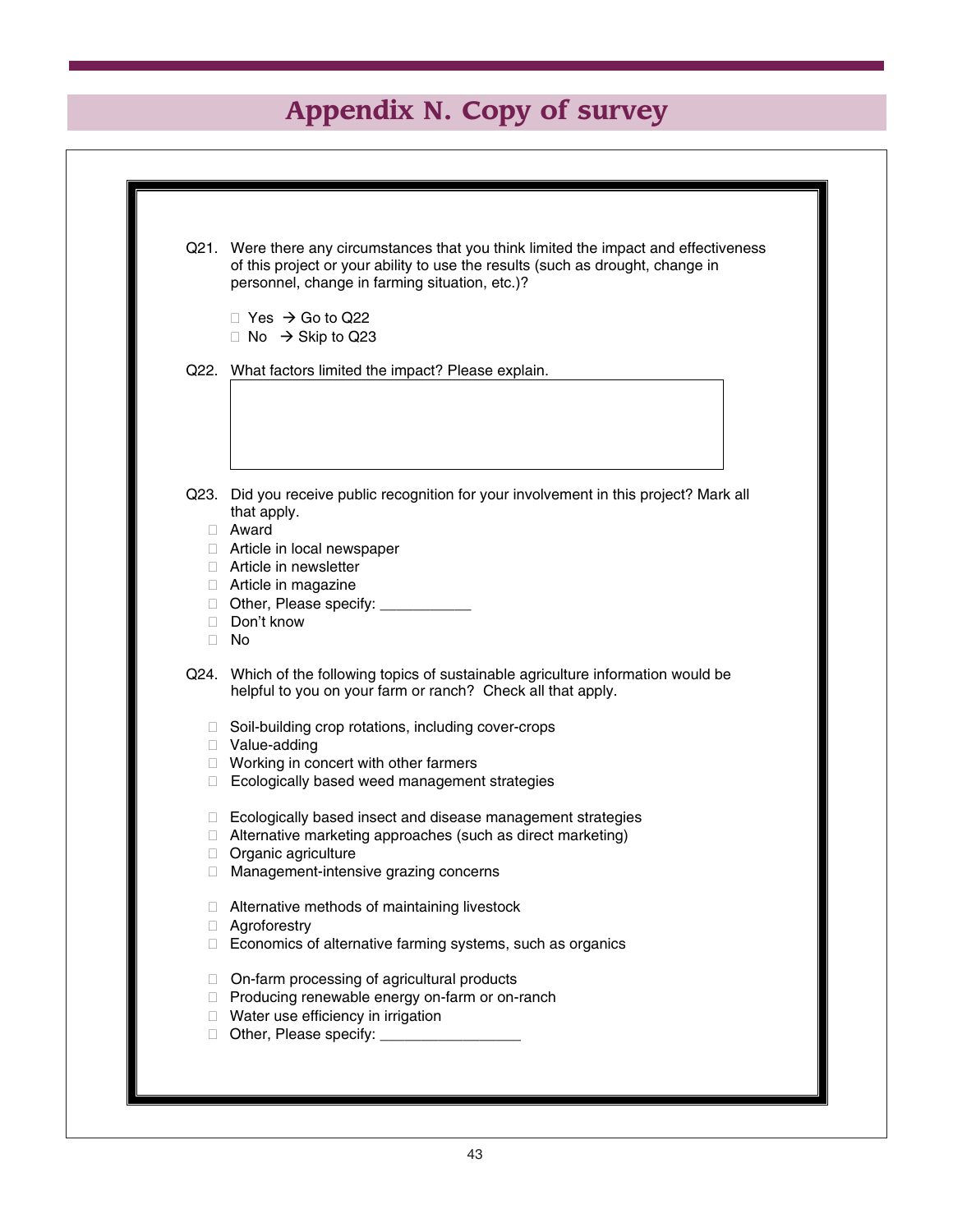|              | Q25. What is your most preferred way of getting new information on farming<br>approaches and programs? Select one.                                                                                                                                                             |
|--------------|--------------------------------------------------------------------------------------------------------------------------------------------------------------------------------------------------------------------------------------------------------------------------------|
|              | $\Box$ Internet (the Web)                                                                                                                                                                                                                                                      |
|              | □ Extension Agent/Educator                                                                                                                                                                                                                                                     |
|              | $\Box$ NRCS staff person<br>□ Conservation district staff person                                                                                                                                                                                                               |
|              | Farm or Commodity Group                                                                                                                                                                                                                                                        |
|              | □ Sustainable Ag Group                                                                                                                                                                                                                                                         |
|              | □ Farm Publications                                                                                                                                                                                                                                                            |
|              | □ Farm Broadcast                                                                                                                                                                                                                                                               |
|              | $\Box$ Other, Please specify: $\Box$                                                                                                                                                                                                                                           |
|              | Q26. The Sustainable Agriculture Network (SAN) is the national outreach arm of the<br>SARE program. SAN develops and disseminates information about sustainable<br>agriculture through print and electronic media. How have you used SAN<br>publications? Mark all that apply. |
|              | $\Box$ I am not familiar with SAN publications.                                                                                                                                                                                                                                |
|              | $\Box$ I read one or more SAN publication(s).                                                                                                                                                                                                                                  |
|              | $\Box$ I was inspired by one or more SAN publication(s) to explore new production or<br>marketing ideas.                                                                                                                                                                       |
|              | □ I adopted new production or marketing techniques as a result of SAN                                                                                                                                                                                                          |
|              | publication(s).                                                                                                                                                                                                                                                                |
|              | $\Box$ I passed SAN publication(s) on to others.                                                                                                                                                                                                                               |
|              | $\Box$ I sought more information from the resources listed in SAN publication(s).                                                                                                                                                                                              |
|              | Q27. What farm or natural resource organization(s) are you affiliated with? Please<br>mark all that apply.                                                                                                                                                                     |
| $\mathbf{L}$ | Farm Bureau                                                                                                                                                                                                                                                                    |
|              | <b>Farmers Union</b>                                                                                                                                                                                                                                                           |
|              | <b>National Farmers Organization</b>                                                                                                                                                                                                                                           |
|              | <b>Organic Farmers Group</b><br>□ Marketing Cooperative                                                                                                                                                                                                                        |
| П            | <b>Environmental Group</b>                                                                                                                                                                                                                                                     |
| П.           | <b>Commodity Group</b>                                                                                                                                                                                                                                                         |
| П.           | <b>Board or Commission</b>                                                                                                                                                                                                                                                     |
| П.           | Sustainable Agriculture Organization                                                                                                                                                                                                                                           |
| $\Box$       |                                                                                                                                                                                                                                                                                |
| Q28.         | In what year did you start to farm or ranch?                                                                                                                                                                                                                                   |
|              | Year: ________                                                                                                                                                                                                                                                                 |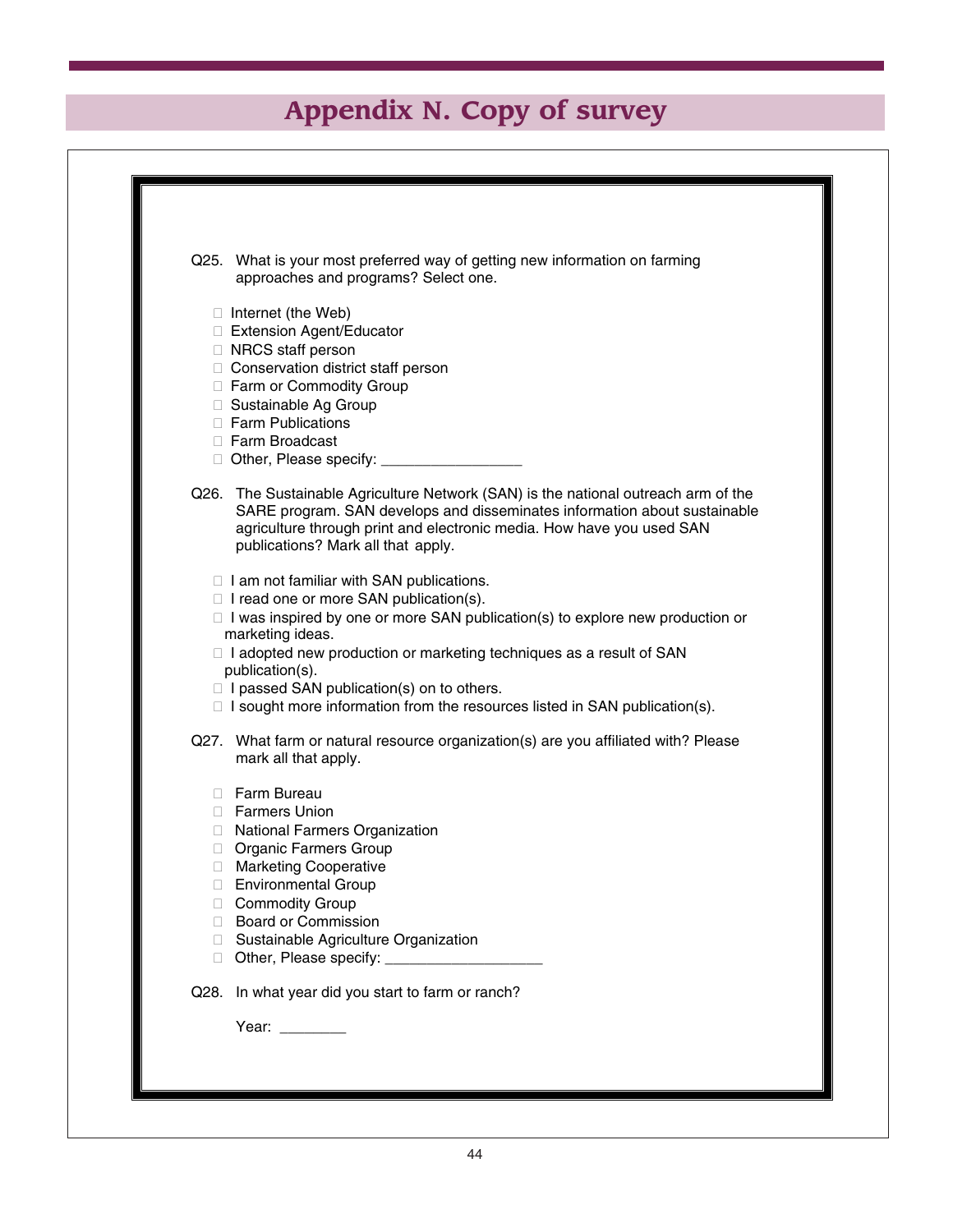|                                                                                                                                                   | Q29. In what state(s) is your farm or ranch located? State(s): _______  |              |  |  |
|---------------------------------------------------------------------------------------------------------------------------------------------------|-------------------------------------------------------------------------|--------------|--|--|
|                                                                                                                                                   | Q30. How many family members work on your farm or ranch, including you? |              |  |  |
| Number of full time family members who work on your farm/ranch: ______<br>Number of part time family members who work on your farm/ranch: _______ |                                                                         |              |  |  |
|                                                                                                                                                   | Q31. How many non-family members work on your farm or ranch?            |              |  |  |
| Number of full time non-family member farm workers: ____<br>Number of part time non-family member farm workers: ____                              |                                                                         |              |  |  |
| Q32. How many acres do you own? Acres owned: _______                                                                                              |                                                                         |              |  |  |
| Q33. How many acres do you actively farm? Acres actively farmed? ______                                                                           |                                                                         |              |  |  |
|                                                                                                                                                   | Q34. How many acres do you lease from someone else?                     |              |  |  |
| Acres leased from someone else? _____                                                                                                             |                                                                         |              |  |  |
| Q35. What products or services are produced on your farm or ranch?                                                                                |                                                                         |              |  |  |
|                                                                                                                                                   | Yes                                                                     | No           |  |  |
| Vegetables                                                                                                                                        | П                                                                       | □            |  |  |
| Fruit                                                                                                                                             | П.                                                                      | □            |  |  |
| <b>Nuts</b>                                                                                                                                       | $\Box$                                                                  | □            |  |  |
| Grains (wheat, barley, oats, corn, etc.)                                                                                                          | $\Box$                                                                  | □            |  |  |
| Seed                                                                                                                                              | П.                                                                      | П            |  |  |
| Hay                                                                                                                                               | П.                                                                      | $\mathbf{L}$ |  |  |
| Legumes                                                                                                                                           | П                                                                       | □            |  |  |
| Poultry                                                                                                                                           | П                                                                       | П            |  |  |
| Goats                                                                                                                                             | П                                                                       | □            |  |  |
| Sheep                                                                                                                                             | $\Box$                                                                  | $\Box$       |  |  |
| Hogs                                                                                                                                              | $\Box$                                                                  | $\Box$       |  |  |
| Dairy cattle                                                                                                                                      | $\Box$                                                                  | П            |  |  |
| Beef cattle                                                                                                                                       | П                                                                       | □            |  |  |
| Green manure or cover crops                                                                                                                       | П                                                                       | □            |  |  |
| Ornamentals, turf or trees                                                                                                                        | П                                                                       | $\Box$       |  |  |
| Agritourism                                                                                                                                       | П                                                                       | $\Box$       |  |  |
| Value-added products                                                                                                                              |                                                                         | $\Box$       |  |  |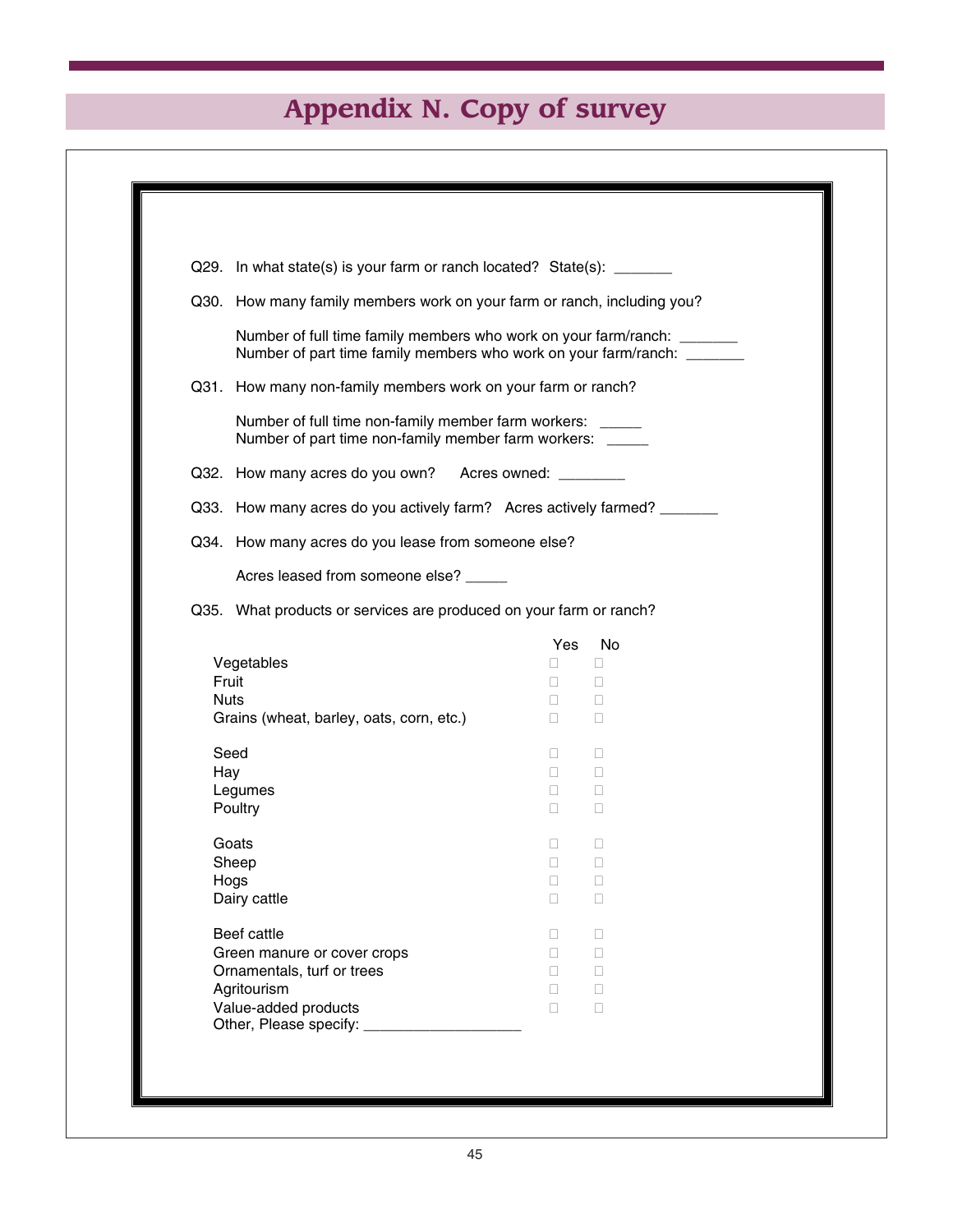| Q36. What percentage of your farm or ranch products do you sell to these outlets?<br>Percentages should total 100 percent.                   |
|----------------------------------------------------------------------------------------------------------------------------------------------|
| • Wholesaler or broker (for example, grain elevator, auction yard,                                                                           |
|                                                                                                                                              |
|                                                                                                                                              |
| • Directly to consumers (for example, direct sales, CSA's,                                                                                   |
|                                                                                                                                              |
| 100%                                                                                                                                         |
|                                                                                                                                              |
| Q37. Please estimate the percentage of your household income that comes from<br>farming or ranching.                                         |
| Percent of household income:________________%                                                                                                |
| Q38. When a new approach to farming comes along that might benefit your farm or<br>ranch economically, do you tend to: Please select one.    |
| $\Box$ Try it out right away yourself.                                                                                                       |
| $\Box$ Wait to see if others try it out first then test it yourself.                                                                         |
| □ Wait until an approach is proven and used by lots of neighbors before trying it out                                                        |
| yourself.                                                                                                                                    |
| Do nothing                                                                                                                                   |
| Q39. When a new approach to farming comes along that might benefit your farm or<br>ranch environmentally, do you tend to: Please select one. |
| $\Box$ Try it out right away yourself.                                                                                                       |
| $\Box$ Wait to see if others try it out first then test it yourself.                                                                         |
| □ Wait until an approach is proven and used by lots of neighbors before trying it out                                                        |
| yourself.                                                                                                                                    |
| Do nothing                                                                                                                                   |
| Q40. What is your age? Age:                                                                                                                  |
| Q41. Which of the following categories best describes your ethnic background? Mark                                                           |
| all that apply.                                                                                                                              |
| □ White, Not Spanish/Hispanic/Latino/Chicano<br>□ Spanish/Hispanic/Latino/Chicano                                                            |
| Black, African American                                                                                                                      |
| □ American Indian                                                                                                                            |
| □ Asian/Asian American (Including Pacific Islander)                                                                                          |
|                                                                                                                                              |